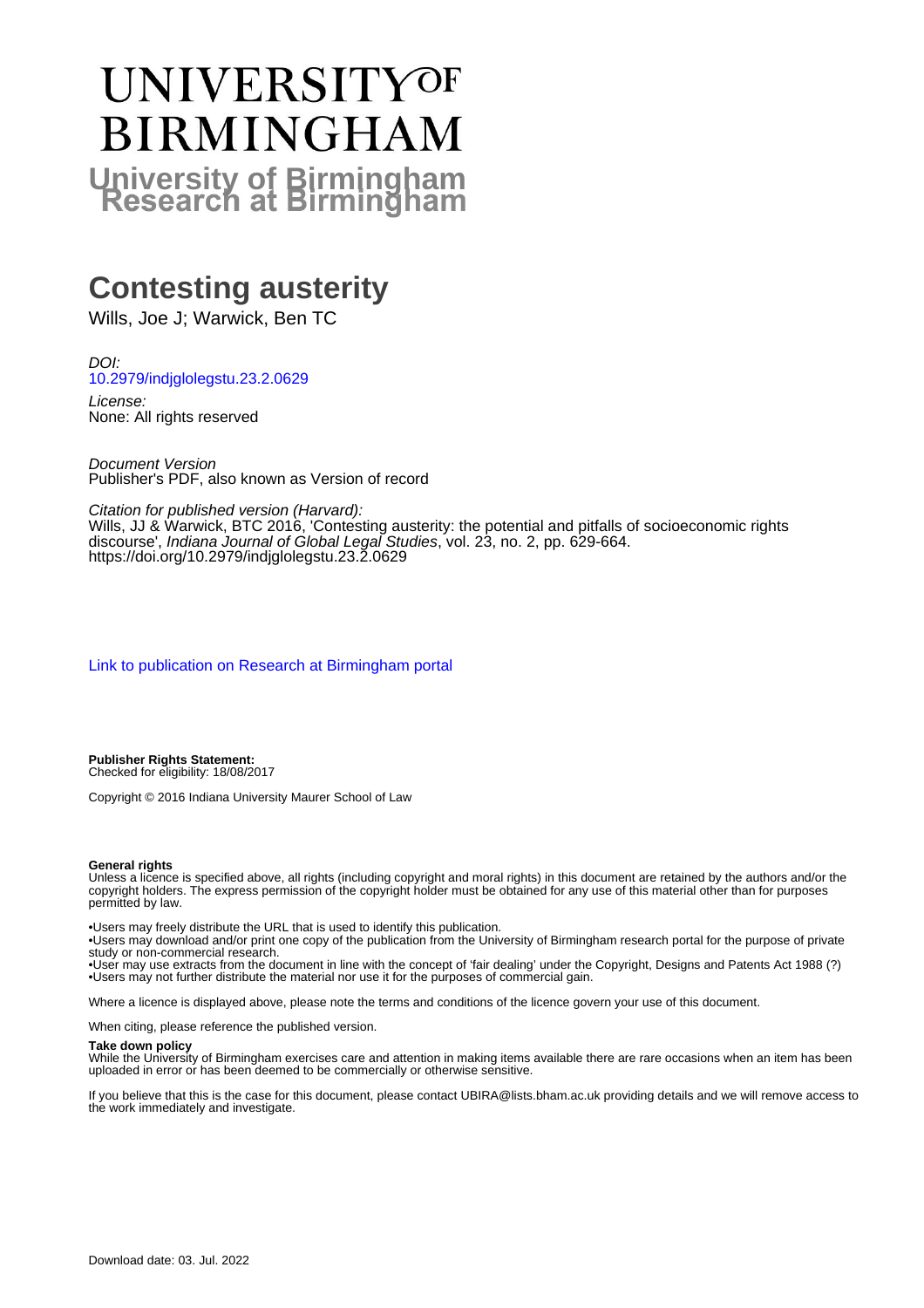

## **PROJECT MUSE®**

Contesting Austerity: The Potential and Pitfalls of Socioeconomic Rights Discourse

Joe Wills, Ben TC Warwick

Indiana Journal of Global Legal Studies, Volume 23, Issue 2, 2016, pp. 629-664 (Article)

Published by Indiana University Press



 $\rightarrow$  For additional information about this article <https://muse.jhu.edu/article/639493>

Access provided by University of Birmingham (18 Aug 2017 13:00 GMT)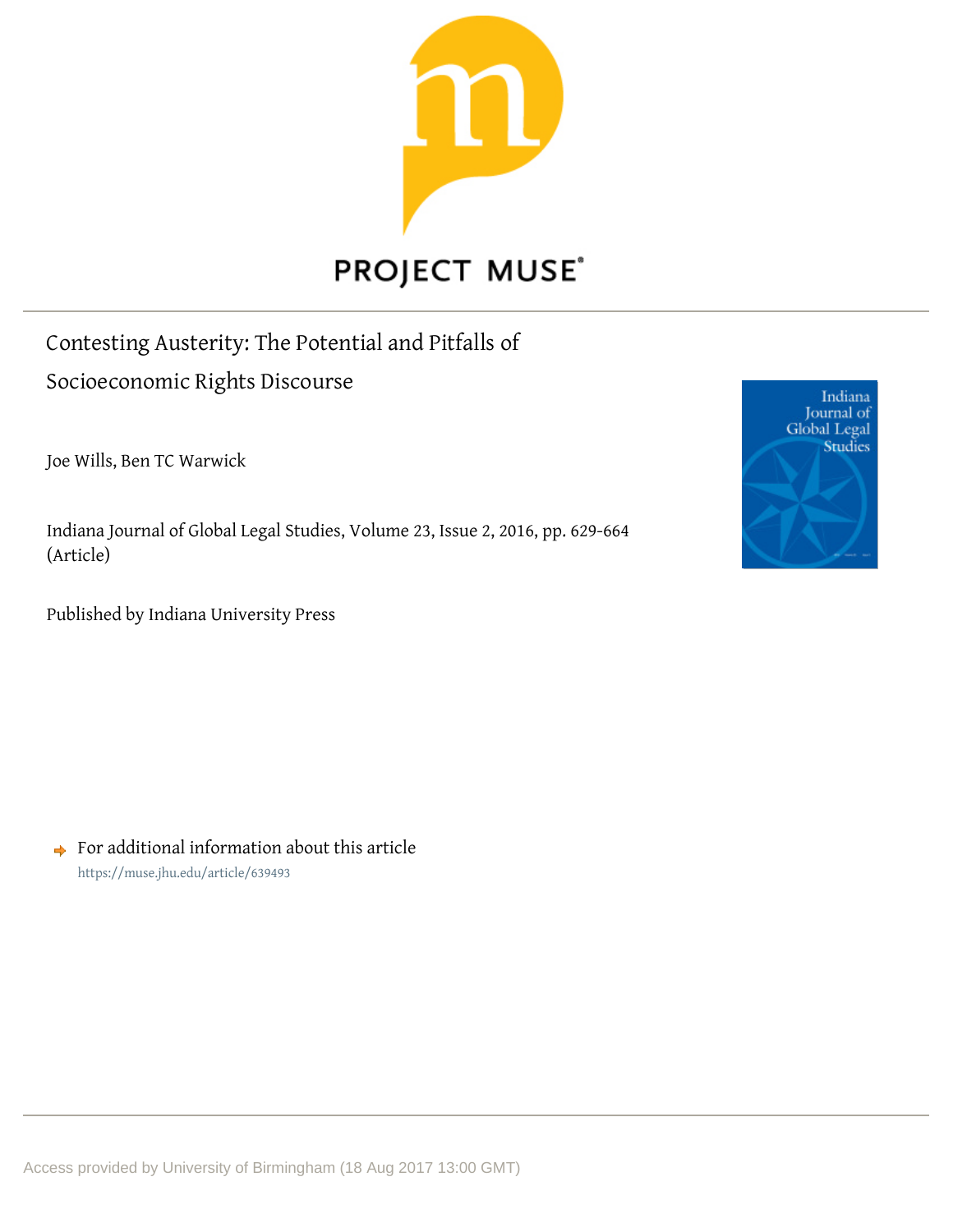### **Contesting Austerity: The Potential and Pitfalls of Socioeconomic Rights Discourse**

#### JOE WILLS\* AND BEN TC WARWICK\*\*

*This article argues that, while socioeconomic rights have the potential to contribute to the contestation of austerity measures and the reimagining of a "postneoliberal" order, there are a number of features of socioeconomic rights as currently constructed under international law that limit these possibilities. We identify these limitations as falling into two categories: "contingent" and "structural." Contingent limitations are shortcomings in the current constitution of socioeconomic rights law that undermine its effectiveness for challenging austerity measures. By contrast, the structural limitations of socioeconomic rights law are those that pertain to the more basic presuppositions and axioms that provide the foundations for legal rights discourse. We address these limitations and conclude by arguing that it is possible to harness the strengths of socioeconomic rights discourse while mitigating its shortcomings. A key element in moving beyond these shortcomings is the development of an understanding of such rights as just one component in a portfolio of counterhegemonic discourses that can be mobilized to challenge neoliberalism and austerity.*

#### **INTRODUCTION**

At the turn of the century Perry Anderson described neoliberalism as "the most successful ideology in world history."<sup>1</sup> Since those words were written, neoliberalism has undergone a series of crises, and following the 2008 financial meltdown there has been an unprecedented public debate concerning the relevance, credibility, and durability of neoliberalism as an economic, political, and social order.<sup>2</sup> The financial crash, widely attributed to the failure of governments to effectively

Lecturer in Law, University of Leicester.

Graduate Teaching Assistant, Durham University.

<sup>1.</sup> Perry Anderson, *Renewals*, 1 NEW LEFT REV. 1, 13 (2000).

<sup>2.</sup> *See* Stephen Gill, *Introduction: Global Crises and the Crisis of Global Leadership*, *in* GLOBAL CRISES AND THE CRISIS OF GLOBAL LEADERSHIP 1, 4–8 (Stephen Gill ed., 2012).

Indiana Journal of Global Legal Studies Vol. 23 #2 (Summer 2016) © Indiana University Maurer School of Law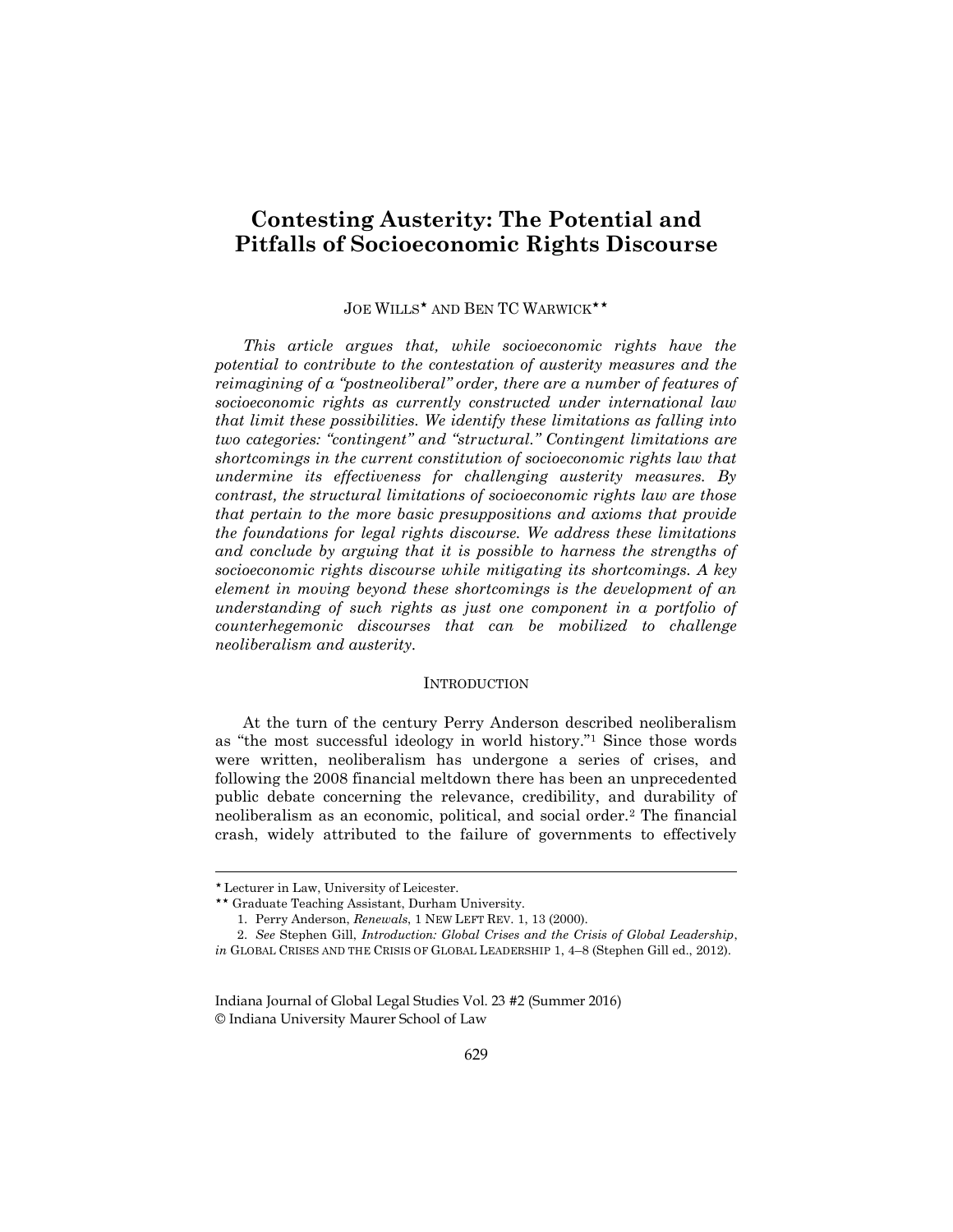regulate the financial sector, has undoubtedly dealt a heavy blow to the free market credo that is integral to neoliberalism's ideological selfrepresentation.<sup>3</sup> Many mainstream commentators have joined radical opponents of neoliberalism in asserting the unsustainability of the current economic order.<sup>4</sup> Indeed, the impact of the crisis even led the associate editor and chief economics commentator at the London *Financial Times* to declare that "[t]he world of the past three decades has gone."<sup>5</sup>

Despite the challenge seemingly posed to the legitimacy of neoliberalism by the current economic crisis, assumptions that neoliberalism is dead or that we have now moved to a "postneoliberal world" are premature.<sup>6</sup> Indeed, it is clear that the response to economic recession by many national governments and global governance organizations has been to impose austerity, cut social protection, and further privatize and commodify pensions, health care, and education.<sup>7</sup> In other words, the structural and discursive power of neoliberalism has enabled the economic recession to be "used by many Western governments as a means of further entrenching the neoliberal model."<sup>8</sup> The International Monitory Fund (IMF), European Commission, and the European Central Bank's joint promotion and enforcement of austerity and privatization in Greece, Italy, Spain, Portugal, and Ireland in response to the economic crisis in the Eurozone demonstrates the continued pervasiveness of neoliberal practice in global governance.<sup>9</sup>

<sup>3.</sup> *See* James Crotty, *Structural Causes of the Global Financial Crisis: A Critical Assessment of the 'New Financial Architecture'*, 33 CAMBRIDGE J. ECON. 563, 564 (2009). *See generally* WHAT CAUSED THE FINANCIAL CRISIS (Jeffrey Friedman ed., 2011).

<sup>4.</sup> *See* Gill, *supra* note 2, at 4.

<sup>5.</sup> Martin Wolf, *Seeds of Its Own Destruction*, FIN. TIMES, Mar. 8, 2009, at 19.

<sup>6.</sup> *See, e.g.*, COLIN CROUCH, THE STRANGE NON-DEATH OF NEOLIBERALISM (2011); Manuel B. Aalbers, *Neoliberalism is Dead . . . Long Live Neoliberalism!*, 37 INT'L J. URB. & REG'L RES. 1083 (2013).

<sup>7.</sup> *See* Robin Blackburn, *Crisis 2.0*, 72 NEW LEFT REV. 33, 34 (2011).

<sup>8.</sup> Stuart Hall, Doreen Massey & Michael Rustin, *Framing Statement: After Neoliberalism: Analysing the Present*, *in* AFTER NEOLIBERALISM? THE KILBURN MANIFESTO 9, 10 (Stuart Hall et al. eds., 2015).

<sup>9.</sup> *See* William I. Robinson, *The Global Capital Leviathan*, 165 RADICAL PHIL. 2, 5 (2011). For an account of how neoliberal austerity became the dominant paradigm in the post-2008 world, see generally PHILIP MIROWSKI, NEVER LET A SERIOUS CRISIS GO TO WASTE: HOW NEOLIBERALISM SURVIVED THE FINANCIAL MELTDOWN (2013) (arguing that the pervasiveness of neoliberal thought serves to further evidence its ultimate veracity). For accounts of how neoliberalism became hegemonic, generally see Susan George, *How To Win The War Of Ideas: Lessons from the Gramscian Right*, DISSENT, Summer 1997, at 47; PHILIP G. CERNY, *Embedding Neoliberalism: The Evolution of a Hegemonic Paradigm*, *in* RETHINKING WORLD POLITICS: A THEORY OF TRANSNATIONAL NEOPLURALISM 128 (2010); David Miller, *How Neoliberalism Got Where It Is: Elite Planning, Corporate*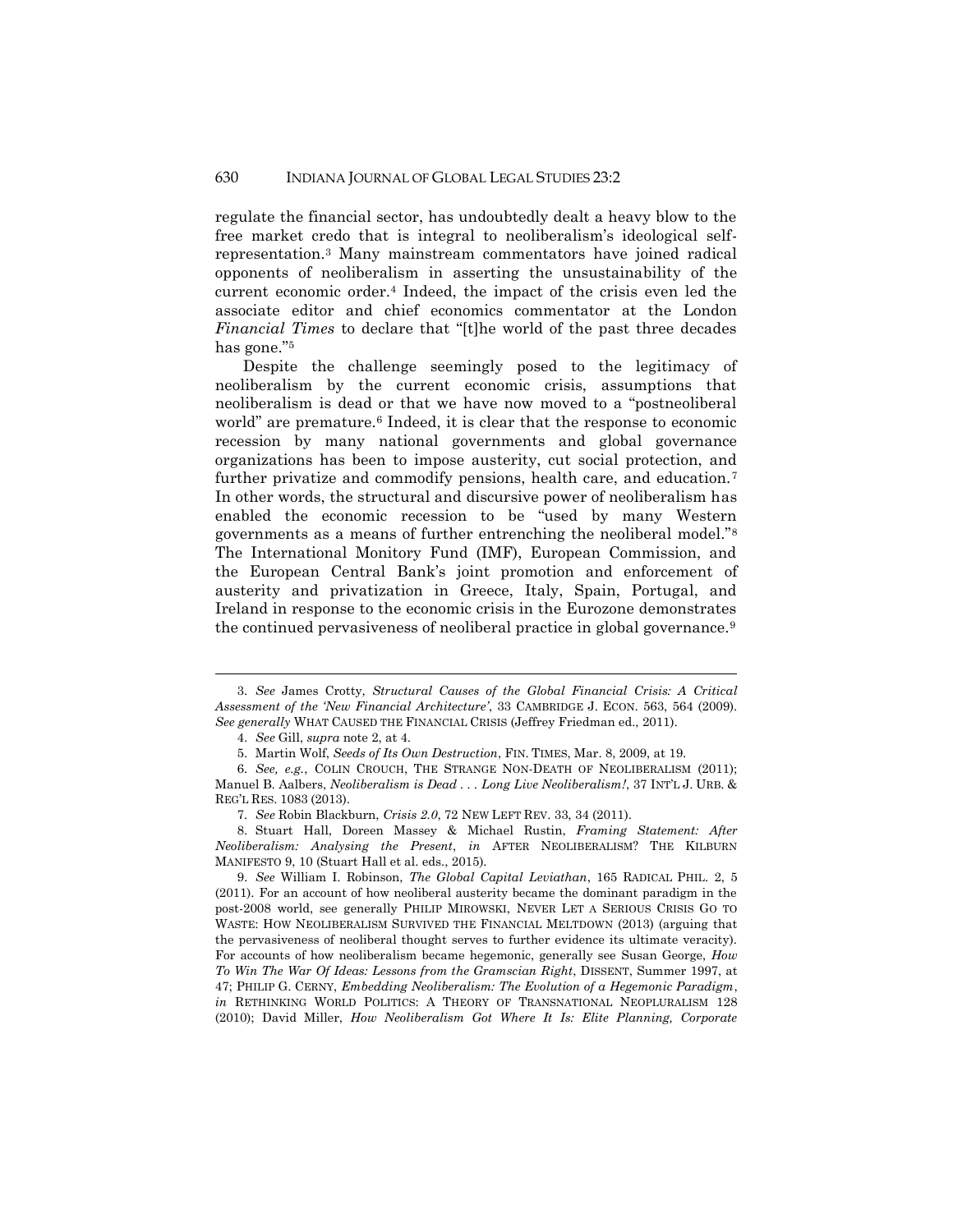The neoliberal "solution" to the crisis of its own making is widely perceived as unjust and unsustainable.<sup>10</sup> While the wealthy financial actors responsible for the crisis were saved by public funds, the massive public debt incurred in the wake of these bailouts is now being serviced through austerity cuts that have disproportionately fallen upon the already marginalized and exploited.<sup>11</sup> The growing pressure to adopt these measures, ostensibly for reasons of fiscal consolidation, is undermining social protection, public health, and education programs on which the vulnerable, the poor, and working people depend.<sup>12</sup>

There are innumerable critiques that could be deployed to challenge the current neoliberal wave of "austerity politics."<sup>13</sup> However, this paper will focus on the role that the *discourse of socioeconomic rights* might play in contesting the current social and economic impasse. For the purpose of this paper, socioeconomic rights are understood as the subcategory of human rights concerned with the material bases of human well-being.<sup>14</sup> Their primary normative function is to secure a basic quality of life for individuals and communities through guaranteeing access to material goods and services such as food, water, shelter, education, health care, and housing. These rights find legal expression in a number of international instruments and national constitutions.<sup>15</sup>

This article will argue that socioeconomic rights discourse contains a number of principles that can be used to interrogate the present neoliberal austerity drive, namely the principles of progressive realization, non-retrogression, maximum available resource mobilization, non-discrimination and equality, minimum core duties, and participation and accountability. These principles can serve as important counterframes to the dominant neoliberal fixation on competitiveness, efficiency, and economic rationality.

However, while socioeconomic rights have the potential to contribute toward the reimagining of a "postneoliberal" order, there are

*Lobbying and the Release of the Free Market*, *in* THE RISE AND FALL OF NEOLIBERALISM: THE COLLAPSE OF AN ECONOMIC ORDER? 23 (Kean Birch & Vlad Mykhnenko eds., 2010).

<sup>10.</sup> *See generally* DAVID STUCKLER & SANJAY BASU, THE BODY ECONOMIC: WHY AUSTERITY KILLS (2013).

<sup>11.</sup> *See* Jan Breman, *Myth of the Global Safety Net*, 59 NEW LEFT REV. 29, 29 (2009).

<sup>12.</sup> *See* U.N. DEPT. OF ECONOMIC & SOC. AFFAIRS, THE GLOBAL SOCIAL CRISIS: REPORT ON THE WORLD SOCIAL SITUATION, at 6, U.N. Doc. ST/ESA/334, U.N. Sales No. E.10.IV.12 (2011).

<sup>13.</sup> *E.g.*, POLITICS IN THE AGE OF AUSTERITY (Armin Schäfer & Wolfgang Streeck eds., 2013).

<sup>14.</sup> *Cf.* Mark Tushnet, *Civil Rights and Social Rights: The Future of the Reconstruction Amendments*, 25 LOY. L.A. L. REV. 1207, 1207 (1992).

<sup>15.</sup> *See infra* Section I.b.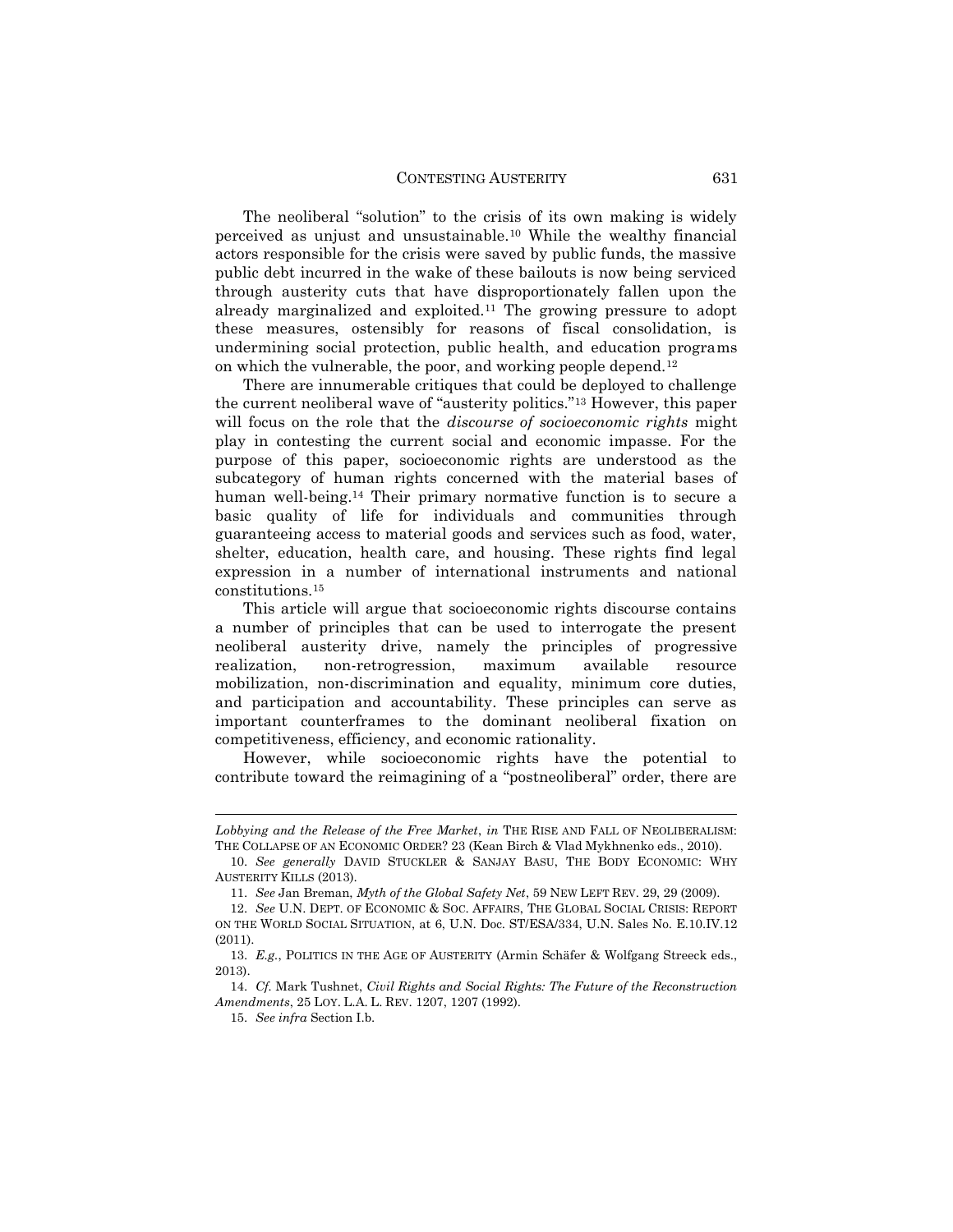a number of features of socioeconomic rights as currently constructed under international law that limit these possibilities. We identify these limitations as falling into two categories: "contingent" and "structural." We classify *contingent limitations* as shortcomings in socioeconomic rights law as it is currently constituted that undermine its effectiveness in challenging austerity measures. These shortcomings can be overcome through clarifying and extending existing principles within the normative architecture of international socioeconomic rights law. By contrast, the *structural limitations* of socioeconomic rights law are those that pertain to the more basic presuppositions and axioms that provide the foundations for legal rights discourse. Unlike contingent limitations, these structural limitations cannot be overcome simply by tweaking the extant framework. Instead, they require moving beyond, or supplementing, appeals to legal rights with more overtly political demands and programs.

Part I of this paper will examine key philosophical and legal principles that underpin socioeconomic rights law which can provide a basis for contesting neoliberal austerity measures. Part II will focus on two contingent shortcomings of socioeconomic rights for these purposes. The first is the failure of existing socioeconomic rights standards to adequately address the responsibilities of transnational actors such as the IMF and World Bank, which have played a major role in promoting and maintaining austerity measures that have negatively impacted socioeconomic rights. The second limitation is the absence of clear standards with respect to the presumptive proscription of "retrogressive measures" in the context of austerity programs. This lack of clarity on the doctrine's criteria limits the possibilities to deploy it against cuts to social protection systems. Part III will explore some of the structural limitations of legal rights discourse. These include the formal and abstract character of this discourse, well documented in critical legal literature, and the ways this undermines its capacity to address the systemic driving forces behind austerity and obscures, and to some extent naturalizes, the social systems and power structures that determine who will suffer and who will be shielded from harm. Finally, the paper will conclude by arguing that it is possible to harness the strengths of socioeconomic rights discourse while mitigating its shortcomings by understanding it as just one component of a portfolio of counterhegemonic discourses that can be mobilized to challenge neoliberalism and austerity.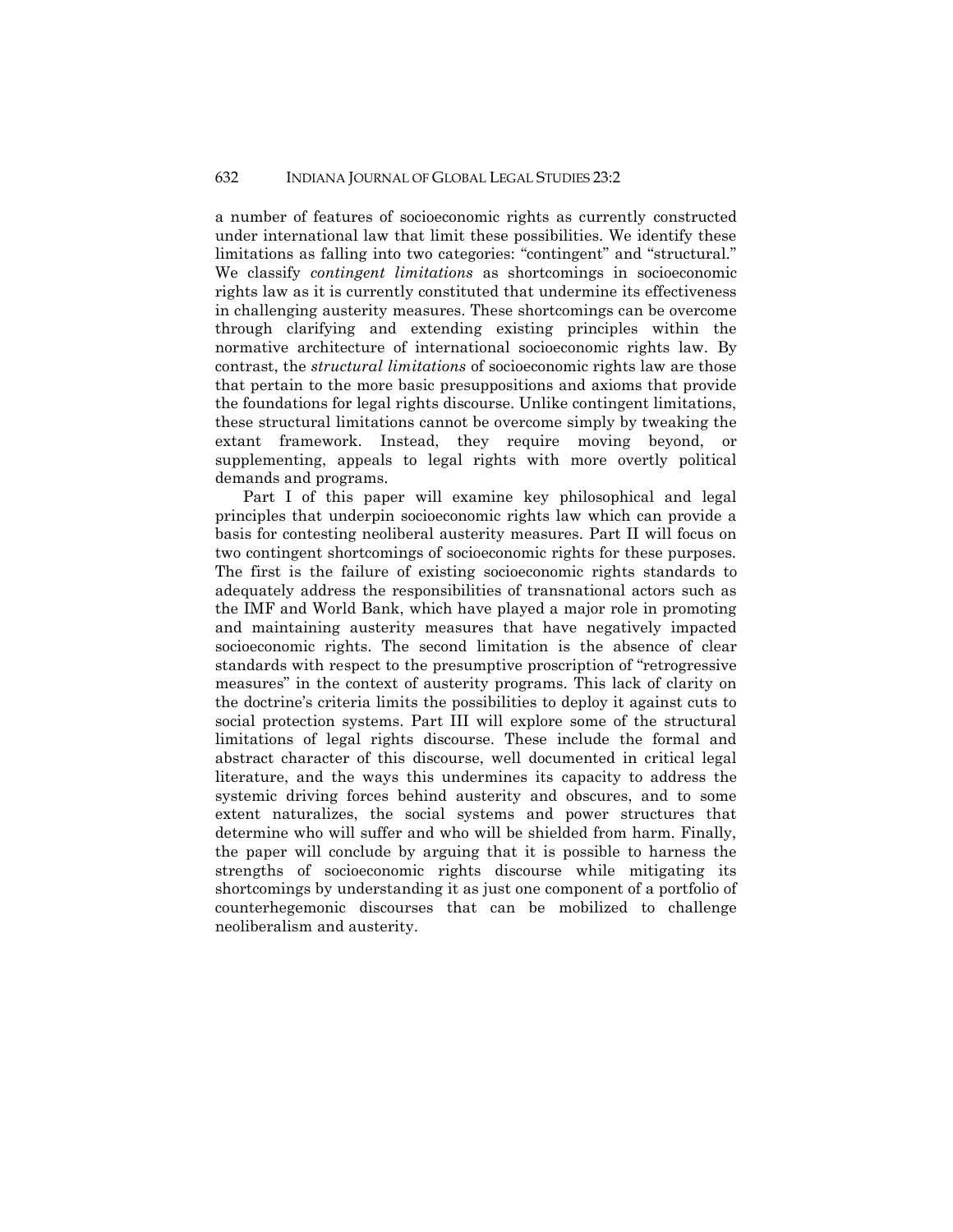#### I. THE POTENTIAL OF INTERNATIONAL SOCIOECONOMIC RIGHTS **STANDARDS**

#### *A. Neoliberalism and Socioeconomic Rights: Foundational Tensions*

It is widely recognized in the human rights literature that neoliberalism as a doctrine is hostile to socioeconomic rights at a foundational level.<sup>16</sup> Historically, neoliberals have rejected socioeconomic rights on two main grounds: one libertarian and one utilitarian. The libertarian argument is based upon a conception of "negative freedom" which holds that individuals are free when they are not subject to coercion by others.<sup>17</sup> As socioeconomic rights seem to carry the guarantee that individuals have access to certain material goods and services—such as food, housing, and health care—neoliberals believe that, in the final analysis, they are premised on coercive acts, such as taxation or appropriation, and therefore undermine individual freedom.<sup>18</sup> The most notable of the purported interferences is with the individual's right to private property, which is one of the central rights of a free society for neoliberals.<sup>19</sup> As Erich Weede of the Cato Institute, a libertarian think tank, puts it: "Since positive rights or entitlements need funding, the attempt to provide positive rights requires an infringement of negative rights, especially of the right to enjoy the fruits

<sup>16.</sup> *E.g.*, Phillip Alston, *Resisting the Merger and Acquisition of Human Rights by Trade Law: A Reply to Petersmann*, 13 EUR. J. INT'L L. 815, 826–27 (2002); Marius Pieterse, *Beyond the Welfare State: Globalisation of the Neo-Liberal Culture and the Constitutional Protection of Social and Economic Rights in South Africa*, 14 STELLENBOSCH L. REV. 3, 14 (2003); Paul O'Connell, *On Reconciling Irreconcilables: Neo-Liberal Globalisation and Human Rights*, 7 HUM. RTS. L. REV. 483, 507 (2007); RAYMOND PLANT, THE NEO-LIBERAL STATE 116 (2010).

<sup>17.</sup> *See* FRIEDRICH A. HAYEK, THE CONSTITUTION OF LIBERTY 16–17 (1960).

<sup>18.</sup> *See* 2 F. A. HAYEK, LAW, LEGISLATION AND LIBERTY, VOLUME 2: THE MIRAGE OF SOCIAL JUSTICE 102–03 (1998 ed. 1976); ROBERT NOZICK, ANARCHY, STATE, AND UTOPIA 238 (2013 ed. 1974). Nozick is usually classified as a libertarian rather than a neo-liberal. Nevertheless, as Raymond Plant notes, Nozick's theories have been influential in the development of neo-liberalism. *See* PLANT, *supra* note 16, at 96.

<sup>19.</sup> *See* HAYEK, *supra* note 17, at 140; MILTON FRIEDMAN & ROSE FRIEDMAN, FREE TO CHOOSE: A PERSONAL STATEMENT 67 (1990 ed. 1980); JAMES M. BUCHANAN, PROPERTY AS A GUARANTOR OF LIBERTY 59 (1993). Murray Rothbard goes so far as to argue that "not only are there no human rights which are not also property rights, but the former rights lose their absoluteness and clarity and become fuzzy and vulnerable when property rights are not used as the standard." MURRAY N. ROTHBARD, THE ETHICS OF LIBERTY 113 (1982). *See generally* DAVID KELLEY, A LIFE OF ONE'S OWN: INDIVIDUAL RIGHTS AND THE WELFARE STATE (1998) (critiquing assumptions behind the welfare state).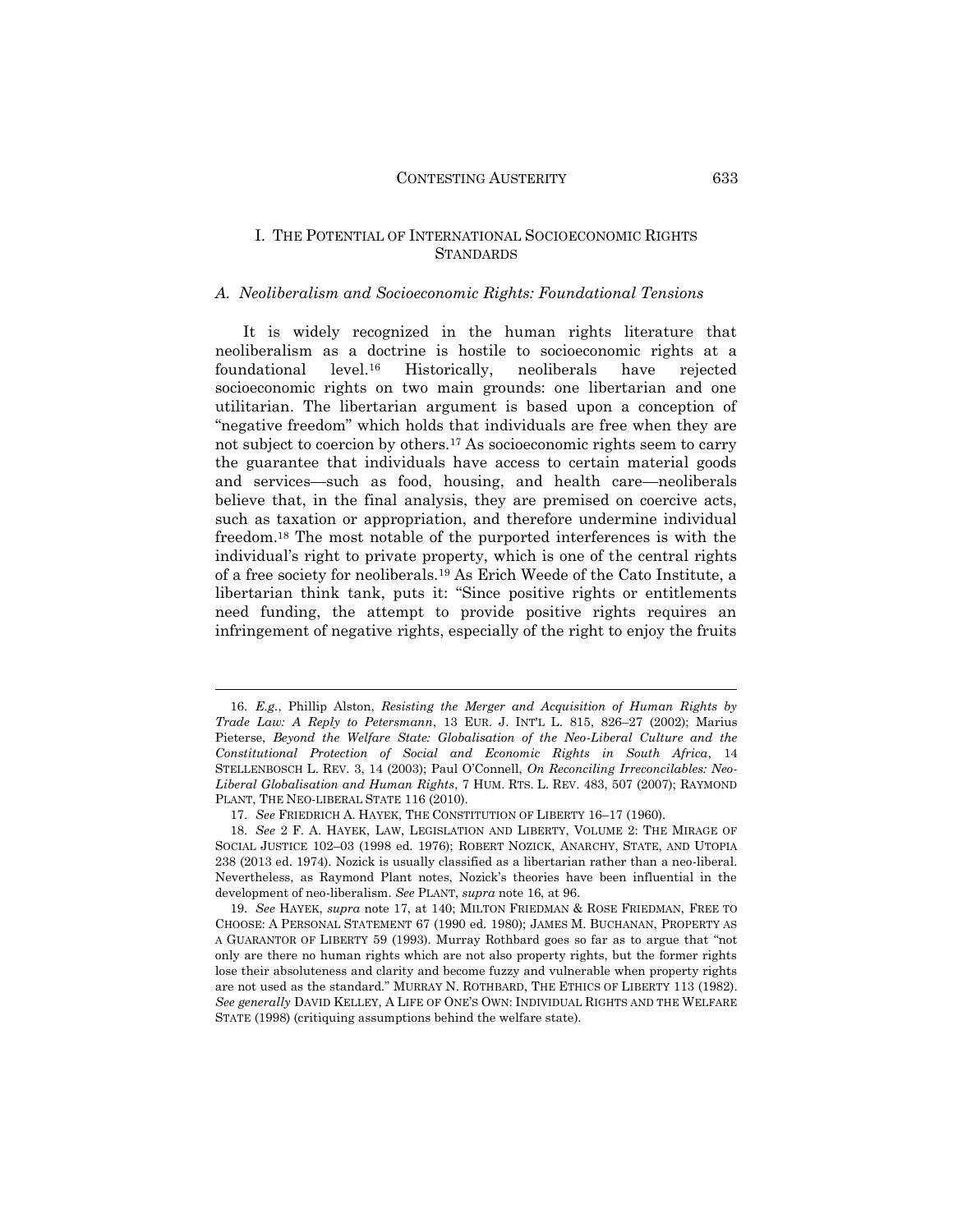of one's labor."<sup>20</sup> It follows for neoliberals that rights protection should be limited to traditional civil and political rights that only impose duties of forbearance (i.e., noninterference).<sup>21</sup>

The utilitarian objection to socioeconomic rights is based on the belief that such rights constitute an unacceptable interference with the "spontaneous order" of the free market.<sup>22</sup> On the neoliberal account, markets are not only an intrinsic expression of freedom but also have instrumental value as vehicles for welfare maximization, information coordination and the guarantee of broader political freedom.<sup>23</sup> Whereas the state is regarded as bureaucratic, unresponsive, and inefficient, markets are held to be flexible, responsive, and self-correcting.<sup>24</sup> The superiority of the market stems from its ability to "spontaneously" coordinate the dispersed, separate, and partial knowledge of individuals through the price mechanism and the laws of supply and demand.<sup>25</sup> Markets are threatened by the interventions of central authorities that seek to achieve particular outcomes because such interventions distort their information-coordinating capacity.<sup>26</sup> Socioeconomic rights are at least in part concerned with achieving particular outcomes—for example, assuring that individuals have access to affordable water—and therefore favor the distribution of resources according to normative criteria such as human dignity or need.<sup>27</sup> To achieve this, a central authority would have to determine how and on what basis goods and

22. *See* HAYEK, *supra* note 18, at 103, 107–32; Cass R. Sunstein, *Against Positive Rights*, 2 E. EUR. CONST. REV. 35, 35 (1993) (arguing against constitutionalized socioeconomic rights on the basis that they compel governments to interfere with free markets); Weede, *supra* note 20, at 40.

23. *See* HAYEK, *supra* note 17, at 120; FRIEDMAN & FRIEDMAN, *supra* note 19, at 9–38; MILTON FRIEDMAN, CAPITALISM AND FREEDOM 7–21 (2002 ed. 1962).

- 24. *See* FRIEDMAN & FRIEDMAN, *supra* note 19, at 9–69.
- 25. *See id.* at 13–24; HAYEK, *supra* note 18, at 120.
- 26. *See* HAYEK, *supra* note 18, at 128–29.

1

27. The Universal Declaration of Human Rights states that everyone is entitled, "as a member of society," to the realization of "the economic, social and cultural rights indispensable for his dignity and the free development of his personality." Universal Declaration of Human Rights, G.A. Res. 217 (III) A, U.N. Doc. A/RES/217 (III) (Dec. 10, 1948).

<sup>20.</sup> Erich Weede, *Human Rights, Limited Government, and Capitalism*, 28 CATO J. 35, 47 (2008).

<sup>21.</sup> It should be noted that the neoliberal argument that social rights impose positive obligations, whereas civil and political rights only impose negative obligations, is based upon a false and oversimplified dichotomy that has been largely rejected in the human rights literature. *See, e.g.*, SANDRA FREDMAN, HUMAN RIGHTS TRANSFORMED: POSITIVE RIGHTS AND POSITIVE DUTIES 66–70 (2008); *see also* Aoife Nolan et al., *The Justiciability of Social and Economic Rights: An Updated Appraisal* 7 (N.Y.U. Cent. Hum. Rts. Glob. Justice, Working Paper No. 15, 2007), *available at* http://papers.ssrn.com/sol3/ papers.cfm?abstract\_id=1434944.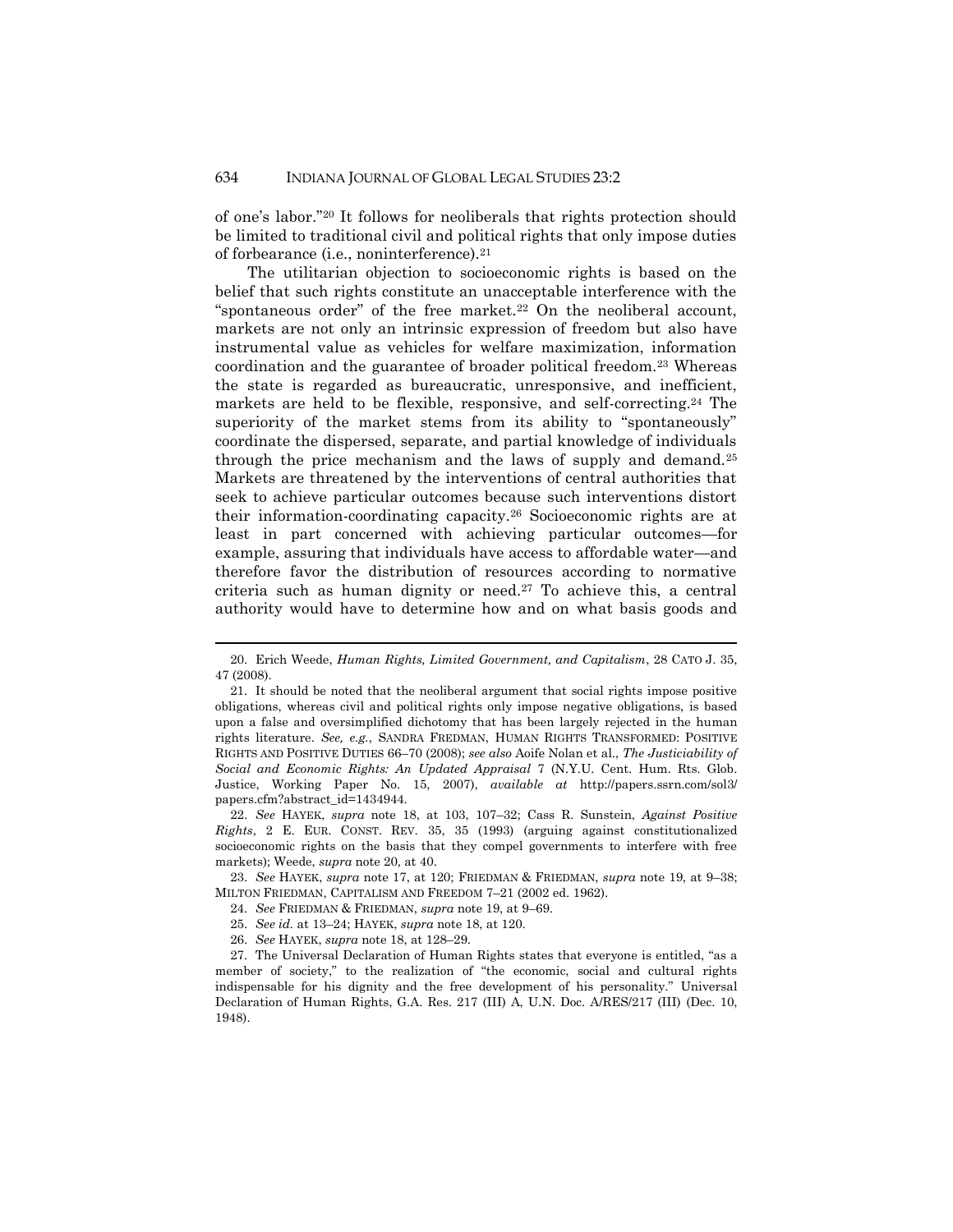services should be distributed. The effect of such interference would be to "distort" the information-coordinating role of markets.<sup>28</sup>

Hence neoliberals argue for a strict separation of the political sphere of the state, which has the responsibility of upholding fundamental civil and political rights, and the economic sphere of the market, which should be left to its own mechanisms to determine social and economic entitlement.<sup>29</sup> Particular levels of education, health care, social security, and so forth are not regarded as legal or moral entitlements, but rather as commodities to be acquired through the market.<sup>30</sup> It follows from this that neoliberals tend to welcome the cuts to public services currently being undertaken on the basis that the reduction in state spending and the privatization of formerly public services create better conditions for individual freedom and economic efficiency.<sup>31</sup>

Advocates of socioeconomic rights contest these arguments. First, they question why freedom is the *sole* criterion for rights on the neoliberal account. Freedom is undoubtedly an important human value, but it is not the *only* value: a state of physical and mental well-being, the ability to participate in democratic life, and substantive equality amongst citizens are also all important human values that can be promoted by rights. More fundamentally, however, advocates of socioeconomic rights question the very account of "freedom" advanced by neoliberals. They argue that "negative freedom," freedom from coercion, is not an end in itself, but rather is valuable or instrumental in achieving a broader and more basic good: autonomy, "living a life shaped by ones [sic] aims and goals—the exercise of our capacity for agency."<sup>32</sup> Freedom on this account is not simply the absence of coercion but rather the ability to exercise genuine choice and act on those choices.<sup>33</sup> This requires the removal of all sources of "unfreedom," including poverty, social deprivation, and neglect of public facilities.<sup>34</sup> As Raymond Plant argues,

<sup>28.</sup> *See* FRIEDMAN & FRIEDMAN, *supra* note 19, at 17; *cf.* HAYEK, *supra* note 17, at 75 (arguing that services have "value only to particular people" and not a separate "determined and ascertainable 'value to society'").

<sup>29.</sup> *See* TONY EVANS, THE POLITICS OF HUMAN RIGHTS: A GLOBAL PERSPECTIVE 79–80 (2nd ed. 2005).

<sup>30.</sup> *See* HAYEK, *supra* note 18, at 106 ("To establish enforceable rights to the benefits is not likely to produce them.").

<sup>31.</sup> Austerity measures that threaten macroeconomic stability may however be subject to critique within the neoliberal/neoclassical paradigm. *See* Jonathan D. Ostry et al., *When Should Public Debt Be Reduced?* 2–7 (Int'l Monetary Fund, Staff Discussion Note 15/10, 2015) (warning against low-risk governments adopting needless austerity measures).

<sup>32.</sup> *See* Raymond Plant, *Social and Economic Rights Revisited*, 14 KINGS COLL. L.J. 1, 16 (2003).

<sup>33.</sup> *See* FREDMAN, *supra* note 21, at 10–16.

<sup>34.</sup> *See* AMARTYA SEN, DEVELOPMENT AS FREEDOM 3 (4th prtg. 2000).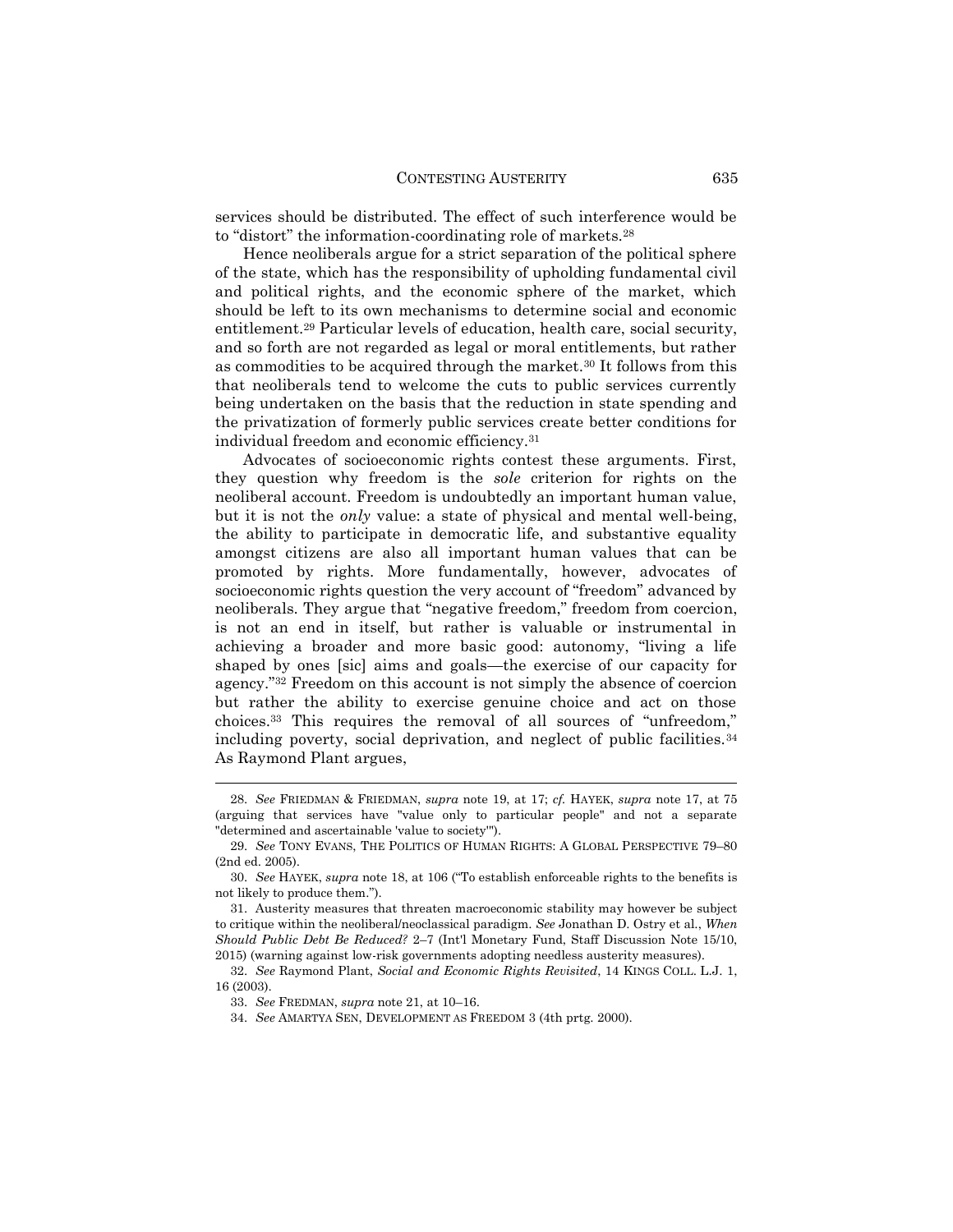#### 636 INDIANA JOURNAL OF GLOBAL LEGAL STUDIES 23:2

For the capacity for autonomy to exist there has to be a degree of physical integrity and health insofar as this is achievable and alterable by human agency; there has to be an appropriate level of education; and there has to be an appropriate level of security in terms of income and social security in that individuals will not develop the capacity for autonomy if the whole of each individual's life is devoted to securing the basic means of subsistence.<sup>35</sup>

As such, socioeconomic rights are regarded as *freedom enhancing* rather than freedom reducing.<sup>36</sup>

Like the libertarian objection grounded in negative freedom, the utilitarian objection to socioeconomic rights has also been subject to critique. First, the empirical assertion that governmental intervention in the market reduces aggregate welfare through its "distorting" effect has been challenged.<sup>37</sup> Indeed, it is widely agreed that it was government *underregulation* of the market that was the most immediate cause, not just of the present economic crisis, but also of previous ones, such as the 1929 Wall Street Crash or the 1997 Asian financial crisis.<sup>38</sup> At a deeper level, advocates of human rights question the aggregative logic of utilitarian calculations in neoclassical economics. They argue that the fixation with maximizing the aggregate welfare of society loses sight of individuals as the principle locus of moral value.<sup>39</sup> Advocates of socioeconomic rights are concerned not only

1

37. See, for example, the arguments of Ray Kiely, *Neo Liberalism Revised? A Critical Account of World Bank Concepts of Good Governance and Market Friendly Intervention*, 22(1) CAPITAL & CLASS 63 (1998); Richard B. Freeman, *Labor Market Institutions and Policies: Help or Hindrance to Economic Development?*, 6 WORLD BANK ECON. REV. 117– 144 (1992); RICHARD WILKINSON & KATE PICKETT, THE SPIRIT LEVEL: WHY EQUALITY IS BETTER FOR EVERYONE 49-173 (2010)

38. *See* U.N. DEV. PROGRAMME REP., HUMAN DEVELOPMENT REPORT 1999 2–4 (1999).

39. *See* Margot E. Salomon & Colin Arnott, *Better Development Decision-Making: Applying International Human Rights Law to Neoclassical Economics*, 32 NORDIC J. HUM. RTS. 44, 61 (2014).

<sup>35.</sup> *See* Plant, *supra* note 32, at 17.

<sup>36.</sup> There are a number of other critiques that are outside the scope of this article. The first is that the neoliberal argument that social rights impose positive obligations, whereas civil and political rights only impose negative obligations, is based upon a false and oversimplified dichotomy. *See* FREDMAN, *supra* note 21, at 66–70. The other argument, advanced by Cohen, points out a fundamental contradiction in the neoliberal account: the neoliberal valorization of private property contradicts their defense of negative liberty, as property rights require restrictions on the negative liberty of others. (If X owns a field, she may exclude Y from walking across it, backed by the power of state coercion, thereby infringing Y's negative liberty to be free of such coercion.) *See* G.A. COHEN, SELF-OWNERSHIP, FREEDOM AND EQUALITY 38–67 (1995).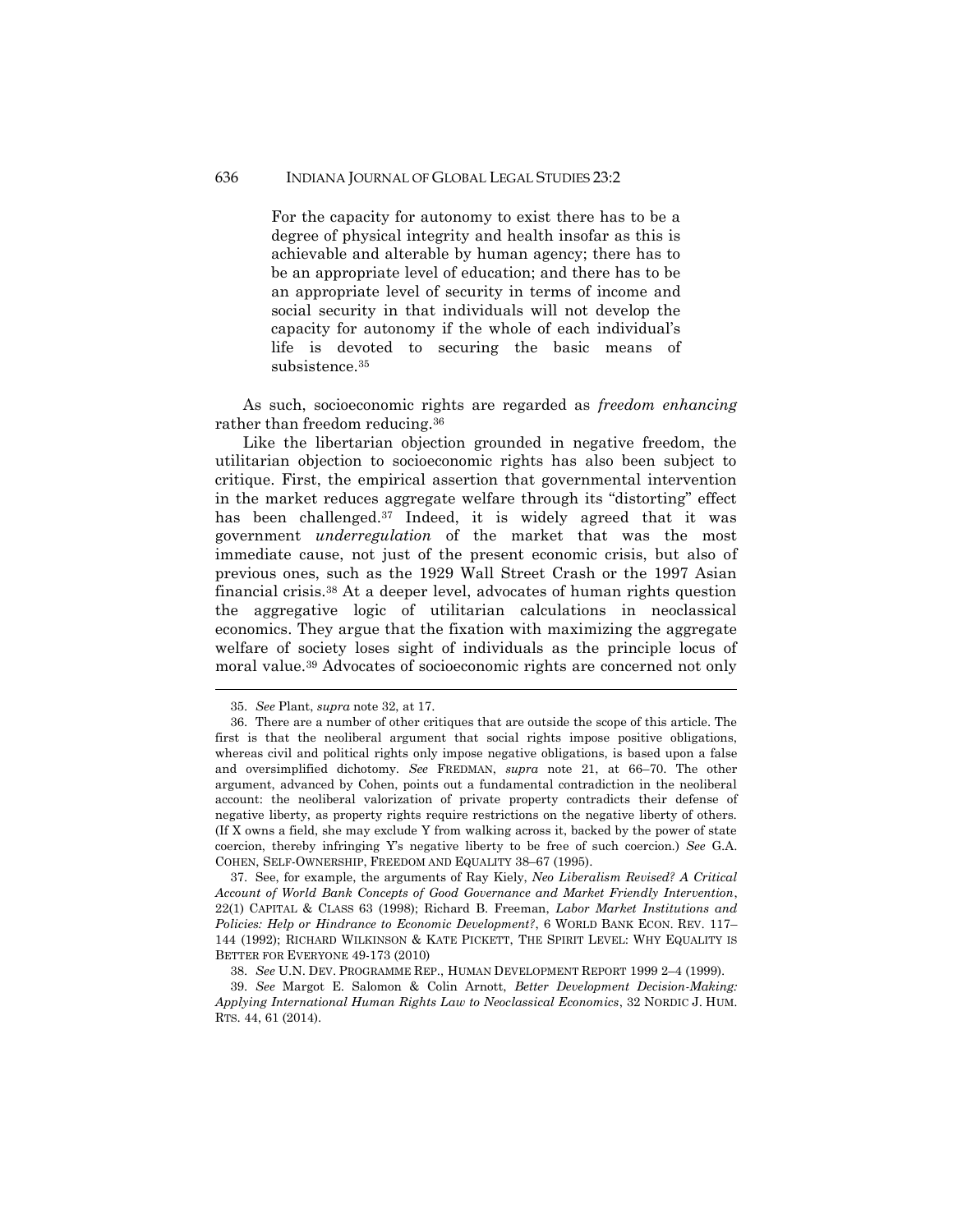with maximizing aggregate welfare but also with the *distribution* of welfare gains in ways that respect the inherent dignity of every individual. In particular, they are concerned that distributional patterns are not only non-discriminatory but also *prioritarian*, giving priority to interests of the most disadvantaged and marginalized members of society.<sup>40</sup>

Having identified some of the core foundational differences between neoliberal and socioeconomic rights discourses, the next section will examine some of the principles that govern the international law of socioeconomic rights and consider their potential as important counterframes to the neoliberal logic that underpins the current austerity drive.

#### *B. Socioeconomic Rights Under International Law*

 $\overline{a}$ 

The Universal Declaration of Human Rights (UDHR), the foundational constitution of international human rights law, contains civil and political protections as well as socioeconomic guarantees.<sup>41</sup> The process of translating this declaration into binding international standards was a protracted affair significantly shaped by the geopolitical rivalries of the Cold War.<sup>42</sup> The initial unity seen in the UDHR was fractured into two binding interstate treaties covering socioeconomic rights in the International Covenant on Economic, Social and Cultural Rights (ICESCR),<sup>43</sup> and civil and political rights in the International Covenant on Civil and Political Rights (ICCPR).<sup>44</sup> Two separate United Nations (U.N.) committees—the Committee on Economic, Social and Cultural Rights (CESCR) and the Human Rights Committee—monitor the implementation of each of these treaties,

<sup>40.</sup> *See id.* at 64; Audrey R. Chapman & Benjamin Carbonetti, *Human Rights Protections for Vulnerable and Disadvantaged Groups: The Contributions of the UN Committee on Economic, Social and Cultural Rights*, 33 HUM. RTS. Q. 682, 683 (2011).

<sup>41.</sup> *See* Universal Declaration of Human Rights, *supra* note 27; *see also* AM. L. INST., RESTATEMENT (THIRD) OF THE FOREIGN RELATIONS LAW OF THE UNITED STATES § 701, n.6 (1987) (describing the Universal Declaration of Human Rights as the "accepted articulation of recognized rights").

<sup>42.</sup> *See* Alicia Ely Yamin, *The Right to Health Under International Law and Its Relevance to the United States*, 95 AM. J. PUB. HEALTH 1156, 1156 (2005); *see also* Office of the High Comm'r for Hum. Rts., *Frequently Asked Questions on Economic, Social and Cultural Rights (Fact Sheet No. 33)*, at 9 (2008).

<sup>43.</sup> International Covenant on Economic, Social and Cultural Rights, G.A. Res. 2200A (XXI), U.N. GAOR, Supp. No. 16, U.N. Doc. A/6316 (Dec. 16, 1966), *available at* http://www.ohchr.org/EN/ProfessionalInterest/Pages/CESCR.aspx [hereinafter ICESCR].

<sup>44.</sup> International Covenant on Civil and Political Rights, G.A. Res. 2200A (XXI), U.N. GAOR, Supp. No. 16, U.N. Doc. A/6316 (Dec. 16, 1966), *available at* http://www.ohchr.org/ en/professionalinterest/pages/ccpr.aspx.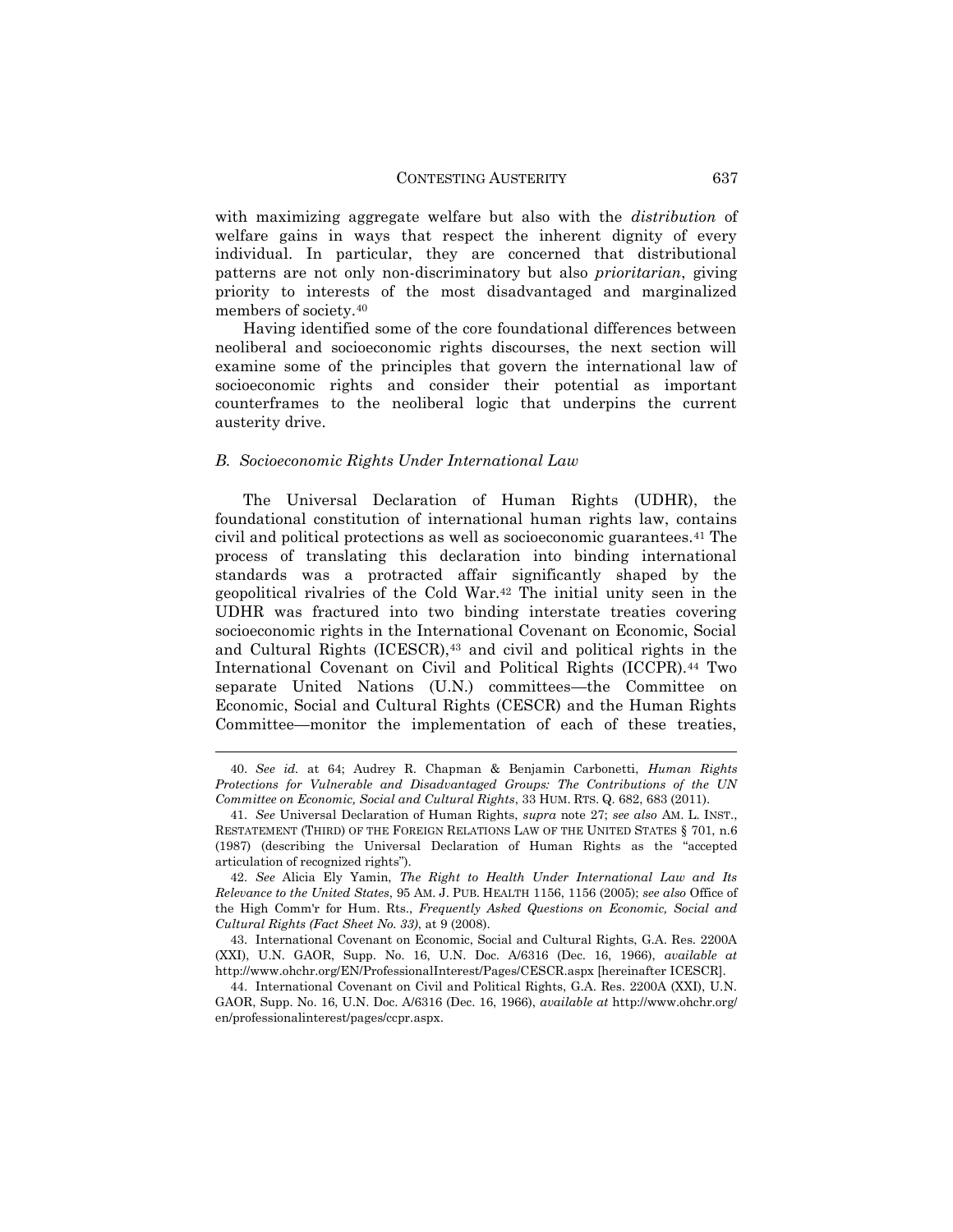1

reviewing states on a regular basis and providing guidance through "General Comments."<sup>45</sup>

Despite their historically subordinate status as the "poor cousins"<sup>46</sup> of their civil and political counterparts, $47$  socioeconomic rights have gained in prominence in the last three decades and have been incorporated in a number of international instruments,<sup>48</sup> regional treaties,<sup>49</sup> and national constitutions,<sup>50</sup> all of which have helped to develop "an increasingly expansive" international socioeconomic rights jurisprudence.<sup>51</sup> Despite past treatment of socioeconomic rights as mere nonbinding "aspirations" at best, or as lacking the intrinsic character of

47. *See* David Marcus, *The Normative Development of Socioeconomic Rights Through Supranational Adjudication*, 42 STAN. J. INT'L L. 53, 54 (2006) ("Despite innumerable proclamations of indivisibility and equality, socioeconomic rights languish far behind their civil and political counterparts in the pantheon of human rights protection.").

48. *See, e.g.*, ICESCR, *supra* note 43; United Nations Convention on the Rights of Persons with Disabilities, G.A. Res. 61/106, arts. 24–28, U.N. Doc. A/RES/61/106 (Dec. 13, 2006); United Nations Convention on the Rights of the Child, G.A. Res. 44/25, arts. 23–31, UN Doc. A/Res/44/49 (Nov. 20, 1989); United Nations Convention on the Elimination of All Forms of Discrimination Against Women, G.A. Res. 34/180, arts. 10–14, UN Doc. A/Res/34/46 (Dec. 18, 1979).

49. *E.g.*, Additional Protocol to the American Convention on Human Rights in the Area of Economic, Social and Cultural Rights, Nov. 16, 1999, O.A.S.T.S. No. 69; African Charter on Human and Peoples' Rights arts. 15–17, June 27, 1981, O.A.U. Doc. CAB/LEG/67/3 Rev. 5, 1520 U.N.T.S. 217 (enumerating the rights to work under satisfactory conditions, equal pay for equal work, the right to health, and the right to education); European Social Charter, arts. 1–3, Oct. 18, 1961, 529 U.N.T.S. 89 (outlining the foundation of the socioeconomic rights to work, to just conditions of work, and to safe and healthy working conditions).

50. *See* Malcolm Langford, *The Justiciability of Social Rights: From Practice to Theory*, *in* SOCIAL RIGHTS JURISPRUDENCE: EMERGING TRENDS IN INTERNATIONAL AND COMPARATIVE LAW 3 (Malcolm Langford ed., 2008) (claiming that both constitutions and international law serve as instruments through which human rights and social values are vindicated) [hereinafter SOCIAL RIGHTS JURISPRUDENCE].

51. Philip Alston, *Foreword* to SOCIAL RIGHTS JURISPRUDENCE, *supra* note 50, at x.

<sup>45.</sup> The Human Rights Committee monitors the ICCPR and, since 1987, the Committee on Economic, Social and Cultural Rights has monitored the implementation of the ICESCR. *See* Philip Alston & Bruno Simma, *First Session of the UN Committee on Economic, Social and Cultural Rights*, 81 AM. J. INT'L L. 747, 747–49 (1987).

<sup>46.</sup> JOINT COMMITTEE ON HUMAN RIGHTS, THE INTERNATIONAL COVENANT ON ECONOMIC, SOCIAL AND CULTURAL RIGHTS, TWENTY-FIRST REPORT, 2003-4, H.L. 183, H.C. 1188, ¶ 163 (U.K.); *see also* BEN SAUL ET AL., THE INTERNATIONAL COVENANT ON ECONOMIC, SOCIAL AND CULTURAL RIGHTS: COMMENTARY, CASES, AND MATERIALS 8 (2014); Colm O'Cinneide, *Bringing Socio-Economic Rights Back into the Mainstream of Human Rights: The Case-Law of the European Committee on Social Rights as an Example of Rigorous and Effective Rights Adjudication* (2009), *available at* http://ssrn.com/ abstract=1543127.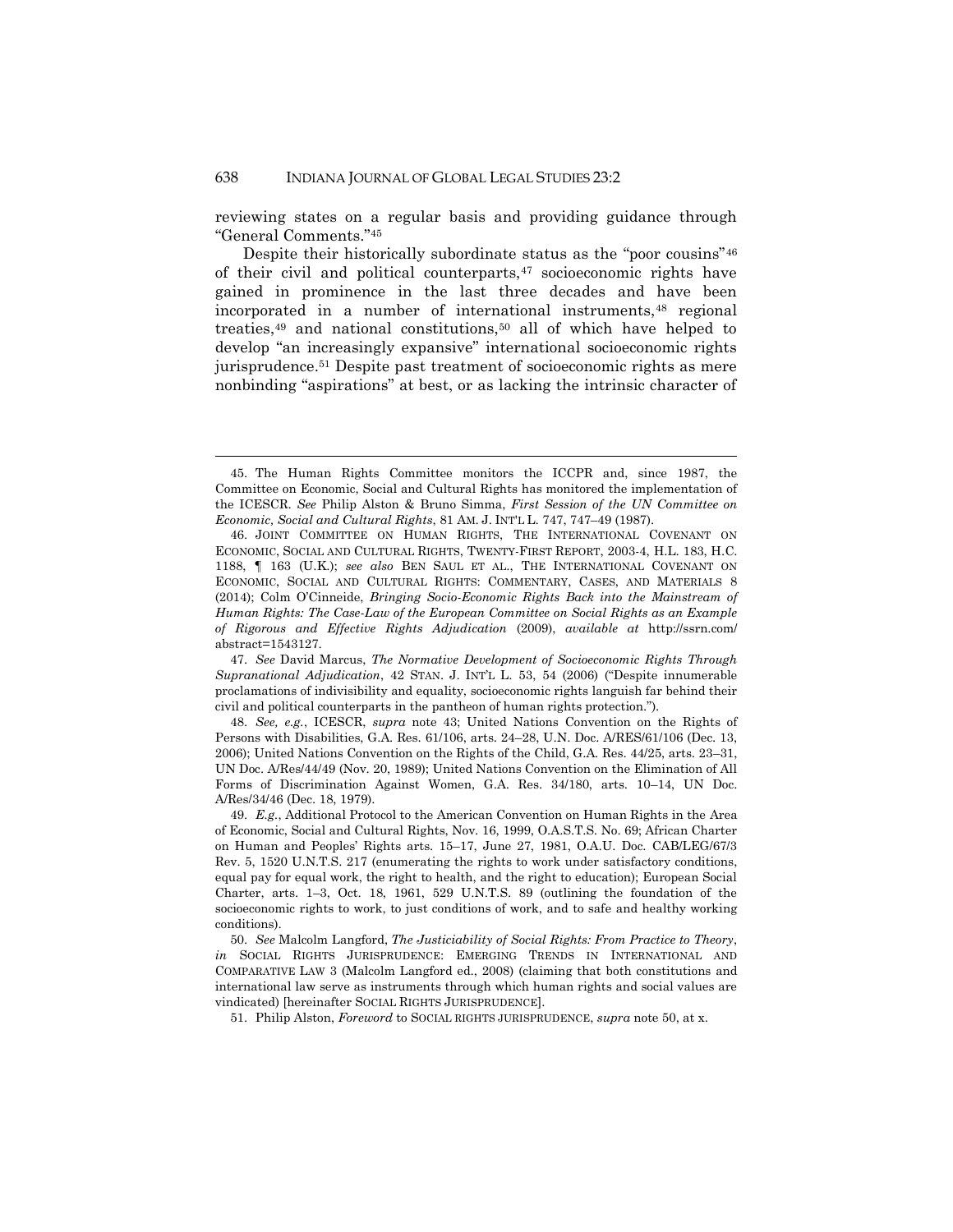rights at worst,<sup>52</sup> today the status of socioeconomic rights is settled: they are bona fide legal rights that generate binding normative obligations under international law.<sup>53</sup>

The socioeconomic rights framework applied in this article is based on the ICESCR. While this is not the only international socioeconomic rights instrument, it is the oldest, the most widely ratified, and the most wide-ranging instrument of its kind. The ICESCR contains a number of rights, including rights to work, to just and favorable conditions of employment, to form and join trade unions, to social security, to the protection of the family, to an adequate standard of living, to healthrelated rights, to education, and to cultural rights.<sup>54</sup> The generally applicable obligations of State Parties in relation to these rights are set out in Articles 2 and 3 of the ICESCR. Articles 2(2) and 3 require State Parties to ensure non-discrimination in relation to the enjoyment of the rights under the covenant.<sup>55</sup> Article  $2(1)$  stipulates that

> Each State Party to the present Covenant undertakes to *take steps*, individually and through international assistance and co-operation, especially economic and technical, *to the maximum of its available resources, with a view to achieving progressively the full realization of the rights recognized* in the present Covenant by all appropriate means, including particularly the adoption of legislative measures.<sup>56</sup>

While the requirements of this rather convoluted obligation were subject to considerable debate in the past, since 1990 the CESCR have

<sup>52.</sup> *See* MICHAEL IGNATIEFF, HUMAN RIGHTS AS POLITICS AND IDOLATRY 88 (Amy Gutmann ed., 2001); CHARLES FRIED, RIGHT AND WRONG 113 (1978) (arguing that socioeconomic rights are negative rights, the type of which honoring "is costly"); MAURICE CRANSTON, WHAT ARE HUMAN RIGHTS? 37–38 (Taplinger ed. 1973) (1973); Kenneth Minogue, *The History of the Idea of Human Rights*, *in* THE HUMAN RIGHTS READER 3, 14 (Walter Laqueur & Barry Rubin eds., 1979); Maurice Cranston, *Human Rights, Real and Supposed*, *in* POLITICAL THEORY AND THE RIGHTS OF MAN 43, 43 (D. D. Raphael ed., 1967); Aryeh Neier, *Social and Economic Rights: A Critique*, 13 HUM. RTS. BRIEF 1, 1 (2006) (suggesting the adjudication of socioeconomic rights disputes as "unmanageable through the judicial process").

<sup>53.</sup> *See* The Limburg Principles on the Implementation of the International Covenant on Economic, Social and Cultural Rights, ¶ 1, U.N. Doc. E/CN.4/1987/17, Annex (reprinted in 9 HUM. RTS. Q. 122 (1987)); Maastricht Guidelines on Violations of Economic, Social and Cultural Rights, ¶ 5, M.C.H.R. 97-124 (Mar. 4, 1997).

<sup>54.</sup> *See* ICESCR, *supra* note 43, at arts. 6–15.

<sup>55.</sup> Comm. on Econ., Soc. & Cultural Rts., The Right to Work, General Comment No. 18, ¶33 U.N. Doc. E/C.12/GC/18 (Feb 6, 2006).

<sup>56.</sup> *Id.* at art. 2(1) (emphasis added).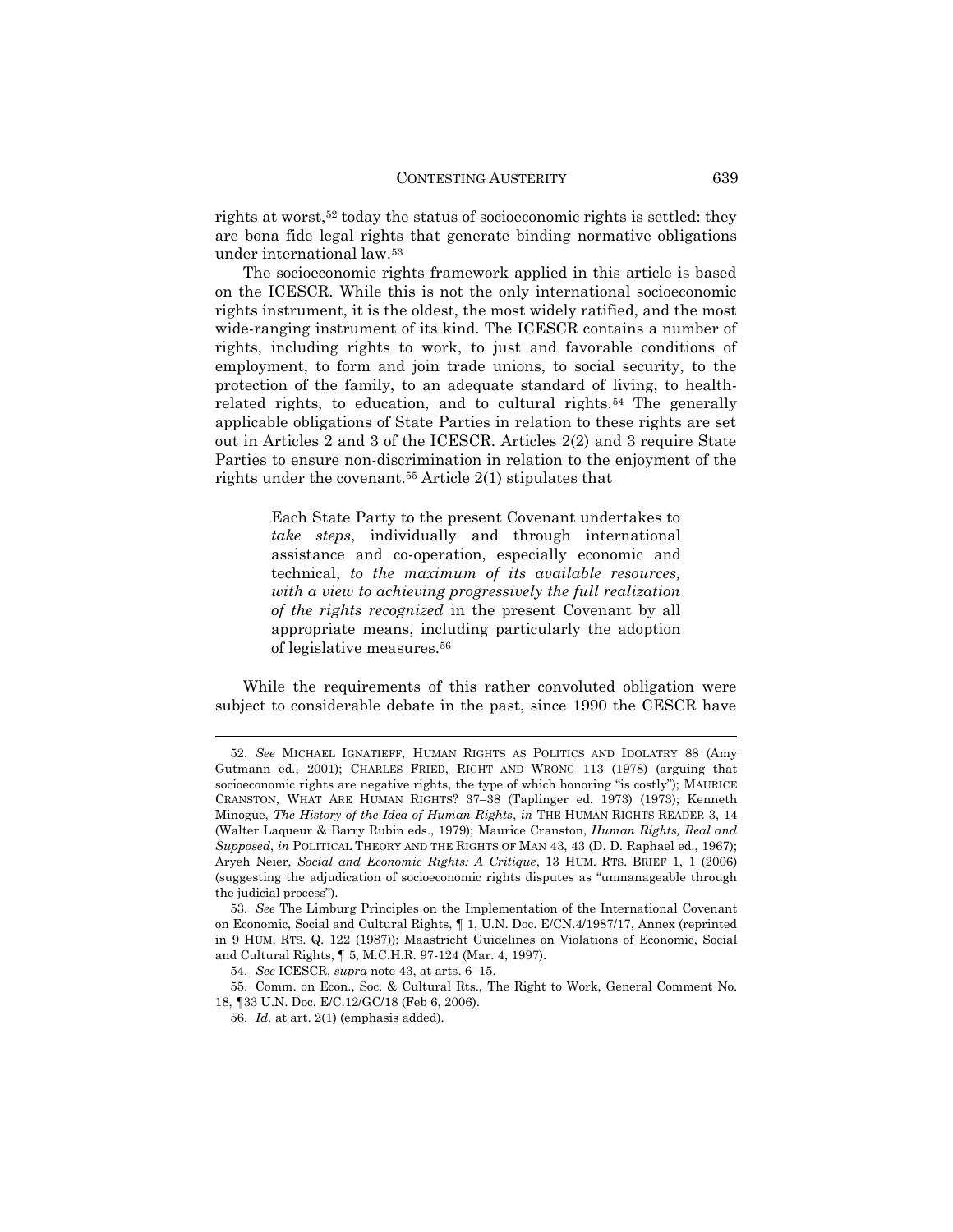issued "General Comments" and other statements to delineate the normative content of state obligations under the ICESCR.

This section will briefly outline some of these obligations and discuss the ways in which they could be useful to challenge the dominance of austerity policies.

#### *1. Progressive Realization and Non-retrogression*

The requirement of "progressive realization" set out in Article 2(1) of the ICESCR imposes an obligation on State Parties "to move as expeditiously and effectively" to ensuring the fulfilment of socioeconomic rights.<sup>57</sup> The obligation to realize socioeconomic rights continues to apply, and is perhaps more pertinent, during times of economic contraction.<sup>58</sup> As such, the primary obligation on states is to continue to progressively realize socioeconomic rights at a rate commensurate to the "maximum available resources" of the state.

Where states cannot (or do not) comply with this obligation to progressively improve rights realization, a major "corollary" duty is engaged.<sup>59</sup> This duty—to avoid enacting deliberately "retrogressive measures"—is said to derive from the obligation to progressively realize socioeconomic rights. The principle of non-retrogression establishes a strong presumption against State Parties deliberately adopting laws and policies that would jeopardize existing achievements in the realization of socioeconomic rights.<sup>60</sup> The presumption against

<sup>57.</sup> Comm. on Econ., Soc. & Cultural Rts., General Comment No. 3: The Nature of State Parties' Obligations, ¶ 9, U.N. Doc. E/1991/23 (Dec. 14, 1990) [hereinafter CESCR, General Comment No. 3].

<sup>58.</sup> Comm. on Econ., Soc. & Cultural Rts., General Comment No. 4: The Right to Adequate Housing, ¶ 11, U.N. Doc. E/1992/23 (Dec. 13, 1991); *see also* Comm. on Econ., Soc. & Cultural Rts., Globalization and Economic, Social and Cultural Rights, ¶¶ 436–61, U.N. Doc. E/1999/22–E/C.12/1998/26 (1998); Comm. on Econ., Soc. & Cultural Rts., General Comment 2: International Technical Assistance Measures, ¶ 9, U.N. Doc. E/1990/23 (1990) [hereinafter CESCR, General Comment No. 2].

<sup>59.</sup> *See* Illari Aragon Noriega, *Judicial Review of the Right to Health and Its Progressive Realisation: The Case of the Constitutional Court of Peru*, 1 UCL J.L. & JURISPRUDENCE 166, 172 (2012); Dianne Otto & David Wiseman, *In Search of 'Effective Remedies': Applying the International Covenant on Economic, Social and Cultural Rights to Australia*, 7 AUST. J. HUM. RTS. 5, 44 (2001); Craig M. Scott, *Covenant Constitutionalism and the Canada Assistance Plan*, 6 CONST. F. 79, 81 (1994).

<sup>60.</sup> *See* General Comments *supra* note 58; *see also* Econ. & Soc. Council, Substantive Issues Arising in the Implementation of the International Covenant on Economic, Social and Cultural Rights: International Consultation "Economic, Social and Cultural Rights in the Development Activities of International Institutions" Organized in Cooperation with the High Council for International Cooperation (France), ¶ 8, U.N. Doc. E/C.12/2001/6 (Mar. 12, 2001) (by Hamish Jenkins).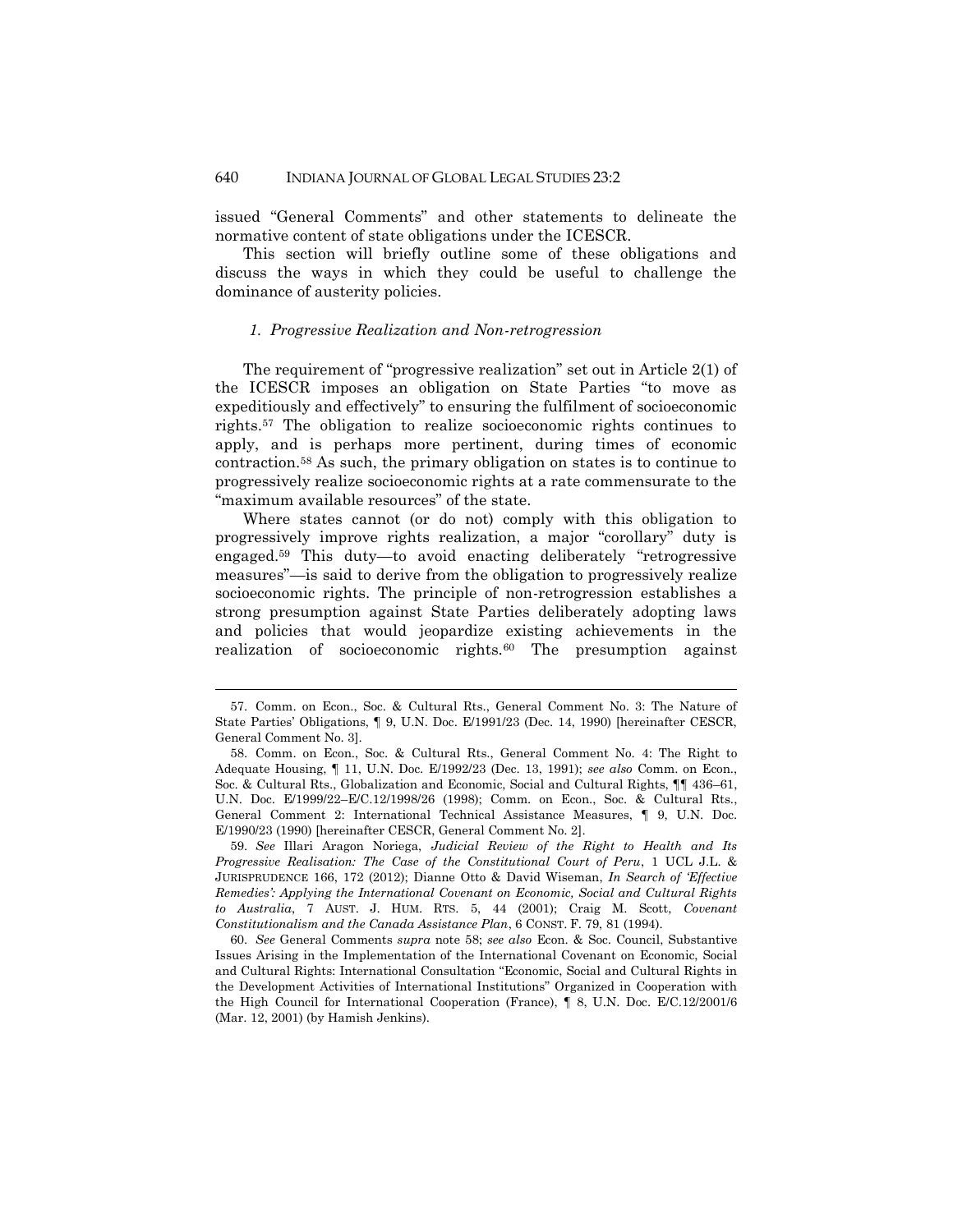retrogressive measures has important salience in the context of austerity measures, which have involved cuts to social protection systems and other services based in socioeconomic rights that have adversely impacted people's enjoyment of those rights.<sup>61</sup>

Where deliberately retrogressive measures are taken, the burden of proof is on a State Party to demonstrate that a number of conditions have been met. These conditions have varied throughout the previous two decades;<sup>62</sup> however, the most recent guidance requires that a proposed policy change in response to financial crisis must meet a number of human rights requirements: first, it must be temporary, in the sense that it covers only the period of crisis; second, it must be necessary and proportionate, in the sense that the adoption of any other policy, or failure to act, would be more detrimental to economic, social, or cultural rights; third, the policy must not be discriminatory; <sup>63</sup> fourth, the policy should identify the minimum core of rights and ensure the protection of this minimum at all times.<sup>64</sup>

The dual aims of the progressive realization and non-retrogression obligations are to establish "clear obligations" while also being a "necessary flexibility device."<sup>65</sup> As such, the progressive realization obligation and especially the doctrine of non-retrogression provide an

<sup>61.</sup> *E.g.*, Independent Expert on the Question of Human Rights and Extreme Poverty, *Rep. of the Independent Expert on the Question of Human Rights and Extreme Poverty*, ¶¶ 44, 47, U.N. Doc A/HRC/17/34/Add.2, annex (May 17, 2011) (by Magdalena Sepúlveda Carmona).

<sup>62.</sup> *See* Comm. on Econ., Soc. & Cultural Rts., Comment No. 3, *supra* note 57; *see also, e.g.*, Comm. on Econ., Soc. & Cultural Rts., General Comment No. 19: The Right to Social Security, ¶ 42, U.N. Doc. E/C.12/GC/19 (Feb. 4, 2008) [hereinafter CESCR, Comment No. 19]; Comm. on Econ., Soc. & Cultural Rts., General Comment No. 15: The Right to Water, ¶ 19, U.N. Doc. E/C.12/2002/11 (2002) [hereinafter CESCR, General Comment No. 15]; Comm. on Econ., Soc. & Cultural Rts., General Comment No. 14: The Right to the Highest Attainable Standard of Health, ¶ 32, U.N. Doc. E/C.12/2000/4 (2000) [hereinafter CESCR, General Comment No. 14]; Comm. on Econ., Soc. & Cultural Rts., General Comment No. 13: The Right to Education, ¶ 13, U.N. Doc. E/C.12/1999/10 (1999) [hereinafter CESCR, General Comment No. 13].

<sup>63.</sup> Discussed further at Part I.B.4. *infra*.

<sup>64.</sup> *See* Chairperson of the Comm. on Econ., Soc. & Cultural Rts., Letter dated May 16, 2012 from the Chairperson of the Comm. on Econ., Soc. and Cultural Rights addressed to States Parties to the International Covenant on Economic, Social and Cultural Rights, U.N. Doc. CESCR/48th/SP/MAB/SW (May 16, 2012); *see also, e.g.*, Comm. on Econ., Soc. & Cultural Rts., Concluding Observations on the Fourth Report of Iceland, Adopted by the Committee at its Forty-Ninth Session, ¶ 6, U.N. Doc. E/C.12/ISL/CO/4 (Nov. 30, 2012); Comm. on Econ., Soc. & Cultural Rts., Consideration of Reports Submitted by States Parties Under Articles 16 and 17 of the Covenant: Concluding Observations of the Committee on Economic, Social and Cultural Rights: Spain, ¶ 8, U.N. Doc. E/C.12/ESP/CO/5 (June 6, 2012) [hereinafter CESCR, *Spain*].

<sup>65.</sup> *See* Comm. on Econ., Soc. & Cultural Rts., *supra* note 55.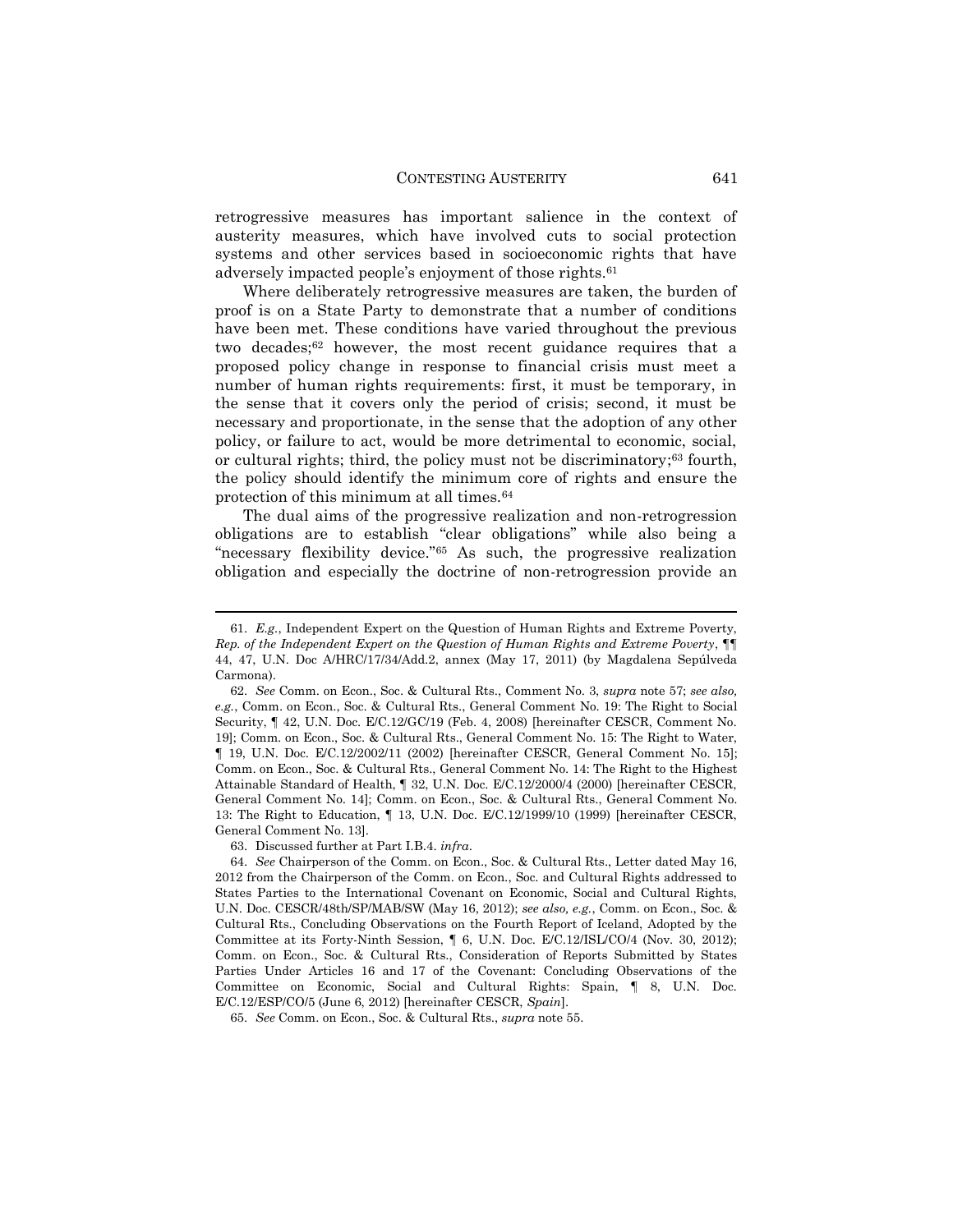"escape hatch" which allow states to reduce protection of socioeconomic rights in some circumstances.<sup>66</sup>

#### *2. Maximum Available Resources*

Although attention to state expenditures has grown, <sup>67</sup> in the context of state incomes, there has been a historical "hesitation" to dealing with taxation frameworks from a human rights perspective.<sup>68</sup> Sepùlveda, grounding her analysis in Article 2(1) of the ICESCR, notes that the obligation of governments to realize socioeconomic rights requires that they must mobilize resources within their country to their utmost availability.<sup>69</sup> Available resources are not limited to financial resources, but may also include human and organizational resources.<sup>70</sup> To that end, taxation constitutes a vital source of revenue in the context of utilizing maximum available resources.<sup>71</sup> The design and structure of a taxation framework, as well as the State's willingness and ability to implement and enforce it, is of vital importance in this respect.<sup>72</sup>

One of the controversies in the current period of austerity is that, while governments justify reductions in social programs on the basis that they do not have the resources to finance them, large amounts of tax are often not collected due to weak enforcement, corruption, criminal tax evasion, and legal strategies of tax avoidance.<sup>73</sup> Yet a landmark report by the U.N. Special Rapporteur on Extreme Poverty and Human Rights notes that the effective collection of tax is the most "straightforward" way of ensuring such rights, as it means that

<sup>66.</sup> *See* Scott Leckie, *Another Step Towards Indivisibility: Identifying the Key Features of Violations of Economic, Social and Cultural Rights*, 20 HUM. RTS. Q. 81, 94 (1998).

<sup>67.</sup> *See* Aoife Nolan, *Not Fit for Purpose? Human Rights in Times of Financial and Economic Crisis*, 4 EUR. HUM. RIGHTS LAW REV. 360–371 (2015) (noting the development of the CESCR's approach to economic policy).

<sup>68.</sup> *See* Magdalena Sepúlveda, *Taxation for Human Rights*, 9 TAX JUST. FOCUS 3, 3 (2014).

<sup>69.</sup> *See* M. MAGDALENA SEPÚLVEDA, THE NATURE OF THE OBLIGATIONS UNDER THE INTERNATIONAL COVENANT ON ECONOMIC, SOCIAL AND CULTURAL RIGHTS 313–19 (2003).

<sup>70.</sup> *See* Diane Elson et al., *Public Finance, Maximum Available Resources and Human Rights*, *in* HUMAN RIGHTS AND PUBLIC FINANCE: BUDGETS AND THE PROMOTION OF ECONOMIC AND SOCIAL RIGHTS 13, 15 (Aoife Nolan et al. eds., 2013).

<sup>71.</sup> *See* RADHIKA BALAKRISHNAN ET AL., MAXIMUM AVAILABLE RESOURCES & HUMAN RIGHTS: ANALYTICAL REPORT 3 (2011); Sepúlveda, *supra* note 68, at 3.

<sup>72.</sup> SAUL ET AL., *supra* note 46, at 144.

<sup>73.</sup> *See* Wolfgang Obenland, *Taxes and Human Rights*, 8e INFO STEUERGERECHTIGKEIT 3 (2013).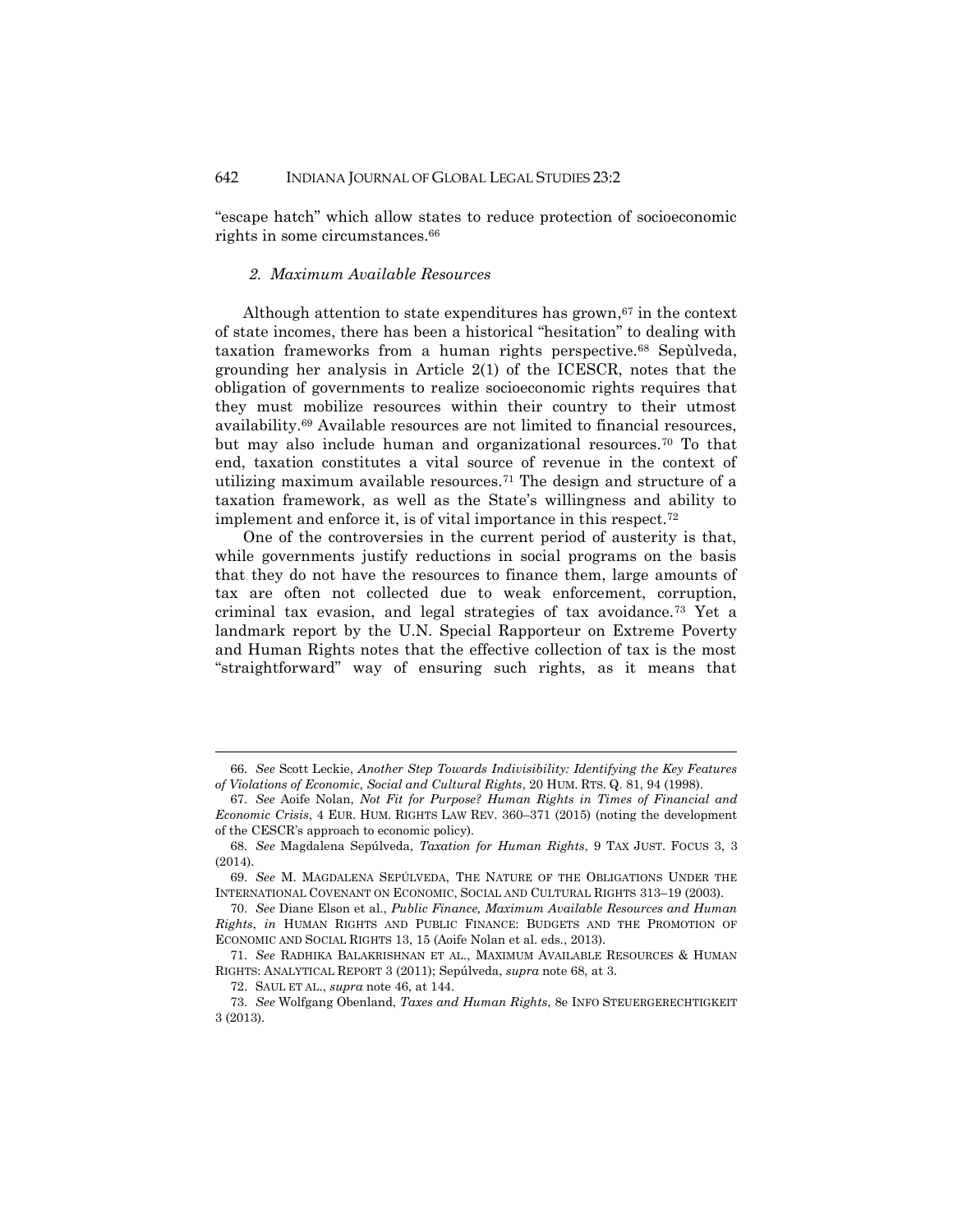governments have sufficient resources for high-quality public services.<sup>74</sup> For these reasons, demands for "tax justice" are increasingly conceptualized as a human rights issue.<sup>75</sup>

The pressures on state resources are intensified during a financial crisis.<sup>76</sup> Yet the CESCR has made clear that a crisis or fiscal deficit does not absolve governments of their obligations to utilize their maximum available resources to realize socioeconomic rights. Quite the opposite: it requires that they take extra care in allocating their available resources to protect marginalized and vulnerable groups.<sup>77</sup>

The presumed impermissibility of retrogressive measures is inseparably connected to the requirement that states use the maximum of their available resources to implement ICESCR rights. The CESCR has affirmed that, "even in times of severe resources constraints whether caused by a process of adjustment, of economic recession, or by other factors the most vulnerable members of society can and indeed must be protected by the adoption of relatively low-cost targeted programmes."<sup>78</sup> Furthermore, if a state uses "resource constraints" as an explanation for a retrogressive measure, the CESCR will assess the situation considering, among other factors, the country's level of development, the severity of the breach, whether the situation concerned the enjoyment of the minimum core of the rights, and whether the state had identified low-cost options or sought international assistance.<sup>79</sup>

<sup>74.</sup> *See* Special Rapporteur on Extreme Poverty & Hum. Rts., *Rep. on Extreme Poverty and Human Rights*, Hum. Rts. Council, ¶ 42, U.N. Doc A/HRC/26/28 (May 22, 2014) (by Magdalena Sepúlveda Carmona).

<sup>75.</sup> *See id.* ¶¶ 36–42. *See generally* Ignacio Saiz, *Resourcing Rights: Combating Tax Injustice from a Human Rights Perspective*, *in* HUMAN RIGHTS AND PUBLIC FINANCE: BUDGETS AND THE PROMOTION OF ECONOMIC AND SOCIAL RIGHTS, *supra* note 70, at 77.

<sup>76.</sup> Additionally, many states started from a weak socio-economic position. Pillay and Wesson, in the context of South Africa, ask whether the country can be seen as having experienced, "[a] crisis prior to a crisis." Anashri Pillay & Murray Wesson, *Recession, Recovery and Service Delivery: Political and Judicial Responses to the Financial and Economic Crisis in South Africa*, *in* ECONOMIC AND SOCIAL RIGHTS AFTER THE GLOBAL FINANCIAL CRISIS 335, 336 (Aoife Nolan ed., 2014).

<sup>77.</sup> This is reflected in the work of the Committee. *See* Chairperson of the Comm. on Econ., Soc. & Cultural Rts., *supra* note 64. *See also* David Bilchitz, *Socio-Economic Rights, Economic Crisis, and Legal Doctrine*, 12 INT'L. J. CONST. L. 710, 729–33 (2014).

<sup>78.</sup> Comm. on Econ., Soc. & Cultural Rts., *supra* note 55, ¶ 12.

<sup>79.</sup> *See* Comm. on Econ., Soc. & Cultural Rts., An Evaluation of the Obligation to Take Steps to the "Maximum of Available Resources" Under an Optional Protocol to the Covenant, ¶ 10, U.N. Doc E/C.12/2007/1 (May 10, 2007).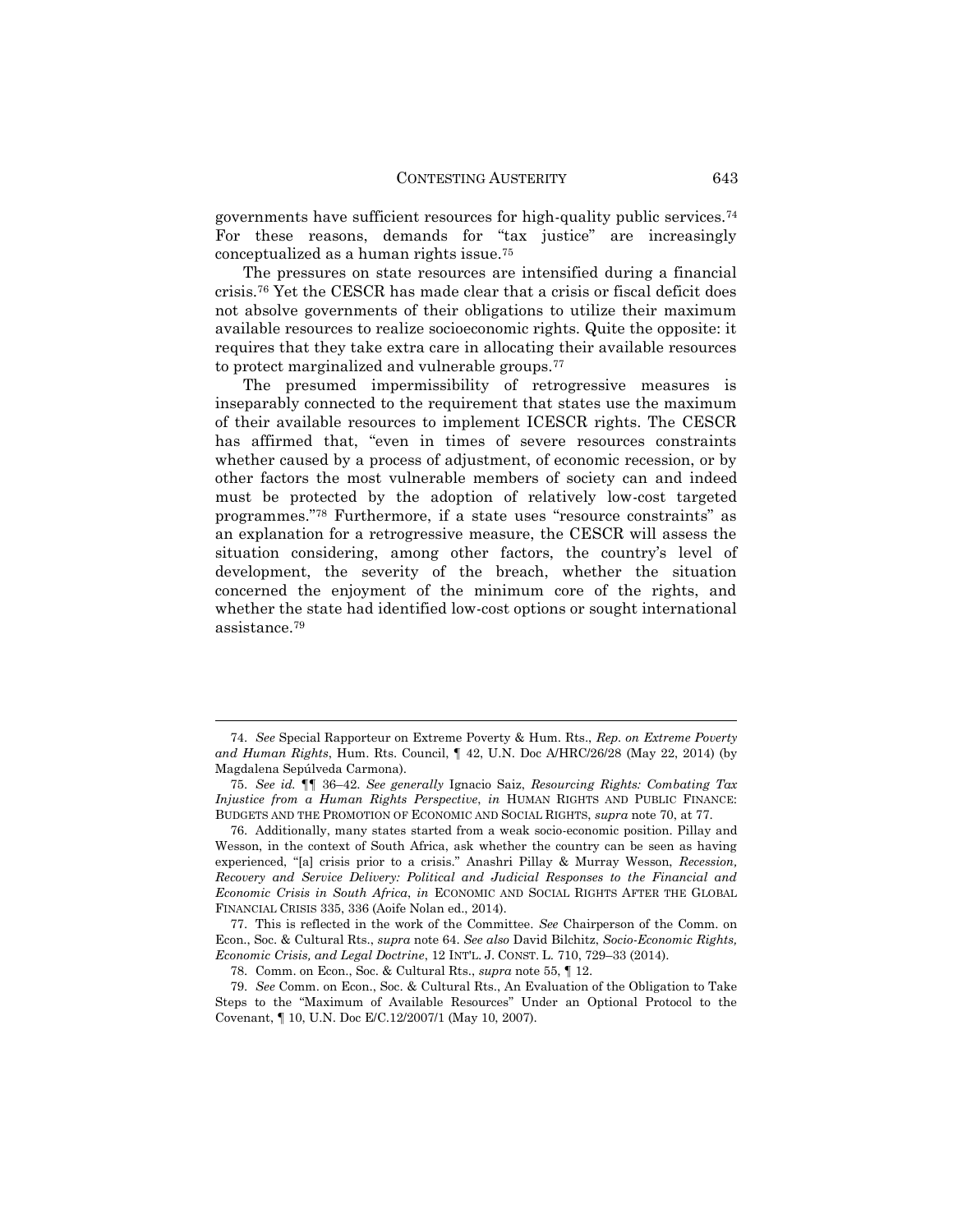#### *3. Minimum Core Obligations*

In 1990, the CESCR established that "a core obligation" of immediate effect was to ensure the satisfaction of, at the very least, the "minimum essential levels" of each of the ICESCR rights.<sup>80</sup> A State Party is *prima facie* failing to discharge its obligations under the ICESCR where a significant number of individuals under its jurisdiction are deprived of essential foodstuffs, of essential primary health care, of basic shelter and housing, or of the most basic forms of education.<sup>81</sup> Thus, where cuts are made to social security schemes that impinge on the minimum core of these rights, a State Party is *prima facie* in breach of its ICESCR obligations.<sup>82</sup> The burden of proof then lies with the state to demonstrate that it has done everything possible to make full use of all available resources to satisfy these minimum obligations as a matter of priority.<sup>83</sup> In the context of austerity, the CESCR has argued that any policy change or adjustment should identify the minimum core content of rights, or a social protection floor, as developed by the International Labour Organisation (ILO), and ensure the protection of this core content at all times.<sup>84</sup>

#### *4. Non-discrimination and Equality*

The ICESCR requires that State Parties ensure that protection of the rights contained within it is without discrimination of any kind.<sup>85</sup> Non-discrimination is an immediate obligation that requires not merely the proscription of arbitrary differentiation between groups but also the promotion of substantive equality in the enjoyment of rights.<sup>86</sup> This obligation requires, *inter alia*, that states ensure the satisfaction of socioeconomic rights is available and affordable for all, and that poorer households are not disproportionately burdened with expenses.<sup>87</sup> In relation to austerity measures, states must demonstrate that they have taken all possible measures, including tax measures, to support social

<sup>80.</sup> *See* Comm. on Econ., Soc. & Cultural Rts., *supra* note 55, ¶ 10.

<sup>81.</sup> *See id.*

<sup>82.</sup> *See* U.N. Comm. on Econ., Soc. & Cultural Rts., General Comment 19: The Right to Social Security, *supra* note 62, ¶ 59(a).

<sup>83.</sup> *See id.* ¶ 60.

<sup>84.</sup> *See* Chairperson of the Comm. on Econ., Soc. and Cultural Rts., *supra* note 64.

<sup>85.</sup> *See* ICESCR, *supra* note 43, arts. 2(2), 3.

<sup>86.</sup> *See* Comm. on Econ., Soc. & Cultural Rts., General Comment No. 20: Non-Discrimination in Economic, Social and Cultural Rights, ¶¶ 7–9, U.N. Doc. E/C.12/GC/20 (May 25, 2009) [hereinafter CESCR, General Comment No. 20].

<sup>87.</sup> *See, e.g.*, CESCR, General Comment No. 15, *supra* note 62, ¶ 27; CESCR, General Comment No. 14, *supra* note 62, ¶ 12(b).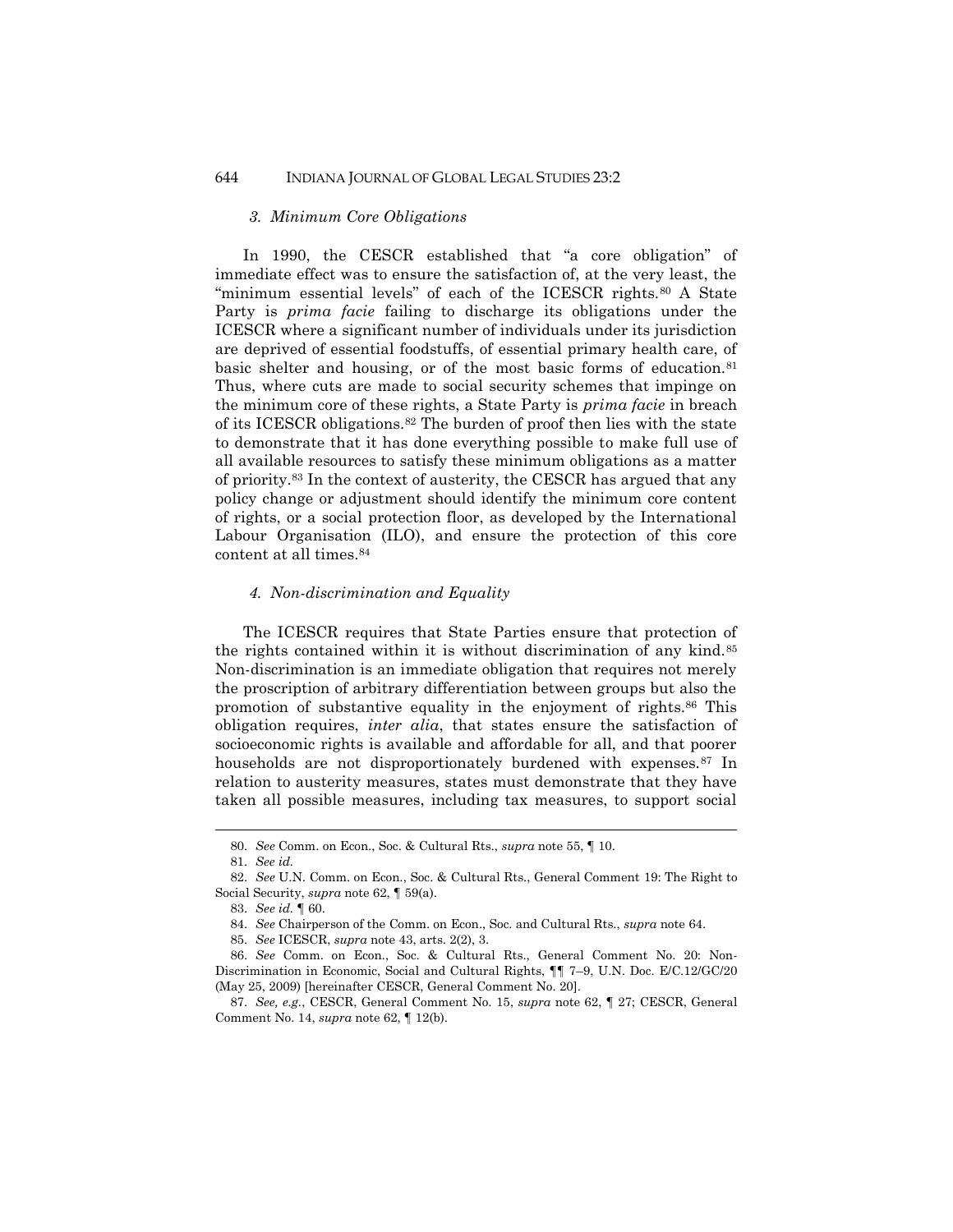transfers and mitigate the inequalities that can grow in times of crisis.<sup>88</sup> This may require states to adopt progressive tax structures<sup>89</sup> and avoid regressive sales taxes or value-added taxes that may be incompatible with these principles given the disproportionate impact they have on those already experiencing financial difficulties.<sup>90</sup>

State Parties are also under an obligation to attenuate laws, policies, and practices that are *indirectly discriminatory*: facially neutral measures which have a disproportionate impact on certain groups' enjoyment of socioeconomic rights.<sup>91</sup> This is a particularly critical obligation during times of economic and financial crisis, as austerity measures have been documented to have significant and disproportionate negative impacts on disadvantaged and marginalized individuals and groups. Particularly affected groups include the poor, women, children, persons with disabilities, older persons, persons with HIV/AIDS, indigenous peoples, ethnic minorities, migrants, refugees, and the unemployed.<sup>92</sup>

#### *5. Obligations to Respect, Protect, and Fulfil*

 $\overline{a}$ 

The CESCR have also used General Comments to advance a tripartite typology of state obligations.<sup>93</sup> This imposes three "types" or "levels" of obligations on state parties: to *respect*, *protect*, and *fulfil*. 94 The duty to respect requires that states refrain from interfering with

<sup>88.</sup> *See* Chairperson of the Comm. on Econ., Soc. & Cultural Rts., *supra* note 64.

<sup>89.</sup> *See, e.g.*, Special Rapporteur on the Right to Food, *Rep. of the Special Rapporteur on the Right to Food*, ¶ 87(e), U.N. Doc. A/HRC/13/33/Add.4, annex (Jan. 26, 2010) (by Olivier De Schutter). *See generally* Obenland, *supra* note 73 (examining how tax policy in Germany affects human rights); Saiz, *supra* note 71 (discussing how tax structures can be adjusted to support human rights principles).

<sup>90.</sup> Independent Expert on the Question of Human Rights and Extreme Poverty, *supra* note 61, ¶ 50; Special Rapporteur on Extreme Poverty & Human Rts., *supra* note 74, at 9– 10.

<sup>91.</sup> CESCR, General Comment No. 20, *supra* note 82, ¶ 10(b).

<sup>92.</sup> Office of the High Comm'r for Human Rights, *Rep. of the United Nations High Commissioner for Human Rights*, ¶ 49, U.N. Doc. E/2013/82 (May 7, 2013).

<sup>93.</sup> *See generally* Henry Shue, *Rights in the Light of Duties*, *in* HUMAN RIGHTS AND U.S. FOREIGN POLICY 65 (Peter G. Brown & Douglas MacLean eds., 1979) (arguing that human rights impose three core duties on States: the duty to avoid depriving, the duty to protect from deprivation and the duty to aid the deprived); Asbjørn Eide, *Economic, Social And Cultural Rights As Human Rights*, *in* ECONOMIC, SOCIAL AND CULTURAL RIGHTS: A TEXTBOOK 21 (Asbjørn Eide et al. eds., 1995) (arguing that that human rights obligations can be classified into three categories: the State's obligations to respect, protect and fulfil).

<sup>94.</sup> *E.g.*, Comm. on Econ., Soc. & Cultural Rts., General Comment No. 12: The Right to Adequate Food, ¶ 9, U.N. Doc. E/C.12/1999/5 (May 12, 1999); CESCR, General Comment No. 13, *supra* note 62, ¶ 46; CESCR, General Comment No. 14, *supra* note 62, ¶ 33; CESCR, General Comment No. 15, *supra* note 62, ¶ 20.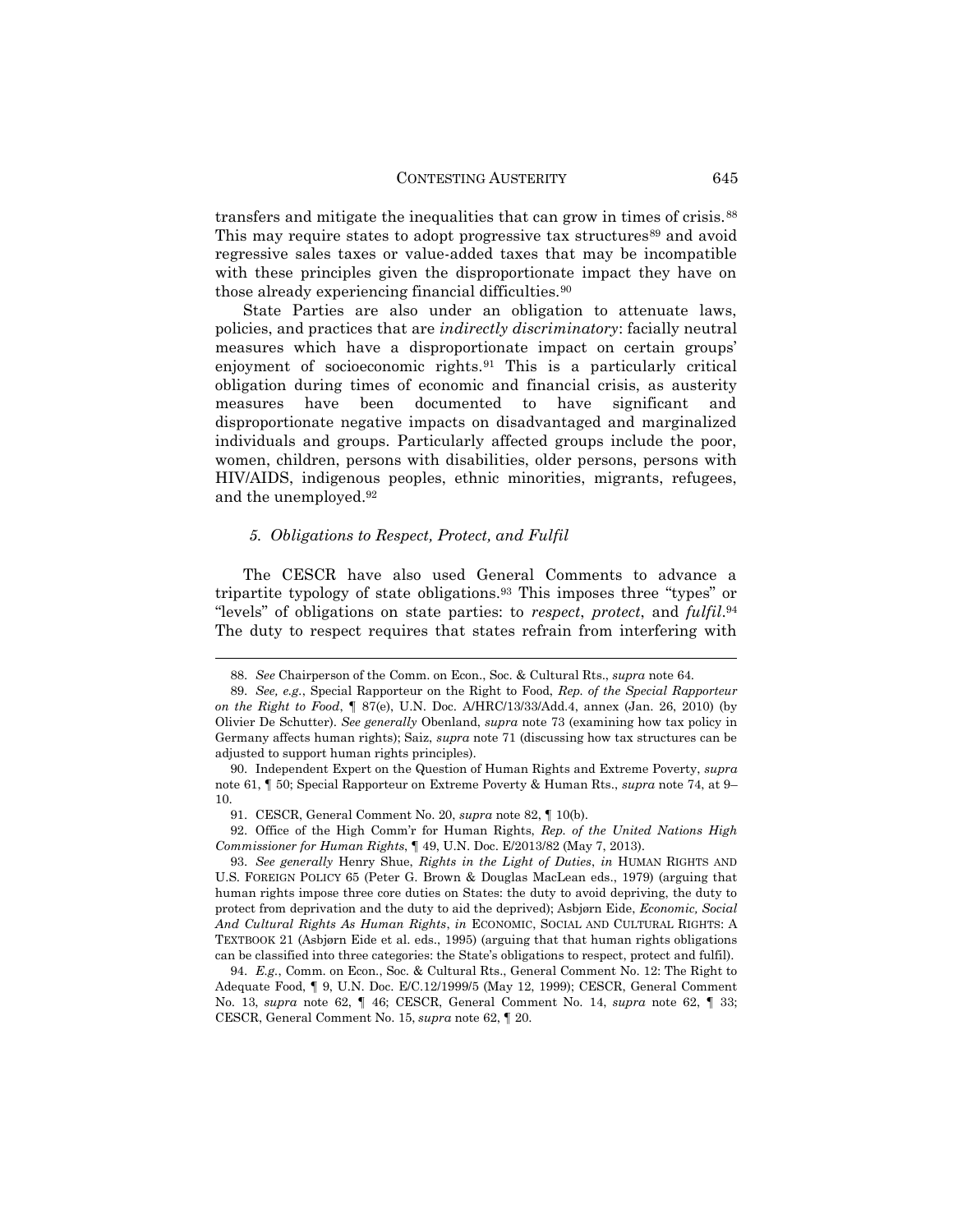the enjoyment of a right.<sup>95</sup> The duty to protect requires the adoption of measures to ensure that third parties do not interfere with the socioeconomic rights of individuals and collectives under the State Party's jurisdiction.<sup>96</sup> Given the increasing tendency to privatize public services under conditions of austerity, the duty to protect will at least require that the state regulate and monitor private service providers to ensure that the objects of socioeconomic rights remain affordable, accessible, adequate, and are provided in a non-discriminatory manner.<sup>97</sup>

The duty to fulfil requires states to take positive measures to assist individuals and communities to enjoy their rights. Such measures are particularly important in the context of economic crisis, where high unemployment and rising costs of living can push individuals and communities further into poverty. Measures that should be adopted to ensure essential goods are affordable include appropriate low-cost techniques and technologies; appropriate pricing policies (for instance, free or low-cost access to goods such as water and services such as healthcare); and income supplementation.<sup>98</sup> Where individuals are unable to realize rights for themselves for reasons beyond their control—for example, having been made redundant—states are obliged to guarantee the right directly.<sup>99</sup>

#### II. CONTINGENT LIMITATIONS OF SOCIOECONOMIC RIGHTS FOR CHALLENGING AUSTERITY

In Part I, we argued that the international law of socioeconomic rights contains a number of principles that can be mobilized to contest neoliberal austerity measures. Nevertheless, while socioeconomic rights discourse contains a number of potentially counterhegemonic frames, there are also a number of limitations to the discourse. Part II will address two of the contingent limitations, which we define as shortcomings in socioeconomic rights law as currently constituted that undermine its effectiveness in challenging austerity measures. We shall look in turn at the failure of human rights standards to adequately

<sup>95.</sup> Asbjørn Eide, *Realization of Social and Economic Rights: The Minimum Threshold Approach*, 43 INT'L COMMISSION JURISTS REV. 40, 40–41 (1989).

<sup>96.</sup> *See* CESCR, General Comment No. 14, *supra* note 62, ¶ 33 (preventing parties from interfering with the article 12 guarantees to the right to health).

<sup>97.</sup> *E.g.*, *id.* ¶ 42; CESCR, General Comment No. 15, *supra* note 62, ¶¶ 22, 23; CESCR, General Comment No. 16, *supra* note 60, ¶¶ 45, 46; *see also* Manisuli Ssenyonjo, *The Applicability of International Human Rights Law to Non-State Actors: What Relevance to Economic, Social and Cultural Rights?*, 12 INT'L J. HUM. RTS. 725, 725–26 (2008).

<sup>98.</sup> *Cf.* CESCR, General Comment No. 15, *supra* note 62, ¶ 27.

<sup>99.</sup> *See id.* ¶ 25.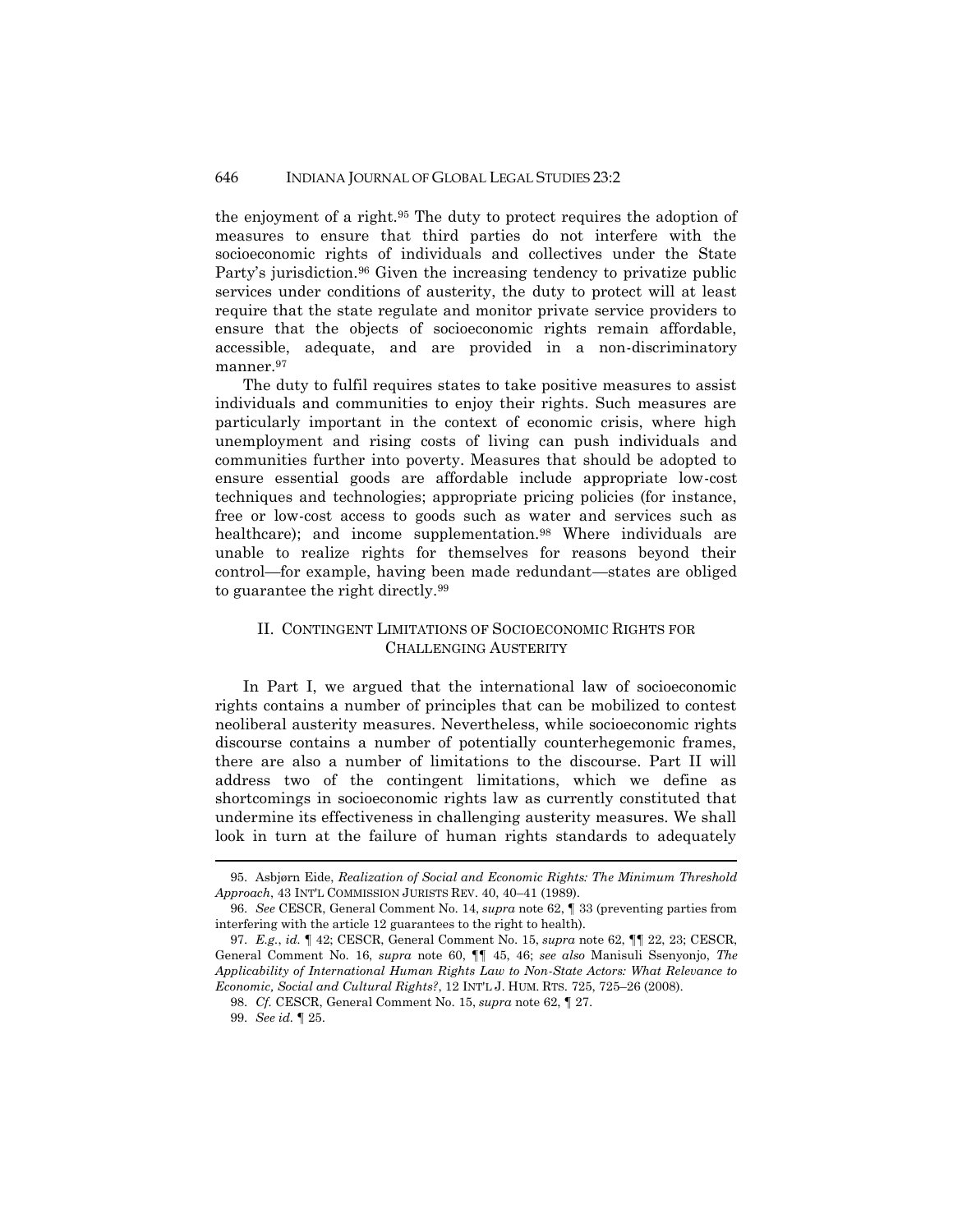address the responsibilities of transnational actors, and then at ambiguity in the interpretation of the "non-retrogression" doctrine.

#### *A. Human Rights Standards Fail to Adequately Address the Responsibilities of Transnational Actors*

Some critics have questioned the adequacy of traditional, territorially bounded conceptions of human rights obligations for addressing the types of violations of socioeconomic rights associated with neoliberal globalization.<sup>100</sup> The traditional human rights paradigm imposes obligations on states to respect, protect, and fulfill the human rights of those subjects within their territorial jurisdiction. However, the capacity of states to regulate certain aspects of economic and social affairs within their own borders has been significantly weakened by developments in the financial and commodity markets, the consolidation of global productive capacity by transnational corporations, and the economic and ideological leverage of international financial institutions (IFIs) like the IMF and World Bank.<sup>101</sup> During the 1990s and 2000s, much ink was spilled documenting the negative impact on poverty levels and income inequality of "structural adjustment programs"<sup>102</sup> imposed by the IMF and World Bank.<sup>103</sup>

Today, IFIs are playing a key role in imposing austerity across Europe. The recent sovereign debt crisis in the Eurozone triggered joint action by the IMF, the European Commission (EC), and the European Central Bank (ECB)—often termed the "Troika"—in imposing budgetary cuts on heavily indebted European nations such as Ireland, Cyprus, Spain, Portugal, and Greece.<sup>104</sup> These measures have had negative—in the Greek case, catastrophic—consequences for socioeconomic rights. A report by the Center for Economic and Social

<sup>100.</sup> *E.g.* MICHAŁ GONDEK, THE REACH OF HUMAN RIGHTS IN A GLOBALISING WORLD: EXTRATERRITORIAL APPLICATION OF HUMAN RIGHTS TREATIES 291–367 (2009) (explaining the extraterritorial application of treaties on economic, social, and cultural rights).

<sup>101.</sup> LESLIE SKLAIR, GLOBALIZATION: CAPITALISM & ITS ALTERNATIVES 309 (3d ed. 2002).

<sup>102.</sup> These were officially reclassified as "Poverty Reduction Strategy Papers" after 1999, but they remained fundamentally the same in substance. *See* Frances Stewart & Michael Wang, *Poverty Reduction Strategy Papers Within the Human Rights Perspective*, *in* HUMAN RIGHTS AND DEVELOPMENT: TOWARDS A MUTUAL REINFORCEMENT 447, 447–48 (Philip Alston & Mary Robinson eds., 2005).

<sup>103.</sup> *See* STRUCTURAL ADJUSTMENT PARTICIPATORY REVIEW INT'L NETWORK, THE POLICY ROOTS OF ECONOMIC CRISIS AND POVERTY: A MULTI-COUNTRY PARTICIPATORY ASSESSMENT OF STRUCTURAL ADJUSTMENT 173–74 (2002); M. RODWAN ABOUHARB & DAVID CINGRANELLI, HUMAN RIGHTS AND STRUCTURAL ADJUSTMENT 135–49 (2007).

<sup>104.</sup> *See* Martin McKee et al., *Austerity: A Failed Experiment on the People of Europe*, 12 CLINICAL MED. 346, 346 (2012).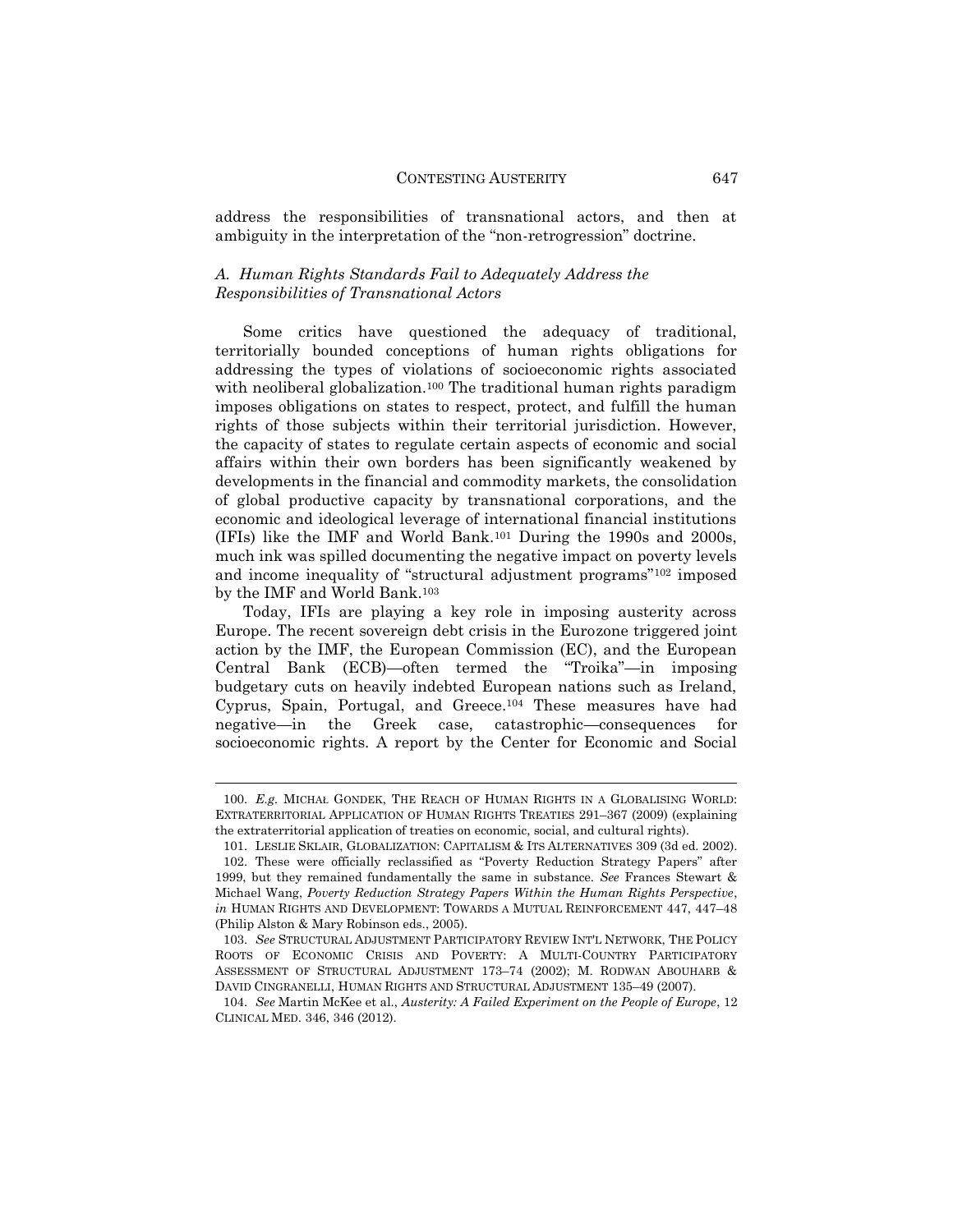Rights concluded that measures adopted by Ireland that were negotiated by the Troika had "severely reduced enjoyment of a range of economic and social rights."<sup>105</sup> In his End of Mission Statement to Greece, the U.N. Independent Expert on Foreign Debt and Human Rights concluded that the imposition of austerity on Greece had imposed significant social costs on the Greek people, including high unemployment, homelessness, poverty, and inequality, as well as setbacks in the rights to work, social security, health care, and housing.<sup>106</sup> In relation to the far-reaching welfare reforms introduced in Greece, Manos Matsaganis has noted that, "[w]ith no exceptions, reforms were forced on reluctant governments . . . and on a (at best) suspicious public from above, by the Troika."<sup>107</sup>

Advocates of socioeconomic rights have argued that the traditional, territorially bounded and state-centric model of human rights enforcement creates an "accountability gap" whereby transnational actors whose actions have an enormous impact on the protection and promotion of human rights are nevertheless not directly bound by any human rights obligations. Margot Salomon illustrates the nature of this accountability gap through an examination of the European Union's (EU) response to the Greek sovereign debt crisis.<sup>108</sup> The Troika established a European Stability Mechanism (ESM) through which consecutive loan agreements have been provided to Greece.<sup>109</sup> Continued support has been conditional on reductions in public spending, drastic labor market reform, and retrenchment of the welfare state—policies that have brought extreme poverty and hardship on the Greek people.<sup>110</sup>

<sup>105.</sup> CTR. FOR ECON. & SOC. RIGHTS, MAULED BY THE CELTIC TIGER: HUMAN RIGHTS IN IRELAND'S ECONOMIC MELTDOWN 24 (2012), http://www.cesr.org/downloads/cesr.ireland. briefing.12.02.2012.pdf.

<sup>106.</sup> *United Nations Independent Expert on the Effects of Foreign Debt and Other Related International Financial Obligations of States on the Full Enjoyment of All Human Rights, Particularly Economic, Social and Cultural Rights, Mr. Cephas Lumina Mission to Greece, 22-26 April 2013: End of Mission Statement*, UNITED NATIONS HUM. RTS. OFFICE OF THE HIGHER COMM'R (April 26, 2013), http://www.ohchr.org/EN/NewsEvents/Pages/ DisplayNews.aspx?NewsID=13272&LangID=E.

<sup>107.</sup> MANOS MATSAGANIS, THE GREEK CRISIS: SOCIAL IMPACT AND POLICY RESPONSES 26 (2013), *available at* http://library.fes.de/pdf-files/id/10314.pdf.

<sup>108.</sup> *See* Margot Salomon, *Austerity, Human Rights and Europe's Accountability Gap*, OPEN DEMOCRACY (Mar. 18, 2014), https://www.opendemocracy.net/openglobalrightsblog/margot-salomon/austerity-human-rights-and-europe%E2%80%99s-accountability-gap (last visited Apr. 7, 2016).

<sup>109.</sup> *ESM Programme for Greece*, EUROPEAN STABILITY MECHANISM, http://www.esm. europa.eu/assistance/Greece/index.htm (last visited Apr. 26, 2016).

<sup>110.</sup> Stuckler and Basu's harrowing account documents the return of HIV and malaria epidemics to Greece as a result of "health service reforms" required by the Troika. *See* STUCKLER & BASU, *supra* note 10, at 77–94.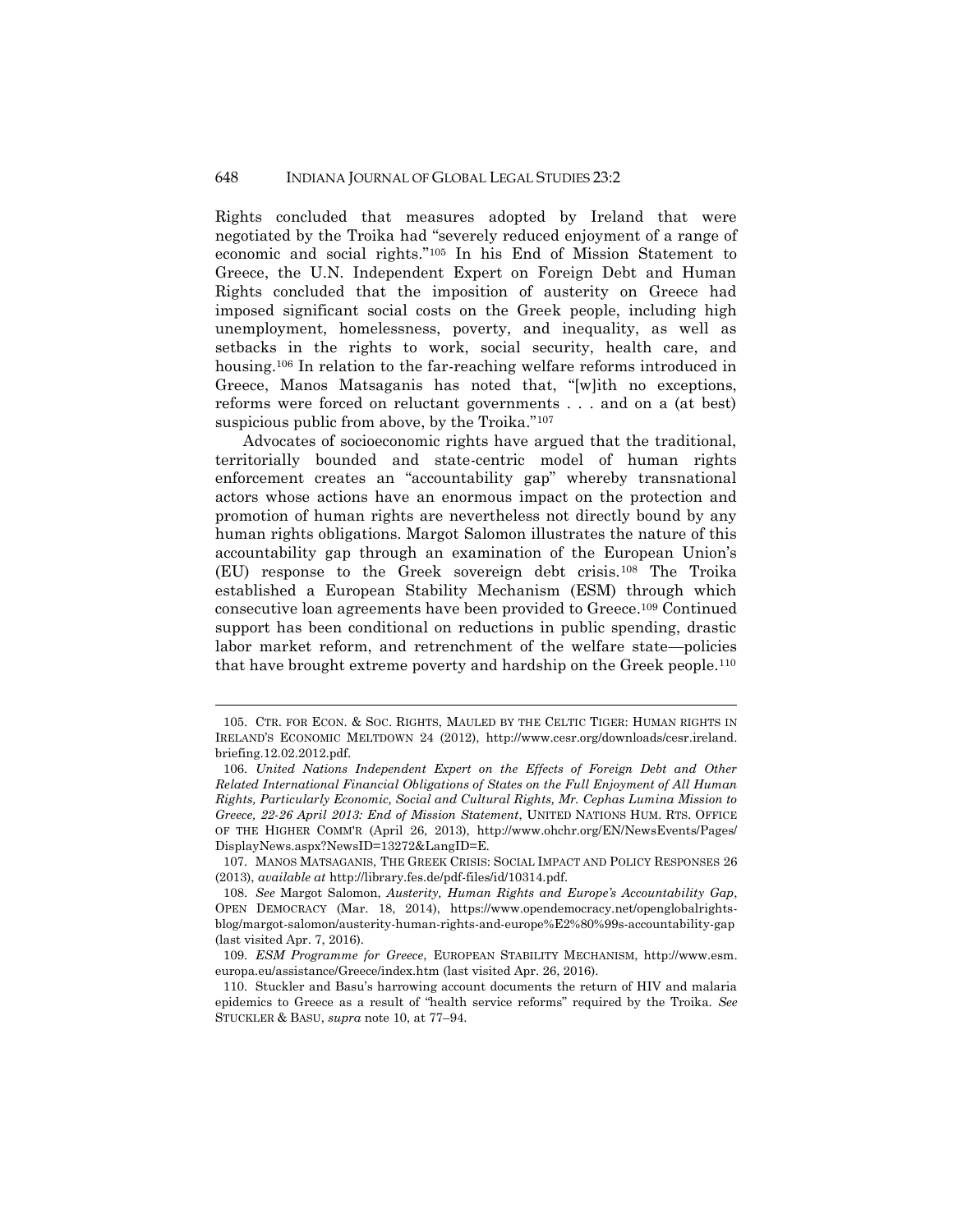Greece's imposition of these austerity conditionalities led to a finding by the Council of Europe's European Committee of Social Rights that Greece had violated the right to social security under the European Social Charter (ESC).<sup>111</sup> Yet, as Salomon notes, the IFIs that imposed these austerity conditions upon Greece were able to avoid any human rights accountability for their actions because the ESC only binds ratifying *states* and not international organizations.<sup>112</sup> Furthermore, the ESM was constituted as a *separate* international organization rather than as an EU agency, which means that the ESM Member States are not applying EU law and thus are not bound by the socioeconomic rights guarantees contained in the EU Charter.<sup>113</sup> The upshot is that human rights claims can only be bought against "enfeebled governments" but not the transnational actors that enforce "disciplinary neoliberalism" on them.<sup>114</sup>

Two proposed reforms to dominant understandings of human rights obligations are put forward to plug this gap. The first argues that institutions such as the IMF and the World Bank, as legal personalities under international law, are directly bound to at least *respect* the rights contained within the ICESCR in their operations.<sup>115</sup> Whatever the correctness of this legal argument is, it should be noted that representatives of these institutions have staunchly resisted any imposition of binding human rights standards.<sup>116</sup> The second line of

1

113. *See* Salomon, *supra* note 108, at 532–37. Socioeconomic rights are contained within Chapter IV of the Charter. *See* Charter of Fundamental Rights of the European Union ch. IV, Dec. 7, 2000, 2000 O.J. (C 364) 15–17.

114. "Disciplinary Neoliberalism" is the term Stephen Gill uses to describe the role played by transnational structures to expand the scope and increase the power of marketbased structures and forces so that governments and other economic agents are disciplined by market mechanisms. *See* Stephen Gill, *Globalisation, Market Civilisation, and Disciplinary Neoliberalism*, 24 MILLENNIUM J. INT'L STUD. 399, 399–400 (1995).

115. *See, e.g.*, SIGRUN I SKOGLY, THE HUMAN RIGHTS OBLIGATIONS OF THE WORLD BANK AND INTERNATIONAL MONETARY FUND 125–36 (2001); JEAN ZIEGLER ET AL., THE FIGHT FOR THE RIGHT TO FOOD: LESSONS LEARNED 84–90 (2010).

116. *See, e.g.*, IBRAHIM F. I. SHIHATA, THE WORLD BANK INSPECTOR PANEL: IN PRACTICE 241 (2d ed. 2000) ("There is no legal obligation on the part of the Bank or its staff to guarantee that the project it finances will succeed or will not cause any harm to any party."); Willem van Genugten, *The World Bank Group, the IMF and Human Rights: About Direct Obligations and the Attribution of Unlawful Conduct*, *in* CHALLENGING

<sup>111.</sup> *See* Fed'n of Employed Pensioners of Greece (IKA-ETAM) v. Greece, 57 Eur. H.R. Rep. (ser. 2) 34, 49–50 (2012).

<sup>112.</sup> Margot E. Salomon, *Of Austerity, Human Rights and International Institutions*, 21 EUR. L. J. 521, 528–31 (2015); *see also* Aoife Nolan, *Addressing Economic and Social Rights Violations by Non-state Actors Through the Role of the State: A Comparison of Regional Approaches to the "Obligation to Protect"*, 9 HUM. RTS. L. REV. 225, 226–30 (2009) (surveying regional human rights bodies' practices regarding State responsibility for violations of economic and social rights by non-state actors).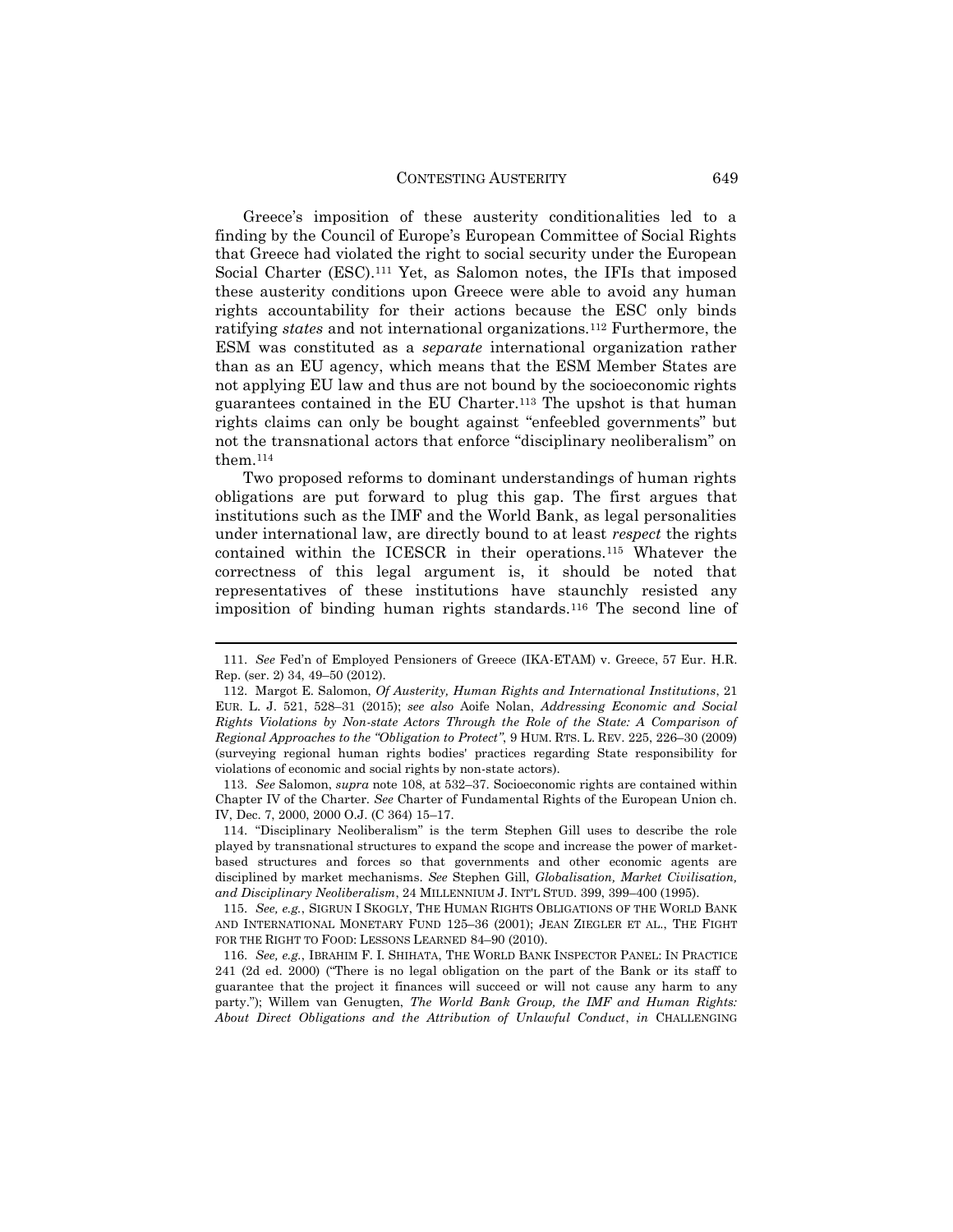argument is that the individual states that make up organizations such as the World Bank and IMF should be held accountable for the "extraterritorial" violations of human rights that they cause or contribute to by their conduct vis-à-vis these organizations, particularly the rich states that wield disproportionate power and influence within them.<sup>117</sup> There is some textual support for this argument within the ICESCR, as well as the jurisprudence of the CESCR.

In respect of the ICESCR, two points can be made. First, the ICESCR, unlike the majority of international human rights treaties, makes no explicit mention of the scope of its territorial application.<sup>118</sup> Whereas Article 2(1) of the International Covenant on Civil and Political Rights imposes obligations on State Parties to respect and ensure the rights of all individuals "within its territory and subject to its jurisdiction," there is no mention of territory or jurisdiction in the wording of Article 2(1) of the ICESCR.<sup>119</sup> Second, there is an explicit reference within Article 2(1) of the ICESCR to international assistance and cooperation as a means to achieve the full realization of the rights provided by the covenant. This reference to international assistance and cooperation is reiterated in several other articles.<sup>120</sup>

Furthermore, the CESCR has established in its General Comments that State Parties to the ICESCR have a number of international obligations. From General Comment No. 14 onwards, the CESCR has consistently used mandatory language to express the international obligations of states to respect and protect the enjoyment of ICESCR rights of people in third countries ("have to"), while obligations to fulfill

TERRITORIALITY IN HUMAN RIGHTS LAW: BUILDING BLOCKS FOR A PLURAL AND DIVERSE DUTY-BEARER REGIME 44, 45–47 (Wouter Vandenhole ed., 2015); FRANÇOIS GIANVITI, ECONOMIC, SOCIAL AND CULTURAL RIGHTS AND THE INTERNATIONAL MONEY FUND paras. 10-30 (2002), http://www.imf.org/external/np/leg/sem/2002/cdmfl/eng/gianv3.pdf (arguing that the ICESCR does not apply to the IMF).

<sup>117.</sup> *See, e.g.*, Smita Narula, *International Financial Institutions, Transnational Corporations and Duties of States*, *in* GLOBAL JUSTICE, STATE DUTIES: THE EXTRATERRITORIAL SCOPE OF ECONOMIC, SOCIAL AND CULTURAL RIGHTS IN INTERNATIONAL LAW 114, 115–16 (Malcolm Langford et al. eds., 2012); Radhika Balakrishnan & James Heintz, *Extraterritorial Obligations, Financial Globalisation and Macroeconomic Governance*, *in* ECONOMIC AND SOCIAL RIGHTS AFTER THE GLOBAL FINANCIAL CRISIS 146, 147–52 (Aoife Nolan ed., 2014).

<sup>118.</sup> On the implications of not mentioning the scope of ICESCR's territorial applications, see MARGOT E. SALOMON, GLOBAL RESPONSIBILITY FOR HUMAN RIGHTS: WORLD POVERTY AND THE DEVELOPMENT OF INTERNATIONAL LAW 75–77 (2007).

<sup>119.</sup> *Compare* International Covenant on Civil and Political Rights, art. 2(1), *supra* note 44, *with* International Covenant on Economic, Social and Cultural Rights, art. 2(1), *supra* note 43.

<sup>120.</sup> *See* ICESCR, arts. 11(2), 15(4), 22, 23, *supra* note 43.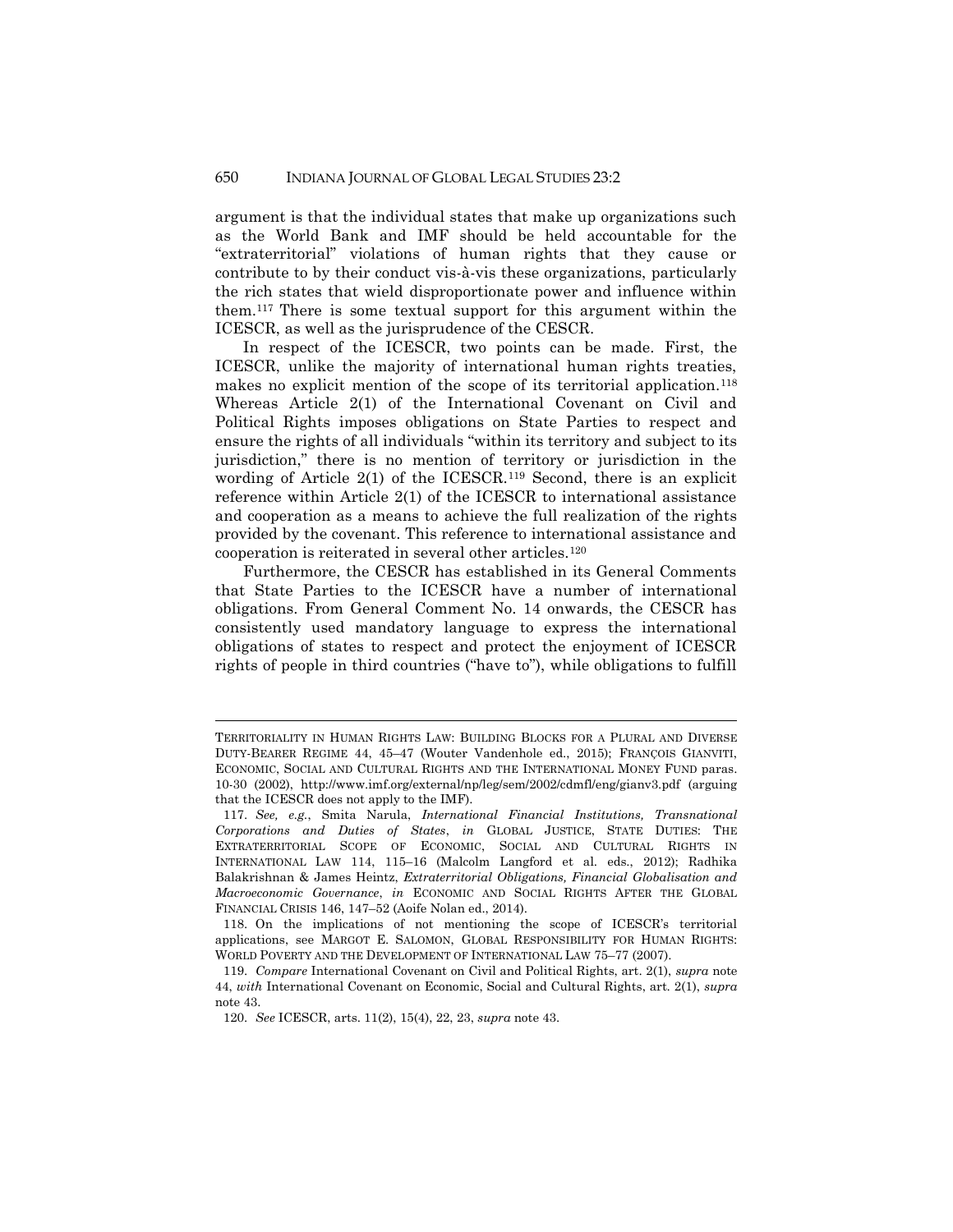have been expressed in recommendatory language ("should").<sup>121</sup> For example, in relation to the right to health, the CESCR has held that:

> To comply with their international obligations in relation to article 12, States parties *have to respect* the enjoyment of the right to health in other countries, *and to prevent third parties from violating the right* in other countries, if they are able to influence these third parties by way of legal or political means, in accordance with the Charter of the United Nations and applicable international law. Depending on the availability of resources, States *should facilitate* access to essential health facilities, goods and services in other countries, wherever possible and provide the necessary aid when required.<sup>122</sup>

This robust language would indicate that Member States acting within IFIs such the IMF and World Bank have mandatory obligations to *respect* and *protect* socioeconomic rights, such that they may not formulate loan conditionalities or other lending policies that will negatively impact the enjoyment of socioeconomic rights in the recipient country. At a minimum, this might require IFIs to engage in some basic consultation on the projected socioeconomic effects of their policies.<sup>123</sup> Unfortunately however, whenever the CESCR expressly mentions the obligations of States Parties as Member States of IFIs, it qualifies the nature of their extraterritorial obligations in recommendatory language ("should"):

> Accordingly, States parties which are members of international financial institutions, notably the International Monetary Fund, the World Bank, and regional development banks, *should pay greater attention* to the protection of the right to health in

<sup>121.</sup> *E.g.*, CESCR, General Comment No. 15, *supra* note 62, ¶¶ 31, 36; *see also id.* ¶¶ 20–29 (discussing the taxonomy duties to respect, protect, and fulfill).

<sup>122.</sup> CESCR, General Comment No. 14, *supra* note 62, ¶ 39 (emphasis added).

<sup>123.</sup> *See* Salomon, *supra* note 108, at 530 (discussing how consultation was sometimes omitted or prevented from taking place).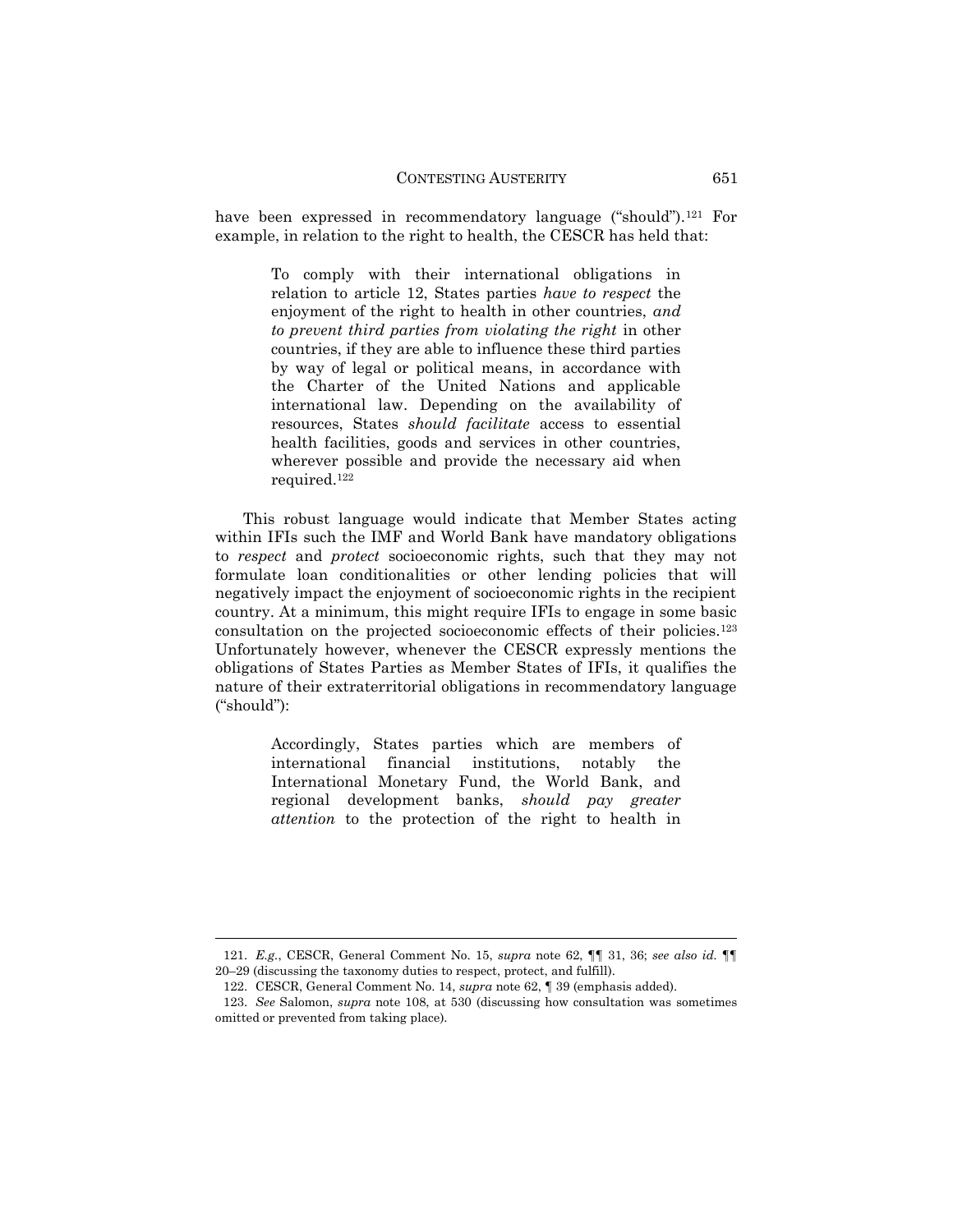This is a particularly weakly worded obligation. First, it is nonmandatory ("should"); second, it is ambiguously relativized ("greater" but in relation to what?); and third, its terms could be satisfied in an entirely tokenistic way. For example, greater attention could be paid to the right to health in lending policies and then simply be ignored in policy formulation. This is an extremely important point, as the policy design of conditional loans can have severe adverse impacts on a country's capacity to ensure socioeconomic rights.<sup>125</sup> As Stuckler and Basu show in their harrowing account, the "health service reforms" and budget cuts imposed on Greece by the Troika have had disastrous consequences on the nation's health, including helping to foster the return of HIV and malaria epidemics.<sup>126</sup> Such dire health indicators in any European nation would have been scarcely imaginable a few years ago.

The jurisprudence of the CESCR is therefore ambiguous in terms of the strength of the obligations of States Parties within IFIs. This is most unfortunate in light of the considerable influence, evident in the Greek case, that IFI activity has on States Parties' abilities to comply with their obligations under international socioeconomic rights instruments. It is hoped that, with the maturation of the Optional Protocol to the ICESCR, a more detailed and concretized jurisprudence with regard to extraterritorial application of socioeconomic rights will be developed through periodic reporting procedures, individual complaints, and inquiry procedures.<sup>127</sup> This path, however, is likely to be a slow one. To date<sup>128</sup> there are only twenty-one parties to the Optional Protocol and, as Eide Riedel, member of the CESCR from 1997 to 2012, has argued,

influencing the lending policies, credit agreements and international measures of these institutions.<sup>124</sup>

<sup>124.</sup> CESCR, General Comment No. 14, *supra* note 62, ¶ 39 (emphasis added); *see also* CESCR, General Comment No. 15, *supra* note 62, ¶¶ 31, 235; CESCR, General Comment No. 19, *supra* note 62, ¶¶ 53, 58.

<sup>125.</sup> In her account of conditionality in the Greek case, Salomon notes the highly prescriptive nature of the Troika conditions including, for example, a requirement to "[e]liminate pension bonuses." Salomon, *supra* note 108, at 528–29.

<sup>126.</sup> *See* STUCKLER & BASU, *supra* note 10, at 77, 87. *See generally* RICK ROWDEN, THE DEADLY IDEAS OF NEOLIBERALISM: HOW THE IMF HAS UNDERMINED PUBLIC HEALTH AND THE FIGHT AGAINST AIDS (2009) (discussing the interplay between neoliberal economics and the spread of HIV/AIDS and other diseases related to poverty).

<sup>127.</sup> *See generally* Ashfaq Khalfan, *Accountability Mechanisms*, *in* GLOBAL JUSTICE, STATE DUTIES: THE EXTRATERRITORIAL SCOPE OF ECONOMIC, SOCIAL AND CULTURAL RIGHTS IN INTERNATIONAL LAW, *supra* note 117, at 391 (discussing the ways in which IESCR could compel nations to comply with socioeconomic rights regulations).

<sup>128.</sup> Dec. 9, 2015.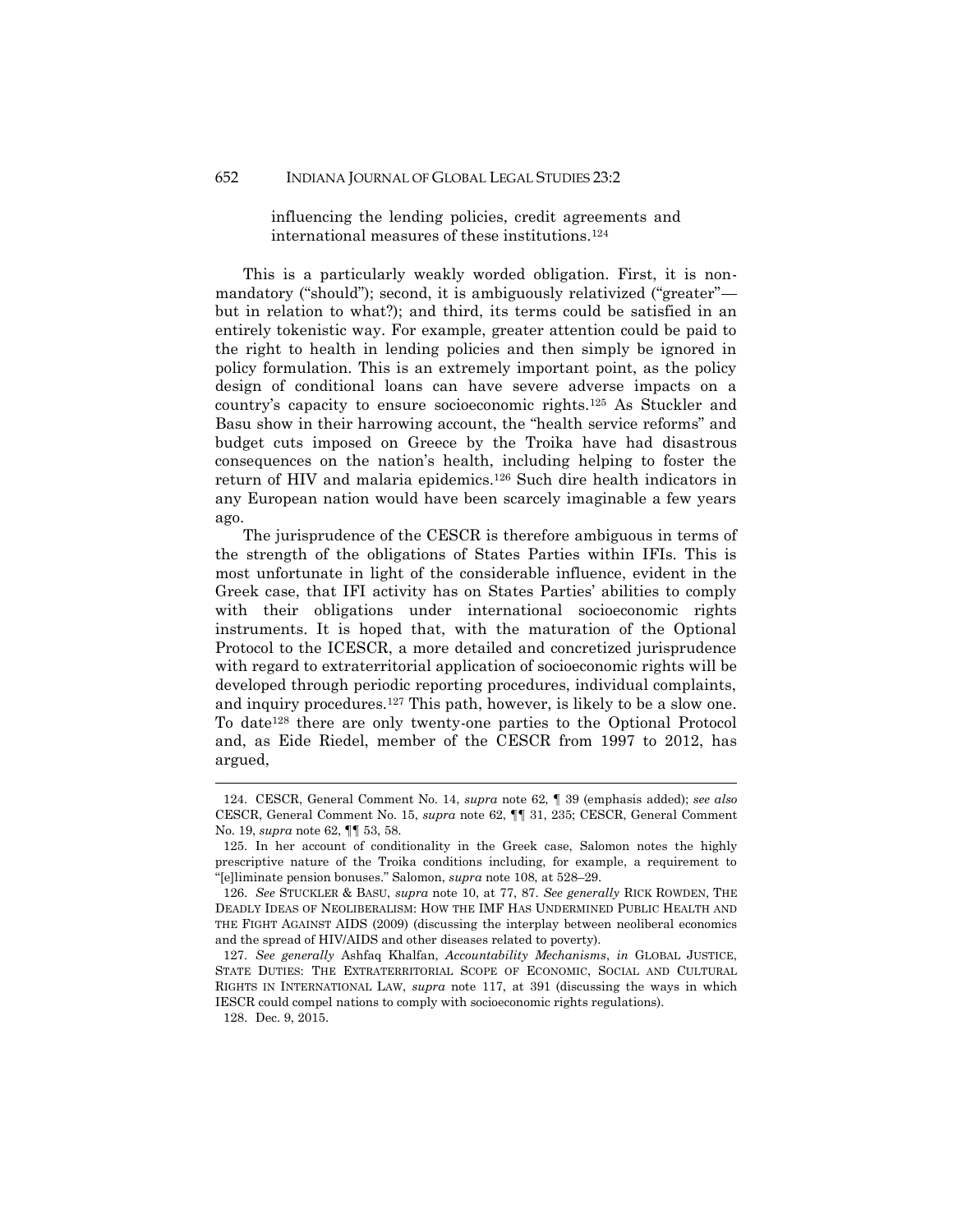[T]he Committee should take great care not to overstep its role once the Optional Protocol [comes into] force . . . . It would be wise to choose micro-level issues first and keep away from macro-issues such as extraterritorial application of [the] ICESCR . . . . This would definitely frighten off many states from ratifying.<sup>129</sup>

In the interim period, the CESCR could adopt a new, more detailed General Comment addressing the question of the extraterritorial scope of socioeconomic rights, building on recent scholarly work in the area, especially pertaining to questions of jurisdiction, causation, and division of responsibility.<sup>130</sup>

#### *B. Ambiguity of the Concept of "Non-retrogression"*

 $\overline{a}$ 

As outlined above, a major component of the ICESCR obligation to "progressively realize" socioeconomic rights is the obligation to avoid reductions in the protection of these rights. Given the propensity of austerity programs to reduce enjoyment of socioeconomic rights,<sup>131</sup> the duty of non-retrogression has clear potential to limit the damage done. A strong version of non-retrogression can "lock in" rights protection and counter the logic of austerity.<sup>132</sup> The core of this duty of nonretrogression is a presumption against backwards steps or "backsliding" in the protection of rights.<sup>133</sup> States wishing to enact such a

131. *See generally* James Harrison & Mary-Ann Stephenson, *Assessing the Impact of the Public Spending Cuts: Taking Human Rights and Equality Seriously*, *in* HUMAN RIGHTS AND PUBLIC FINANCE: BUDGETS AND THE PROMOTION OF ECONOMIC AND SOCIAL RIGHTS 219 (Aoife Nolan et al. eds., 2013) (surveying various austerity measures nations have undertaken and how such measures affect the nations' respective citizens).

132. *See* Aoife Nolan et al., *Two Steps Forward, No Steps Back? Evolving Criteria on the Prohibition of Retrogression in Economic and Social Rights*, *in* ECONOMIC AND SOCIAL RIGHTS AFTER THE GLOBAL FINANCIAL CRISIS 121, 128–29 (Aoife Nolan ed., 2014). *See generally* Joe Wills, *The World Turned Upside Down? Neo-Liberalism, Socioeconomic Rights, and Hegemony*, 27 LEIDEN J. INT'L L. 11 (2014) (discussing the ways in which austerity must temporarily and proportionately affect a nation to preserve human rights).

133. *See* Jill Cottrell & Yash Ghai, *The Role of the Courts in the Protection of Economic, Social & Cultural Rights*, *in* ECONOMIC, SOCIAL & CULTURAL RIGHTS IN PRACTICE: THE

<sup>129.</sup> ILIAS BANTEKAS & LUTZ OETTE, INTERNATIONAL HUMAN RIGHTS LAW AND PRACTICE 217 (2013).

<sup>130.</sup> *See generally* Olivier De Schutter et al., *Commentary to the Maastricht Principles on Extraterritorial Obligations of States in the Area of Economic, Social and Cultural Rights*, 34 HUM. RTS. Q. 1084 (2012) (commenting on the key themes, strengths, and weaknesses of the Maastricht Principles); GLOBAL JUSTICE, STATE DUTIES: THE EXTRATERRITORIAL SCOPE OF ECONOMIC, SOCIAL AND CULTURAL RIGHTS IN INTERNATIONAL LAW, *supra* note 117 (examining the state of international law on extraterritorial obligations in the context of economic, social, and cultural rights).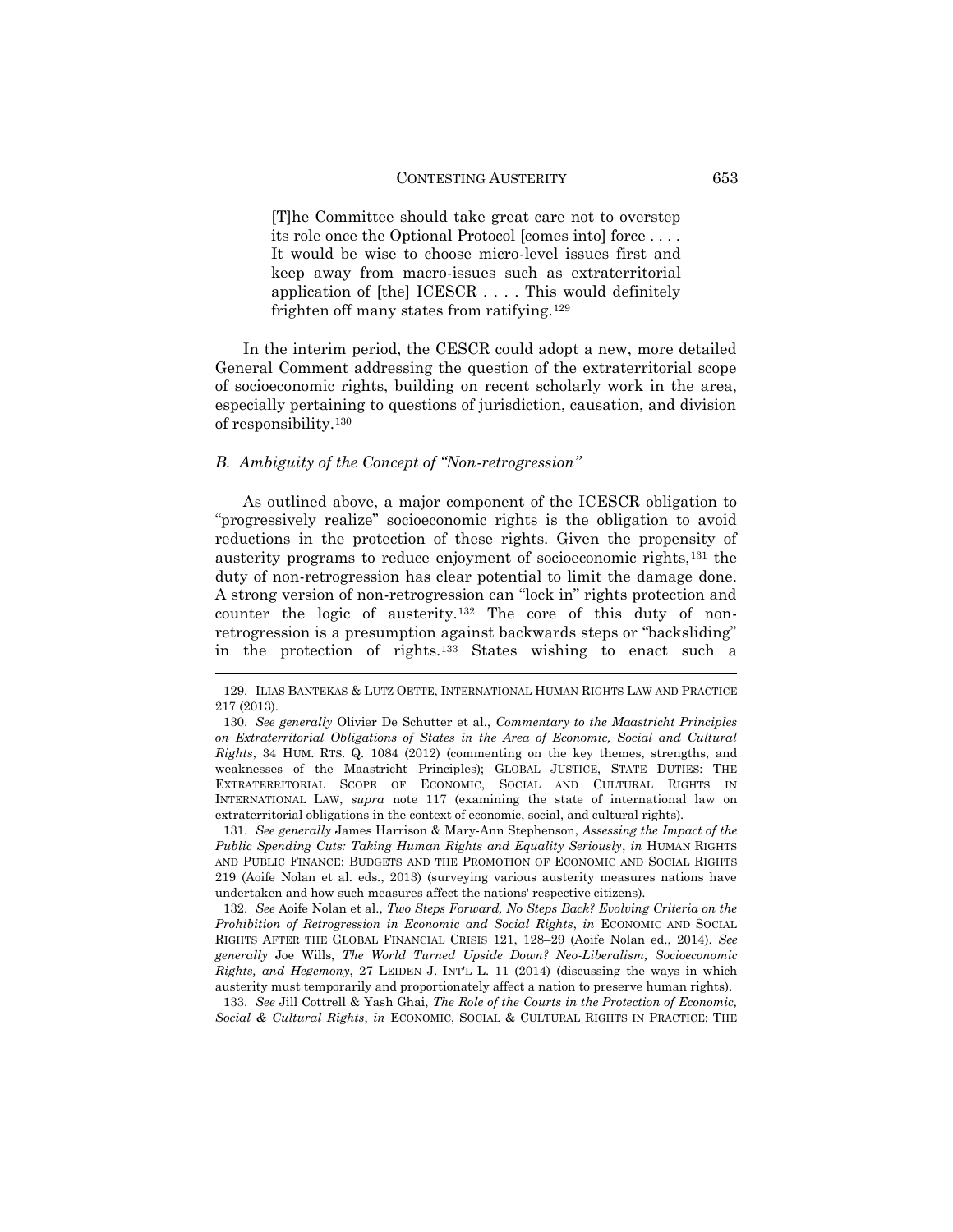retrogressive measure have the burden of proving that the measure is justified according to criteria set down by the CESCR.<sup>134</sup> Yet the criteria against which states are tested have been subject to frequent change. The resulting lack of clarity, and the CESCR's weak examination of the obligation, has caused the principle of non-retrogression to be of limited effect in challenging austerity measures.<sup>135</sup>

In various statements the CESCR has outlined multiple versions of the criteria that it will use in testing for a retrogressive measure. From a modest starting point in 1991, the CESCR's doctrine of nonretrogression developed into a more fully textured obligation in the period from 1999 to 2007.<sup>136</sup> Although the committee originally only required states to justify retrogressive measures by reference to the "totality of rights" and to use the maximum of available resources in order to avoid a finding of an impermissible retrogressive measure,<sup>137</sup> the list of criteria later expanded. By November 2007, the CESCR had developed some seven factors that would purportedly be examined: whether there was a "reasonable justification" for the measure; whether the State had examined alternative measures; whether the measure had been justified by reference to other ICESCR rights; whether there had been participation of affected groups in devising the policy; whether the measures were in any way discriminatory; whether there would be a sustained or unreasonable impact resulting from the measure; and whether there had been independent review of the measure.<sup>138</sup>

However, this relatively comprehensive framework was subject to significant revisions in 2012 when the chairperson of the CESCR released a letter addressing the financial and economic crises.<sup>139</sup> That letter purported to substantially alter the test for a retrogressive measure.<sup>140</sup> The committee noted that, to avoid enacting a retrogressive measure, states' measures should be temporary, necessary, proportionate, non-discriminatory, and must not infringe the minimum core of the right.<sup>141</sup> This is a clear weakening of earlier standards. Such an alteration of the standards of scrutiny is particularly concerning

ROLE OF JUDGES IN IMPLEMENTING ECONOMIC, SOCIAL & CULTURAL RIGHTS 58, 61 (Yash Ghai & Jill Cottrell eds., 2004); *see also* Nolan et al., *supra* note 132, at 123.

<sup>134.</sup> *See, e.g.*, CESCR, General Comment No. 13, *supra* note 62, ¶ 45.

<sup>135.</sup> *See* Nolan et al., *supra* note 132, at 140.

<sup>136.</sup> This began with the U.N. Committee on Economic, Social and Cultural Rights. *See* CESCR, General Comment No. 13, *supra* note 62, ¶ 45.

<sup>137.</sup> *See* CESCR, General Comment No. 3, *supra* note 57, ¶ 9.

<sup>138.</sup> *See* CESCR, General Comment No. 19, *supra* note 62, ¶ 42.

<sup>139.</sup> *See* Chairperson of the Comm. on Econ., Soc. & Cultural Rts., *supra* note 64.

<sup>140.</sup> *See* Ben TC Warwick, *Socio-Economic Rights During Economic Crises: A Changed Approach to Non-Retrogression*, 65 INT'L & COMP. L.Q. 249, 257 (2016).

<sup>141.</sup> *See* Chairperson of the Comm. on Econ., Soc. & Cultural Rts., *supra* note 64.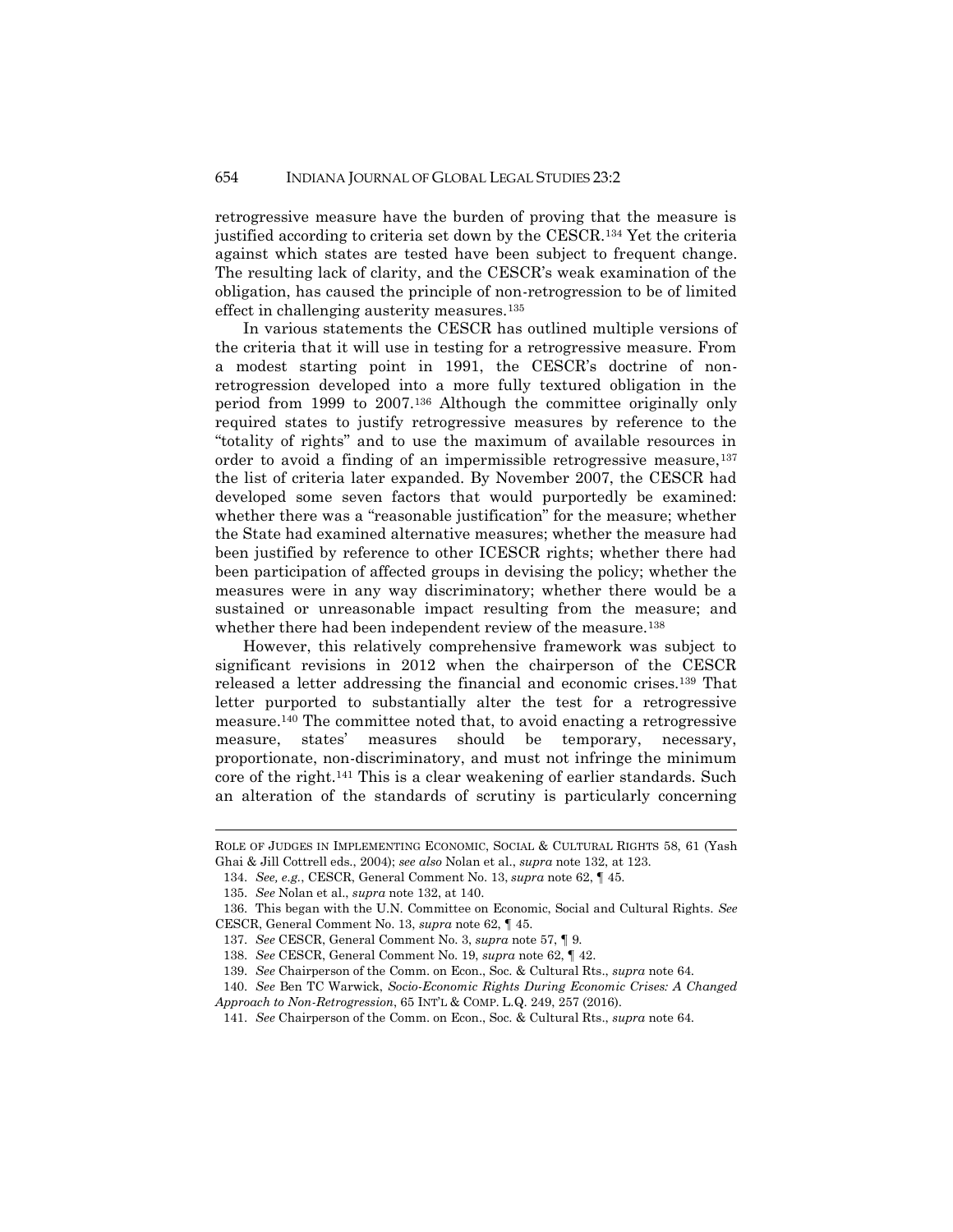given the context of wide-reaching austerity programs and raises the question of why a period of retrenchment for socioeconomic rights was seen as the appropriate juncture for such changes.

While there remains a need for greater conceptual clarity around non-retrogression<sup>142</sup> and, in particular, a reversal of the weak position taken in the 2012 letter, a balance must be struck between change and stability. It is likely that the regular variation of the doctrine of nonretrogression over the past fifteen years has contributed somewhat to its weak enforcement in the CESCR's examinations of State Parties. Only infrequently has the CESCR addressed the issue of retrogression in its Concluding Observations on state compliance.<sup>143</sup> On these occasions the committee has been tentative about finding a violation of the obligation, opting instead to remind states of their obligations.<sup>144</sup> Stability in the terms of the doctrine is likely to be beneficial in addressing this enforcement gap. With the progress of states being examined approximately every five years,<sup>145</sup> having a constantly shifting set of criteria for such a key general obligation lends little certainty to the CESCR or to states about the scope of non-retrogression, or the standard against which examinations are made.

The choice to modify the doctrine of non-retrogression in the midst of a wave of austerity programs meant, in concrete terms, that the CESCR's changes were introduced in the same biannual session of the

<sup>142.</sup> *See* Nolan et al., *supra* note 132, at 121–22.

<sup>143.</sup> *See, e.g.*, Comm. on Econ., Soc. & Cultural Rts., *Concluding Observations on the Combined Fourth and Fifth Reports of Bulgaria, Adopted by the Committee at its Forty-Ninth Session*, ¶ 11, U.N. Doc. E/C.12/BGR/CO/R.4–5 (Nov. 30, 2012) [hereinafter CESCR, *Bulgaria*]; Comm. on Econ., Soc. & Cultural Rts., *Concluding Observations of the Committee on Economic, Social and Cultural Rights: New Zealand*, ¶ 17, U.N. Doc. E/C.12/NZL/CO/3 (May 31, 2012); Comm. on Econ., Soc. & Cultural Rts., *Concluding Observations of the Committee on Economic, Social and Cultural Rights: Germany*, U.N. Doc. E/C.12/DEU/CO/5 (May 20, 2011); Comm. on Econ., Soc. & Cultural Rts., *Concluding Observations of the Committee on Economic, Social and Cultural Rights: Canada*, ¶ 52, U.N. Doc. E/C.12/CAN/CO/5 (May 22, 2006); Comm. on Econ., Soc. & Cultural Rts., *Concluding Observations of the Committee on Economic, Social and Cultural Rights: Chile*, ¶ 56, U.N. Doc. E/C.12/1/Add.105 (Dec. 1, 2004); Comm. on Econ., Soc. & Cultural Rts., *Concluding Observations of the Committee on Economic, Social and Cultural Rights: Mauritius*, ¶ 16, U.N. Doc. E/C.12/1994/8 (May 31, 1994) [hereinafter CESCR, *Mauritius*]; Comm. on Econ., Soc. & Cultural Rts., *Concluding Observations of the Committee on Economic, Social and Cultural Rights: Hungary*, ¶ 152, U.N. Doc. E/C.12/1992/2 (1992).

<sup>144.</sup> This is especially the case in recent years. *Compare* CESCR, *Mauritius*, *supra* note 143 (admonishing directly "the re-introduction of fees at the tertiary level of education, which constitutes a deliberately retrogressive step"), *with* CESCR, *Bulgaria*, *supra* note 143 (reminding States to "avoi[d] any retrogressive step with regard to the protection of workers' labor rights.").

<sup>145.</sup> WOUTER VANDENHOLE, THE PROCEEDURES BEFORE THE UN TREATY BODIES: DIVERGENCE OR CONVERGENCE? 126 (2004).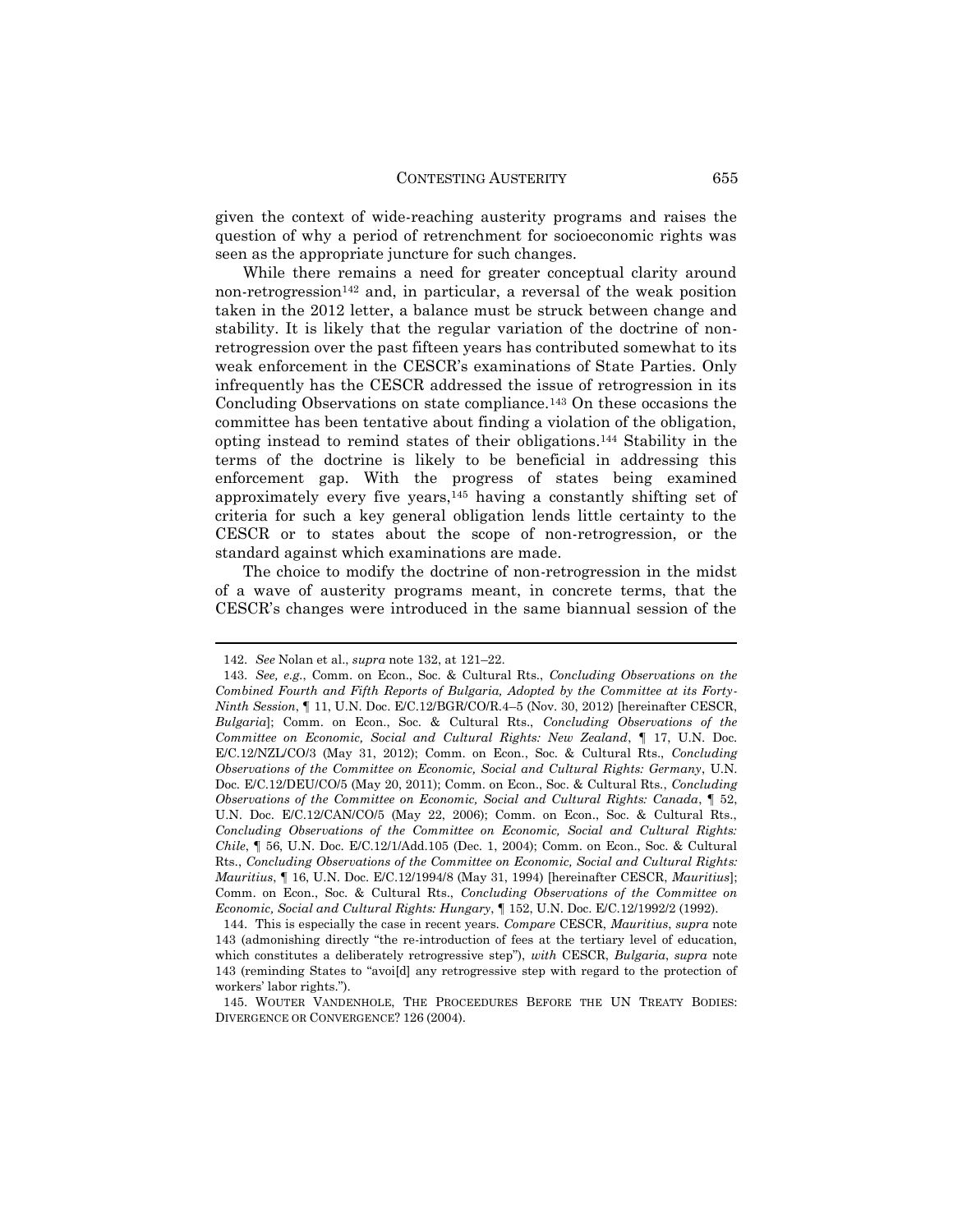committee that saw the examination of the significant and high-profile austerity measures of the Spanish state.<sup>146</sup> The timing of this change limited the committee to doing little more than "draw[ing] the State party's attention" to its modified standards on non-retrogression.<sup>147</sup>

It is also a matter of concern that analysis of retrogression is largely absent from the ICESCR reporting guidelines. <sup>148</sup> These guidelines request information on key aspects of a state's performance of their socioeconomic rights obligations. However, at present, states are not required to submit information, justifications, or explanation on any backwards steps that have been enacted in the period under examination.<sup>149</sup> Such an omission reduces the CESCR's ability to systematically hold states accountable and prevents the committee from subjecting socioeconomic-rights-reducing policies to a full examination. In the context of widespread austerity programs, where there are more frequent occurrences of backwards steps, there is even greater value to such information being provided.

Furthermore, this information must be appropriately circumscribed in order to be of use to the CESCR in its monitoring. Examples abound of national situations for which there are more general statistical indicators which raise issues of concern, but for which the specific information needed in order to demonstrate retrogression is limited. Thus there is much awareness, for instance, of the fact that health services in Ireland were subject to significant budget cuts at a time when need for the services was on the increase.<sup>150</sup> Yet the doctrine of non-retrogression does not extend to preventing "economic constraints,"<sup>151</sup> but rather relies on showing some specific deterioration of rights standards. This necessitates a more focused statistical account of the enjoyment of some aspect of the right to health during the period of austerity.

<sup>146.</sup> In fact, the Letter containing the guidance was released on May 16, 2012—eight days after Spain had been examined by the Committee.

<sup>147.</sup> *See* CESCR, *Spain*, *supra* note 64.

<sup>148.</sup> *See, e.g.*, Comm. on Econ., Soc. & Cultural Rts., *Guidelines On Treaty-Specific Documents To Be Submitted By States Parties Under Articles 16 And 17 Of The International Covenant On Economic, Social And Cultural Rights*, U.N. Doc E/C.12/2008/2 (Mar. 24, 2009).

<sup>149.</sup> See *id.*

<sup>150.</sup> *See* ANNE NOLAN ET AL., EUR. OBSERVATORY ON HEALTH SYSTEMS & POLICIES, THE IMPACT OF THE FINANCIAL CRISIS ON THE HEALTH SYSTEM AND HEALTH IN IRELAND 1 (2014); CTR. FOR ECON. & SOC. RIGHTS, *supra* note 105, at 5.

<sup>151.</sup> This point is taken to its height in Mary Dowell-Jones, *The Economics of the Austerity Crisis: Unpicking Some Human Rights Arguments*, 15 HUM. RTS. L. REV. 193, 197 (2015).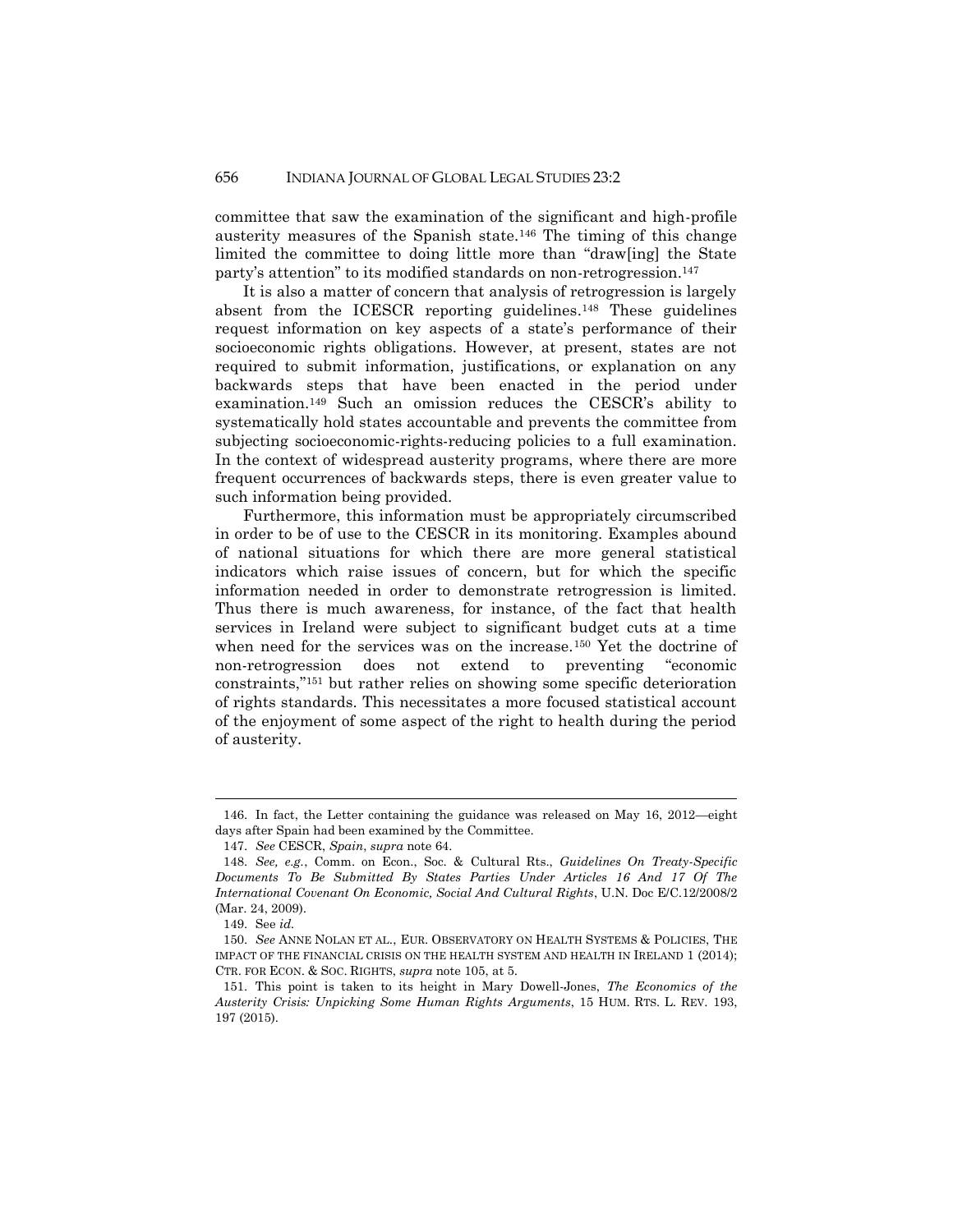While demanding greater information on retrogressive policies and ensuring a degree of doctrinal stability are important to ensuring a more robust response to harmful backwards steps brought about by austerity, the system of state reporting described here is a sluggish and fundamentally retrospective exercise. States report to the CESCR around every five years, and, although there is a degree of chance inherent in when during a period of austerity this examination falls,<sup>152</sup> such a length of time is significant when compared to the rapidity of some austerity programs. The time period between state examinations is sufficient to allow an austerity program to "take hold," and, even following a finding of retrogression by the CESCR, such delays might make reversal of enacted and embedded policies more difficult.

Two other methods besides cyclical state examinations offer greater responsiveness in challenging austerity measures on the basis of socioeconomic rights. The first is the individual-complaint mechanism, recently in force, which allows individuals to bring a "case" against a state which has ratified the terms of the Optional Protocol to the ICESCR.<sup>153</sup> Although currently only twenty-one states have ratified the protocol,<sup>154</sup> as the number of ratifications grows, the number of complaints is also likely to grow.<sup>155</sup> Strategic litigation offers the potential for impermissible retrogressive measures to be identified by the CESCR much sooner after their enactment, and for the impacts of austerity on socioeconomic rights to be addressed more quickly. The second method, which might allow for more timely interventions, requires the CESCR to provide further examples of, and greater detail on, the kinds of measures that it will find to be retrogressive. Currently, the only clear example given relates to the right to work.<sup>156</sup> By providing further points of comparison in General Comments, Concluding

<sup>152.</sup> For example, by chance Spain fell to be examined relatively soon after it began its austerity program (austerity underway 2011; examined 2012), whereas Ireland (austerity underway 2011; examined 2015) and the UK (austerity underway 2010; examined 2016) have had a longer period of austerity without having been examined by the CESCR.

<sup>153.</sup> Optional Protocol to the International Covenant on Economic, Social and Cultural Rights, G.A. Res. 63/117, U.N. Doc. A/RES/63/117 (Dec. 10, 2008).

<sup>154.</sup> *3.a) Optional Protocol to the International Covenant on Economic, Social and Cultural Rights*, U.N. TREATY COLLECTION, https://treaties.un.org/doc/Publication/ MTDSG/Volume%20I/Chapter%20IV/iv-3-a.en.pdf (last visited Apr. 8, 2016).

<sup>155.</sup> *See Table Of Pending Cases Before The Committee On Economic, Social And Cultural Rights, Considered Under The Optional Protocol To The International Covenant On Economic, Social And Cultura [sic] Rights (OP-CESCR)*, OFFICE OF THE HIGH COMM'R FOR HUM. RTS., http://www.ohchr.org/EN/HRBodies/CESCR/Pages/PendingCases.aspx (last visited Apr. 8, 2016).

<sup>156.</sup> Comm. on Econ., Soc. & Cultural Rts., General Comment No. 18, ¶ 34, U.N. Doc. E/C.12/GC/18 (Nov. 24, 2005) ("An example would be the institution of forced labor or the abrogation of legislation protecting the employee against unlawful dismissal.").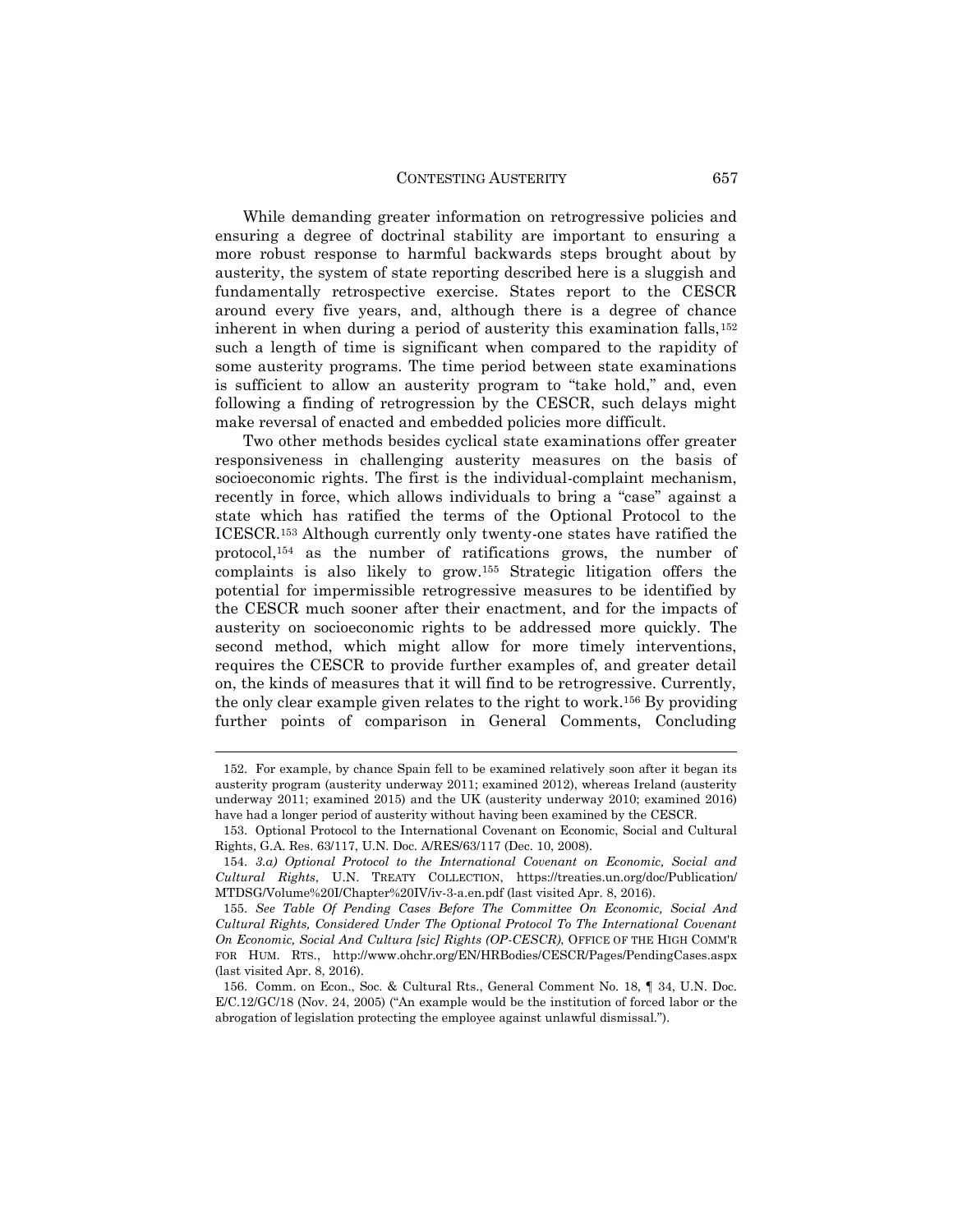#### 658 INDIANA JOURNAL OF GLOBAL LEGAL STUDIES 23:2

Observations, and in its Optional Protocol jurisprudence, the CESCR would aid rights advocates working in national settings to make wellfounded cases against proposed retrogressive measures. Such actions are crucially important in addressing potential socioeconomic rights violations *ex ante*, before harms have resulted.

#### III. STRUCTURAL LIMITATIONS OF SOCIOECONOMIC RIGHTS FOR CHALLENGING AUSTERITY

In Part II, we discussed two contingent limitations of appeals to socioeconomic rights law. Such limitations could conceivably be overcome through the clarification of existing standards (better and more consistent definition of the meaning of non-retrogression) or extending their reach (to include transnational actors). There are, however, a number of structural features of socioeconomic rights law which limit its ability to challenge austerity and are trickier to surmount. These are the more fundamental presuppositions and axioms that frame socioeconomic rights law which ignore and naturalize the factors and forces that drive the current austerity measures. We call these *structural limitations*.

The limitations of legal human rights discourse have been well documented in critical legal theory. Human rights are argued to be too narrow and legalistic as a discourse to be used to challenge the systematic and material bases for social deprivation that are governed by the systemic logic and organization of the global political economy.<sup>157</sup> Such arguments are concerned that rights discourse channels oppositional movements into technical legal disputes around peripheral questions and diverts attention away from the need for meaningful social and political transformations.<sup>158</sup> Human rights challenges, particularly in the form of litigation, often revolve around relatively narrow issues, while underlying structural factors (political, social, cultural, and economic) are generally left unaddressed.<sup>159</sup> It is true that in recent years, a number of human rights scholars have been developing tools and models to apply socioeconomic rights standards

<sup>157.</sup> *See* DAVID KENNEDY, THE DARK SIDES OF VIRTUE: REASSESSING INTERNATIONAL HUMANITARIANISM 11–13 (Princeton Univ. Press, 2005); *see also* NAOMI KLEIN, THE SHOCK DOCTRINE: THE RISE OF DISASTER CAPITALISM 118–28 (2008); Samuel Moyn, *A Powerless Companion: Human Rights in the Age of Neoliberalism*, 77 LAW & CONTEMP. PROBS., no. 4, 2014, at 147, 147–52.

<sup>158.</sup> *See* KENNEDY, *supra* note 157 ("The strong attachment of the human rights movement to the legal formalization of rights and the establishment of legal machinery for their implementation makes the achievement of these forms an end in itself.").

<sup>159.</sup> *See id.* at 10–13.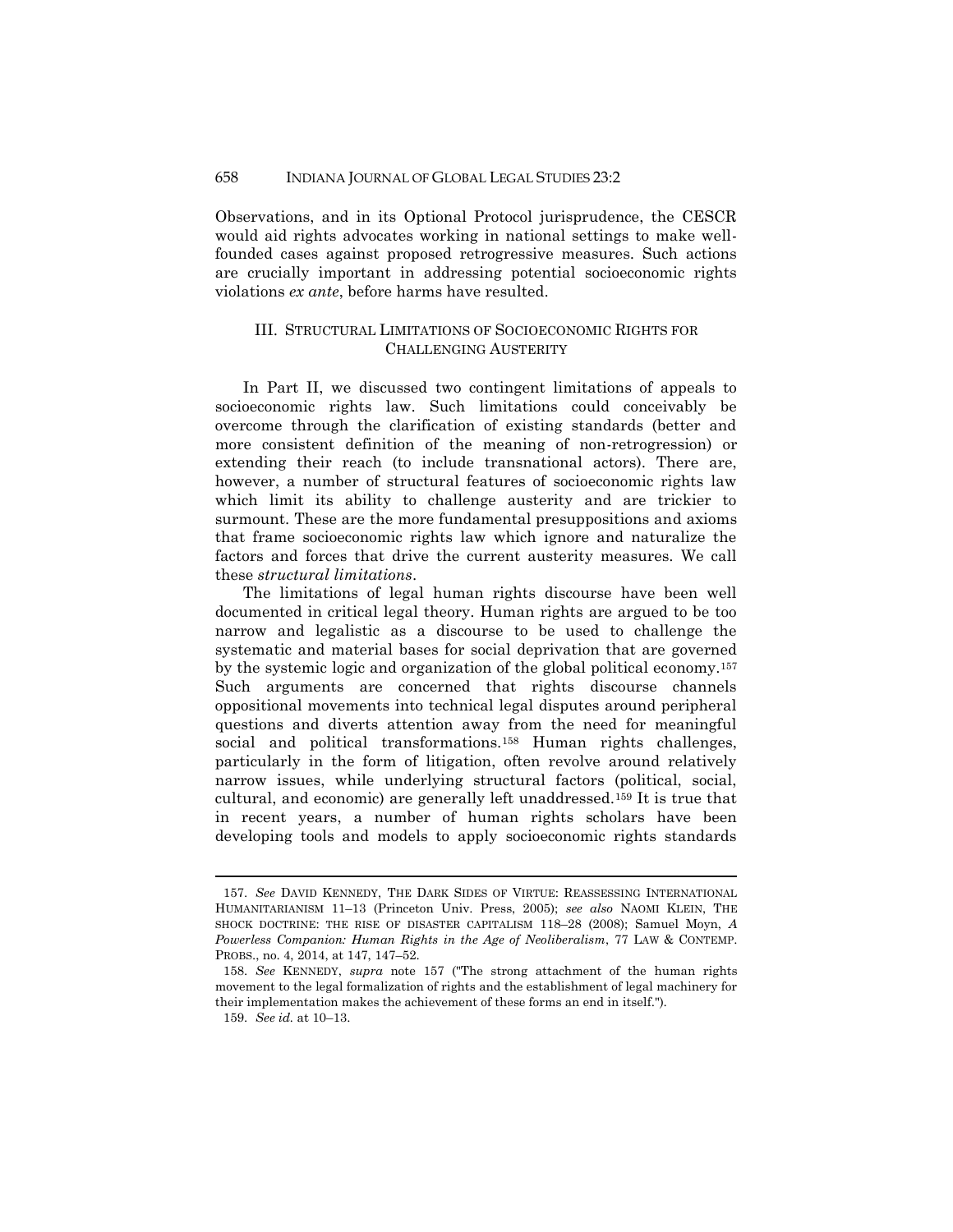more broadly to fiscal policy.<sup>160</sup> While undoubtedly a step forward and a valuable contribution to expanding the lens of socioeconomic rights analysis, these models can only address distributive patterns and state policies, but not the underlying forces and factors that drive those patterns and policies.

What are the underlying structural factors associated with the current austerity drive? Robin Blackburn argues that the current financial crisis is the culmination of a number of trends strongly promoted by neoliberal globalization: "extreme inequality, poverty, financial deregulation, privatization and a pervasive commodification of the life course, via mortgages, credit-card debt, student fees and private pensions."<sup>161</sup> Rising inequality both within and between countries led to low wages in emerging economies and growing indebtedness and extreme concentration of wealth in established economies, which, taken in conjunction with the deregulation of financial markets, allowed investment banks and hedge funds, heedless of the consequences, to pursue short-term advantage through expanded credit schemes.<sup>162</sup> This in turn generated the succession of asset bubbles that created the current crisis. Marxist political economists like David Harvey have argued financial crises like the current one are an inherent and recurrent feature in the workings of the capitalist system.<sup>163</sup> Legal socioeconomic rights discourse is ill-suited to addressing these structural dynamics; it may address certain symptoms, but it has little to say about root causes. A failure to fully diagnose a problem inevitably means that the prescriptions will be limited or ephemeral.

Legal socioeconomic rights discourse is also limited in its perception of power dynamics. In human rights analysis, the identification of a violator, violation, and remedy is foregrounded, while broader relations and structures of power are bracketed or minimized.<sup>164</sup> Susan Marks has suggested that the identification of human rights *violators* can often obscure the question of who the *beneficiaries* of such violations are.<sup>165</sup> As

<sup>160.</sup> *See, e.g*., RORY O'CONNELL ET AL., APPLYING AN INTERNATIONAL HUMAN RIGHTS FRAMEWORK TO STATE BUDGET ALLOCATIONS: RIGHTS AND RESOURCES (2014).

<sup>161.</sup> Blackburn, *supra* note 7, at 35.

<sup>162.</sup> *See id.*

<sup>163.</sup> *See generally* DAVID HARVEY, SEVENTEEN CONTRADICTIONS AND THE END OF CAPITALISM (2014).

<sup>164.</sup> *See* Alicia Eli Yamin, *The Future in the Mirror: Incorporating Strategies for the Defense and Promotion of Economic, Social, and Cultural Rights into the Mainstream Human Rights Agenda*, 27 HUM. RTS. Q. 1200, 1221 (2005).

<sup>165.</sup> *See generally* Susan Marks, *Human Rights and Root Causes*, 74 MOD. L. REV. 57, 70–74 (2011) (suggesting that much human rights analysis still treats abuses as contingent phenomena rather than the necessary outcomes of particular systemic or material arrangements).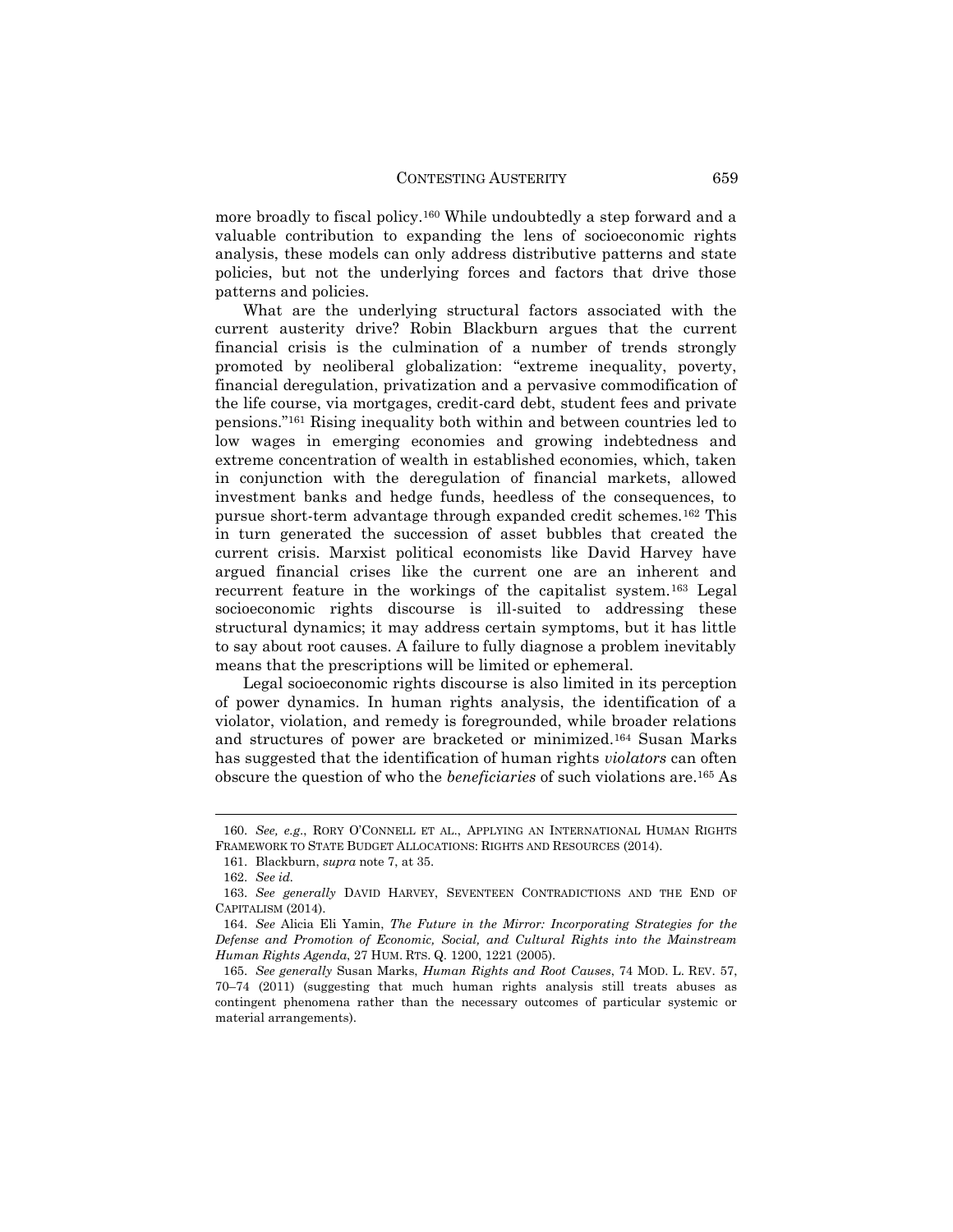#### 660 INDIANA JOURNAL OF GLOBAL LEGAL STUDIES 23:2

Thomas Pogge has argued, material deprivation is not natural or inevitable but rather something that is happening as the result of a particular "global institutional order designed for the benefit of the affluent countries' governments and corporations, and of the poor countries' military and political elites."<sup>166</sup> Denials of basic socioeconomic rights are not "accidents" nor are they "random in distribution and effect."<sup>167</sup> Rather they are, as Paul Farmer has put it, "symptoms of deeper pathologies of power and are linked intimately to the social conditions that so often determine who will suffer abuse and who will be shielded from harm."<sup>168</sup> It is no coincidence that Western governments responded to their economic crises by providing liquidity for the financial elites while cutting services that the poor and vulnerable rely upon. Nor is it a coincidence that

> [A]t the very same time we see millions of people pushed further into penury through conscious state policy (with all the right-denying effects that this has), we also see the number of wealthy people around the world steadily increasing, as well as governments introducing "business friendly" tax regimes . . . . [Austerity] now provides a pretext for a more brutal and extensive application of the inegalitarian logics inherent within neoliberal capitalism.<sup>169</sup>

In other words, neoliberalism functions, as David Harvey argues, to serve "the interests of private property owners, businesses, multinational corporations, and financial capital."<sup>170</sup> An atomizing focus on violations and remedies alone cannot identify these patterned logics, nor can it prescribe meaningful long term solutions to them.

In one sense, this observation is not new. Indeed, the U.N. human rights system is expressly premised on the understanding that the legal and political are entirely distinct categories, and it is the function of its human rights bodies to clarify, monitor, and enforce the content of

<sup>166.</sup> Thomas Pogge, *Recognized and Violated by International Law: The Human Rights of the Global Poor*, 18 LEIDEN J. INT'L L. 717, 740 (2005).

<sup>167.</sup> Amartya Sen, *Foreword* to PAUL FARMER, PATHOLOGIES OF POWER: HEALTH, HUMAN RIGHTS, AND THE NEW WAR ON THE POOR xiii (2003).

<sup>168.</sup> *Id.* at 7.

<sup>169.</sup> Paul O'Connell, *Let Them Eat Cake: Socio-Economic Rights in an Age of Austerity*, *in* HUMAN RIGHTS AND PUBLIC FINANCE: BUDGETS AND THE PROMOTION OF ECONOMIC AND SOCIAL RIGHTS 59, 65–67 (Aoife Nolan et al. eds., 2013).

<sup>170.</sup> DAVID HARVEY, A BRIEF HISTORY OF NEOLIBERALISM 7 (2005).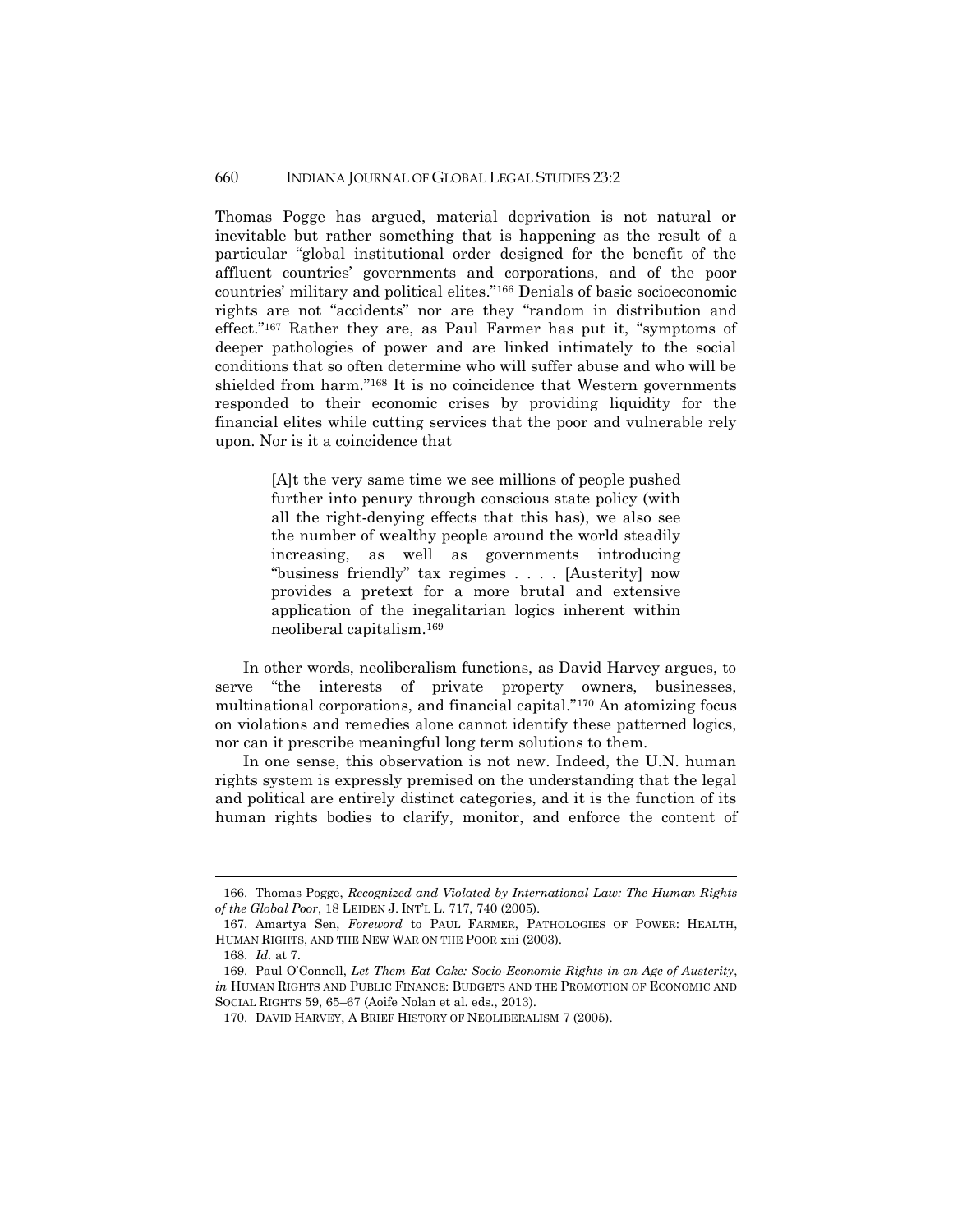international legal norms while remaining neutral on questions of a political nature.<sup>171</sup> This is the position of the CESCR, which insists that

> in terms of political and economic systems the Covenant is neutral and its principles cannot accurately be described as being predicated exclusively upon the need for, or the desirability of a socialist or a capitalist system, or a mixed, centrally planned, or *laisser-faire* economy, or upon any other particular approach.<sup>172</sup>

However, the broader point to be made here is that casting legal doctrine as politically neutral is "at best a sleight of hand," for it is "precisely in acting as *though* law were neutral that legal discourse operates *ideologically*, not merely masking social inequalities but making those inequalities appear the inevitable concomitant to a neutral and impartial legal order."<sup>173</sup> We can see the operation of this "sleight of hand" in the jurisprudence of the CESCR, which, despite its insistence of political neutrality, ends up embracing a variant of neoliberalism that has been termed the "Post-Washington Consensus" (PWC).<sup>174</sup>

The CESCR has, in the face of overwhelming evidence, expressed concern about and criticism of the impact of adjustment measures and austerity on socioeconomic rights on numerous occasions.<sup>175</sup>

 $\overline{a}$ 

175. *See, e.g.*, Comm. on Econ., Soc. & Cultural Rts., Consideration of Reports Submitted by States Parties Under Articles 16 and 17 of the Covenant: Concluding Observations of the Committee on Economic, Social and Cultural Rights: Algeria, ¶ 43, U.N. Doc. E/C.12/1/Add.71 (Nov. 30, 2001); Comm. on Econ., Soc. & Cultural Rts., Consideration of Reports Submitted by States Parties Under Articles 16 and 17 of the Covenant: Concluding Observations of the Committee on Economic, Social and Cultural Rights: Venezuela, ¶ 8, U.N. Doc. E/C.12/1/Add.56 (May 21, 2001); Comm. on Econ., Soc. & Cultural Rts., Consideration of Reports Submitted by States Parties Under Articles 16

<sup>171.</sup> *See, e.g.*, Office of the High Comm'r for Human Rights, *Rep. on the 5th WTO Ministerial Conference.*

*Cancún, Mexico 10-14 September 2003: Human Rights and Trade*, at 4 (Sept. 2003), *available at* http://www2.ohchr.org/english/issues/globalization/trade/docs/5WTOMinisterial Cancun.pdf.

<sup>172.</sup> CESCR, General Comment No. 3, *supra* note 57, ¶ 8.

<sup>173.</sup> Tor Krever, *International Criminal Law: An Ideology Critique*, 26 LEIDEN J. INT'L L. 701, 704–05 (2013).

<sup>174.</sup> According to Joseph Stiglitz, the Post-Washington Consensus represents the realization that making markets work requires sound financial regulation, competition policy, and policies to facilitate the transfer of technology. It also envisions a role for the state in social protection and welfare. *See* Jospeh E. Stiglitz, Senior Vice President & Chief Economist, The World Bank Group, Keynote Address: More Instruments and Broader Goals: Moving Toward the Post-Washington Consensus (Jan. 7, 1998), *in* Ger. Found. Int'l Dev. Villa Borsig Workshop Series, 1999, at 11, 27.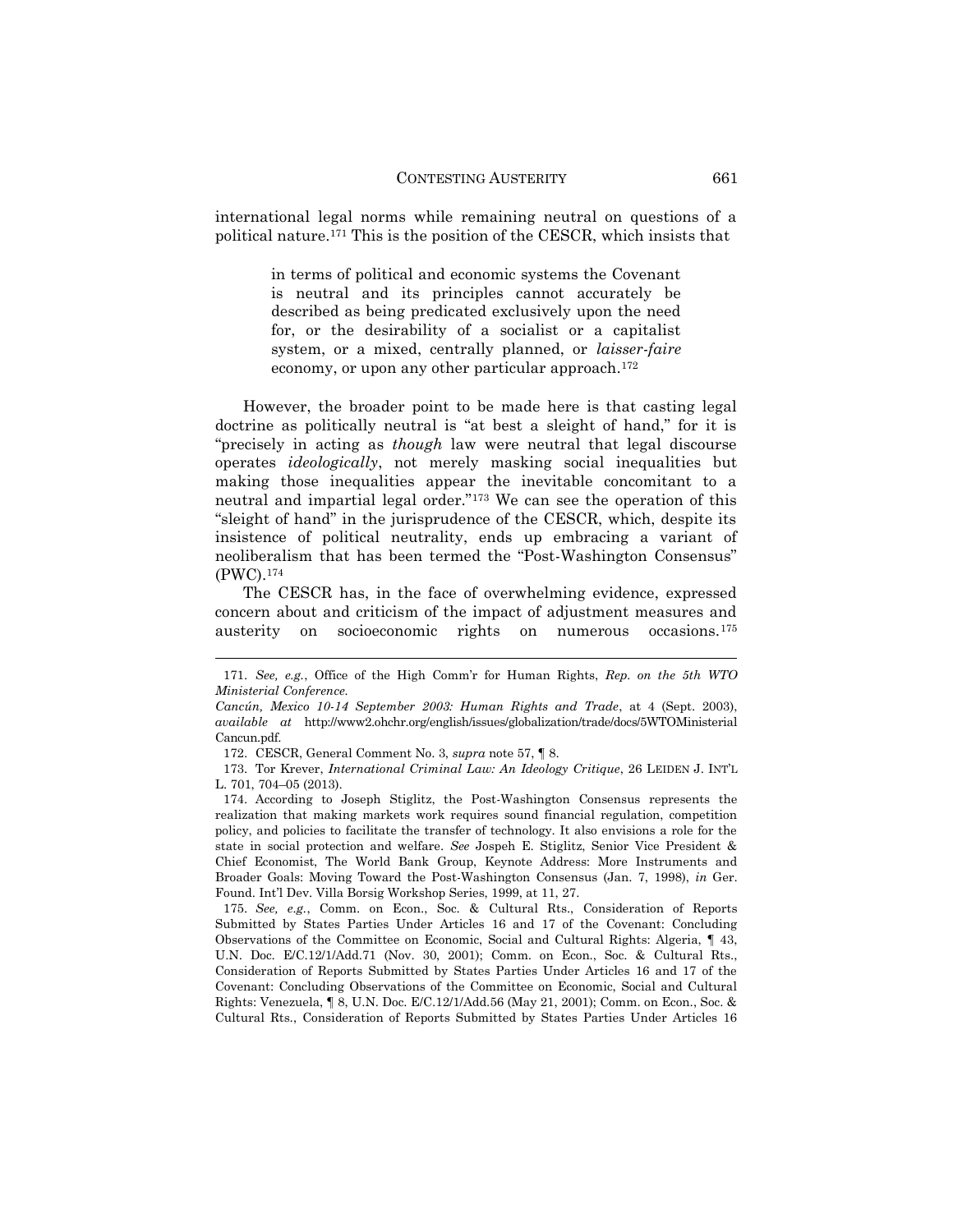Nevertheless it also recognizes "that adjustment programmes will often be *unavoidable* and that these will frequently involve a major element of austerity."<sup>176</sup> The CESCR does not regard austerity to be necessarily incompatible with the realization of socioeconomic rights.<sup>177</sup> Rather, it has argued that such measures must be compensated for by approaches which enhance the compatibility of those trends and policies with full respect for socioeconomic rights.<sup>178</sup> In response to the current wave of austerity measures, the chairperson of the CESCR has acknowledged "the pressure on many States Parties to embark on austerity programmes . . . in the face of rising public deficit and poor economic growth" and notes further that "the Committee is acutely aware that this may lead many States to take decisions with sometimes painful effects."<sup>179</sup> While some retrogression in the enjoyment of socioeconomic rights is "inevitable," it must be compatible with state obligations under the ICESCR.<sup>180</sup> In short, the CESCR supports "adjustment with a human face."<sup>181</sup>

To make these observations is not necessarily to criticize the CESCR; given the limits of their mandate within the state-centric U.N. human rights system, the most pragmatic path for them to take may be to adopt a stance that scrutinizes austerity measures and holds governments accountable for the ways in which they implement it when they do. Indeed, in Part I.B above, we argued that the CESCR have developed a number of principles that are useful for doing just that. However, the stance adopted by the CESCR does indicate the limits of international socioeconomic rights law: not only does it not allow for broad political critique of these policy trends, it may also contribute to normalizing and naturalizing austerity measures by describing them as "unavoidable" and "inevitable." This is the general paradox of "political neutrality": failing to take a stance in relation to a dominant political trend can be to politically acquiesce to that trend.

and 17 of the Covenant: Concluding Observations of the Committee on Economic, Social and Cultural Rights: Egypt, ¶¶ 10, 28, U.N. Doc. E/C.12/1/Add.44 (May 23, 2000).

<sup>176.</sup> CESCR, General Comment No. 2, *supra* note 58, ¶ 9.

<sup>177.</sup> *See* Comm. on Econ., Soc. & Cultural Rts., Globalization and Economic, Social and Cultural Rights, *supra* note 58, ¶¶ 515.2, 515.3 ("[Globalization] has also come to be closely associated with a variety of specific trends and policies, including an increasing reliance upon the free market, . . . a diminution in the role of the State and the size of its budget, . . . and a corresponding increase in the role and even responsibilities attributed to private actors. . . . None of these developments in itself is necessarily incompatible with the principles of the Covenant or with the obligations of Governments thereunder.").

<sup>178.</sup> *See id.* ¶ 515.4 ("All of these risks can be guarded against, or compensated for, if appropriate policies are put in place.").

<sup>179.</sup> *See* Chairperson of the U.N. Comm. on Econ., Soc. & Cultural Rts., *supra* note 64. 180. *Id.*

<sup>181.</sup> CESCR, General Comment No. 3, *supra* note 57, ¶ 12.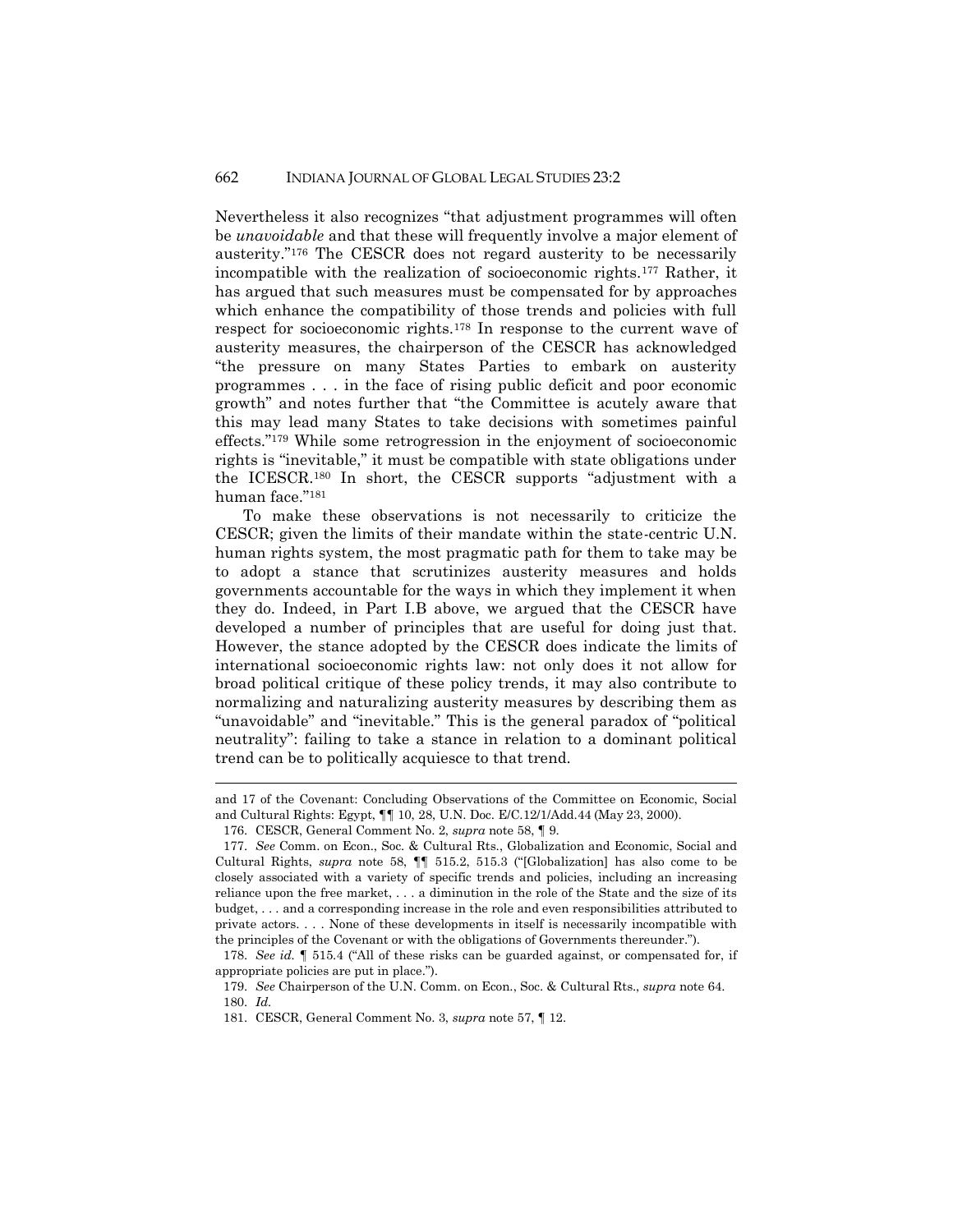Austerity is neither natural nor "inevitable": it is the product of a particular political-economic order and the conscious political choice of governments and intergovernmental organizations. Legal socioeconomic rights norms can serve as a useful standard to measure and critique the adverse human impact of these policies. But they can only go so far. As Robin Blackburn, talking about human rights more generally, so eloquently put it,

> "Human rights" can serve as a valuable watchword and measure. But because inequality and injustice are structural, constituted by multiple intersecting planes of capitalist accumulation and realization, more needs to be said—especially in relation to financial and corporate power and how these might be curbed and socialized. The plight of billions can be represented as a lack of effective rights, but it is the "property question"—the fact that the world is owned by a tiny elite of expropriators—that is constitutive of that plight. The slogan of rights takes us some way along the path; but it alone cannot pose the property question relevant to the 21st century.<sup>182</sup>

#### **CONCLUSION**

This paper has argued that many of the principles underscoring international socioeconomic rights law can serve as useful discursive tools for contesting neoliberal driven austerity measures. The principles of progressive realization, non-retrogression, maximum available resource mobilization, non-discrimination, equality, minimum core duties, participation, and accountability were argued to constitute important counterframes to the neoliberal fixation on economic growth, efficiency, and competitiveness. However, the paper also argued that there are a number of limitations to appeals to socioeconomic rights discourse to challenge austerity, most notability its inability to address the structural forces that drive these policy choices or to articulate the radical forms of transformation that will be needed to overcome them.

These identified shortcomings should not, however, form the basis for the rejection of socioeconomic rights discourse altogether. They should rather be the impetus for a "two-track" approach to socioeconomic rights. The first track is tactical: this involves mobilizing

<sup>182.</sup> Robin Blackburn, *Reclaiming Human Rights*, 69 NEW LEFT REV. 126, 137–38 (2011).